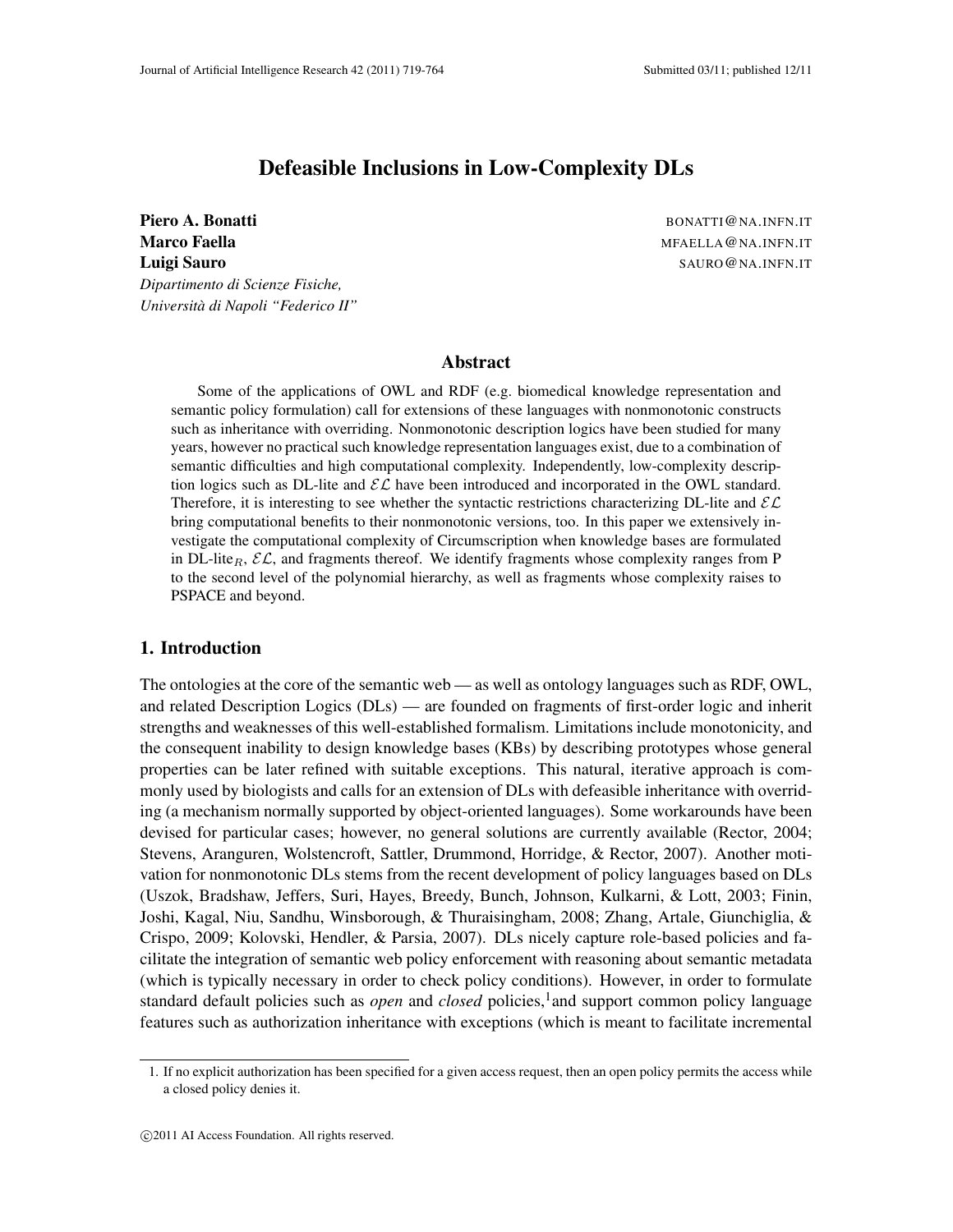policy formulation), it is necessary to adopt a nonmonotonic semantics; Bonatti and Samarati (2003) provide further details on the matter.

Given the increasing size of semantic web ontologies and RDF bases, the complexity of reasoning is an influential factor that may either foster or prevent the adoption of a knowledge representation language. Accordingly, OWL2 introduces *profiles* that adopt syntactic restrictions (compatible with application requirements) in order to make reasoning tractable. Two of such profiles are based on the following families of DLs: *DL-lite* (Calvanese, De Giacomo, Lembo, Lenzerini, & Rosati, 2005), that formalizes RDFS, and  $\mathcal{EL}$  (Baader, 2003; Baader, Brandt, & Lutz, 2005), that extensively covers important biomedical ontologies such as GALEN and SNOMED. Unfortunately, in general, nonmonotonic DL reasoning can be highly complex and reach  $NExpTime<sup>NP</sup>$  and even 3-ExpTime (Donini, Nardi, & Rosati, 1997, 2002; Bonatti, Lutz, & Wolter, 2009). A natural question, in this context, is whether restrictions such as those adopted by DL-lite and  $\mathcal{EL}$  help in reducing the complexity of nonmonotonic DL reasoning, too.

Answering this question is the main goal of this paper. We extensively investigate the complexity of reasoning in DL-lite and  $\mathcal{EL}$ . The nonmonotonic semantics adopted is Circumscription (McCarthy, 1980), whose main appealing properties (discriminating Circumscription from other nonmonotonic DL semantics proposed in the literature) are summarized below:

- 1. Circumscription is compatible with all the interpretation domains supported by classical DLs; there is no need for adopting a fixed domain of standard names;
- 2. In circumscribed DLs, nonmonotonic inferences apply to all individuals, including those that are not denoted by any constants and are implicitly asserted by existential quantifiers;
- 3. Circumscription naturally supports priorities among conflicting nonmonotonic axioms and can easily simulate specificity-based overriding.

As an attempt to simplify the usage of circumscribed DLs and simultaneously remove potential sources of computational complexity, we do not support the usage of *abnormality predicates* (Mc-Carthy, 1986) in their full generality; we rather hide them within *defeasible inclusions* (Bonatti, Faella, & Sauro, 2009). Defeasible inclusions are expressions  $C \sqsubseteq_n D$  whose intuitive meaning is: *an instance of* C *is normally an instance of* D. Such inclusions can be prioritized to resolve conflicts. Priorities can be either explicit or automatically determined by the inclusion's *specificity*, i.e. a defeasible inclusion  $C_1 \sqsubseteq_n D_1$  may override  $C_2 \sqsubseteq_n D_2$  if  $C_1$  is classically subsumed by  $C_2$ . In this framework, we prove that restricting the syntax to DL-lite inclusions suffices—in almost all cases—to reduce complexity to the second level of the polynomial hierarchy. On the contrary, circumscribed  $\mathcal{EL}$  is still ExpTime-hard and further restrictions are needed to confine complexity within the second level of the polynomial hierarchy. Syntactic restrictions will be analyzed in conjunction with other semantic parameters, such as the kind of priorities adopted (explicit or specificity-based), and which predicates may or may not be affected by Circumscription (i.e., fixed and variable predicates, in Circumscription's jargon).

The paper is organized as follows: First, the basics of low-complexity description logics and their extension based on circumscription are recalled in Section 2 and Section 3, respectively. Then, some reductions that can be used to eliminate language features and work on simpler frameworks are illustrated in Section 4. After an undecidability result caused by fixed roles (Section 5), the paper focuses on variable roles: The complexity of circumscribed DL-lite<sub>R</sub> and  $\mathcal{EL}/\mathcal{EL}^{\perp}$  are investigated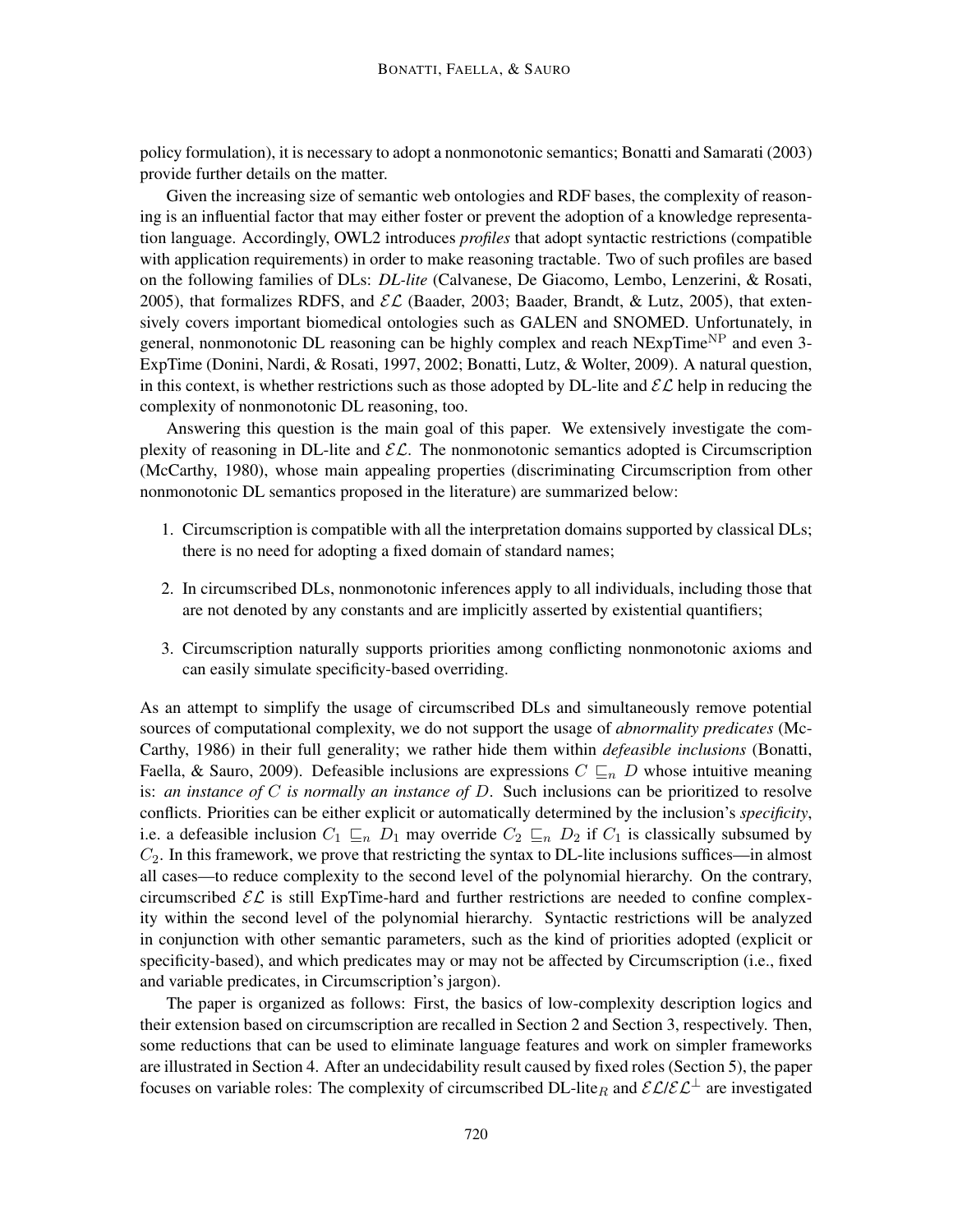| Name         | Syntax        | Semantics                                                                                         |
|--------------|---------------|---------------------------------------------------------------------------------------------------|
| inverse role | $R^-$         | $(R^{-})^{\mathcal{I}} = \{(d, e) \mid (e, d) \in R^{\mathcal{I}}\}\$                             |
| nominal      | $\{a\}$       | $\{a^{\mathcal{I}}\}$                                                                             |
| negation     | $\neg C$      | $\Delta^{\mathcal{I}} \setminus C^{\mathcal{I}}$                                                  |
| conjunction  | $C\sqcap D$   | $C^{\mathcal{I}} \cap D^{\mathcal{I}}$                                                            |
| existential  | $\exists R.C$ | $\{d \in \Delta^{\mathcal{I}} \mid \exists (d, e) \in R^{\mathcal{I}} : e \in C^{\mathcal{I}}\}\$ |
| restriction  |               |                                                                                                   |
| top          |               | $T^{\mathcal{I}} = \Lambda^{\mathcal{I}}$                                                         |
| bottom       |               | $I^{\mathcal{I}} = \emptyset$                                                                     |

Figure 1: Syntax and semantics of some DL constructs.

in Section 6 and Section 7, respectively. A section on related work and a final discussion conclude the paper.

### 2. Preliminaries

In DLs, *concepts* are inductively defined with a set of *constructors*, starting with a set  $N_c$  of *concept names*, a set N<sub>R</sub> of *role names*, and (possibly) a set N<sub>I</sub> of *individual names* (all countably infinite). We use the term *predicates* to refer to elements of  $N_c \cup N_R$ . Hereafter, letters A and B will range over N<sub>C</sub>, P will range over N<sub>R</sub>, and  $a, b, c$  will range over N<sub>I</sub>. The concepts of the DLs dealt with in this paper are formed using the constructors shown in Figure 1. There, the inverse role constructor is the only role constructor, whereas the remaining constructors are concept constructors. Letters  $C, D$  will range over concepts and letters  $R, S$  over (possibly inverse) roles.

The semantics of the above concepts is defined in terms of *interpretations*  $\mathcal{I} = (\Delta^{\mathcal{I}}, \cdot^{\mathcal{I}})$ . The *domain*  $\Delta^{\mathcal{I}}$  is a non-empty set of individuals and the *interpretation function*  $\cdot^{\mathcal{I}}$  maps each concept name  $A \in N_C$  to a set  $A^{\mathcal{I}} \subseteq \Delta^{\mathcal{I}}$ , each role name  $P \in N_R$  to a binary relation  $P^{\mathcal{I}}$  on  $\Delta^{\mathcal{I}}$ , and each individual name  $a \in N_1$  to an individual  $a^{\mathcal{I}} \in \Delta^{\mathcal{I}}$ . The extension of  $\cdot^{\mathcal{I}}$  to inverse roles and arbitrary concepts is inductively defined as shown in the third column of Figure 1. An interpretation  $\mathcal I$  is called a *model* of a concept C if  $C^{\mathcal{I}} \neq \emptyset$ . If  $\mathcal{I}$  is a model of C, we also say that C is *satisfied* by  $\mathcal{I}$ .

A *(strong)* knowledge base is a finite set of (i) *concept inclusions (CIs)*  $C \sqsubseteq D$  where C and D are concepts, (ii) *concept assertions*  $A(a)$  and *role assertions*  $P(a, b)$ , where  $a, b$  are individual names,  $P \in N_R$ , and  $A \in N_C$ , (iii) *role inclusions (RIs)*  $R \sqsubseteq R'$ . An interpretation *I satisfies* (i) a CI  $C \sqsubseteq D$  if  $C^{\mathcal{I}} \subseteq D^{\mathcal{I}}$ , (ii) an assertion  $C(a)$  if  $a^{\mathcal{I}} \in C^{\mathcal{I}}$ , (iii) an assertion  $P(a, b)$  if  $(a^{\mathcal{I}}, b^{\mathcal{I}}) \in P^{\mathcal{I}}$ , and (iv) a RI  $R \sqsubseteq R'$  iff  $R^{\mathcal{I}} \subseteq R'^{\mathcal{I}}$ . Then,  $\mathcal I$  is a *model* of a strong knowledge base  $S$  iff  $\mathcal I$  satisfies all the elements of S. We write  $C \sqsubseteq_S D$  iff for all models  $\mathcal I$  of  $\mathcal S, \mathcal I$  satisfies  $C \sqsubseteq D$ .

*Terminologies* are particular strong knowledge bases consisting of *definitions*, i.e. axioms such as  $A \equiv C$ , that abbreviate the inclusions  $A \sqsubseteq C$  and  $C \sqsubseteq A$ . If a terminology  $\mathcal T$  contains the above definition, then we say that A is *defined* in  $\mathcal T$  and that C is the *definition of* A. Each A defined in  $\mathcal T$  must have a unique definition. A concept name A *directly depends* on B (in  $\mathcal T$ ) if B occurs in A's definition; moreover, A *depends* on B (in T) if there is a chain of such direct dependencies leading from A to B. A terminology  $\mathcal T$  is *acyclic* if no A depends on itself in  $\mathcal T$ . Terminologies are conservative extensions, and the concept names defined in an acyclic terminology  $\mathcal T$  can be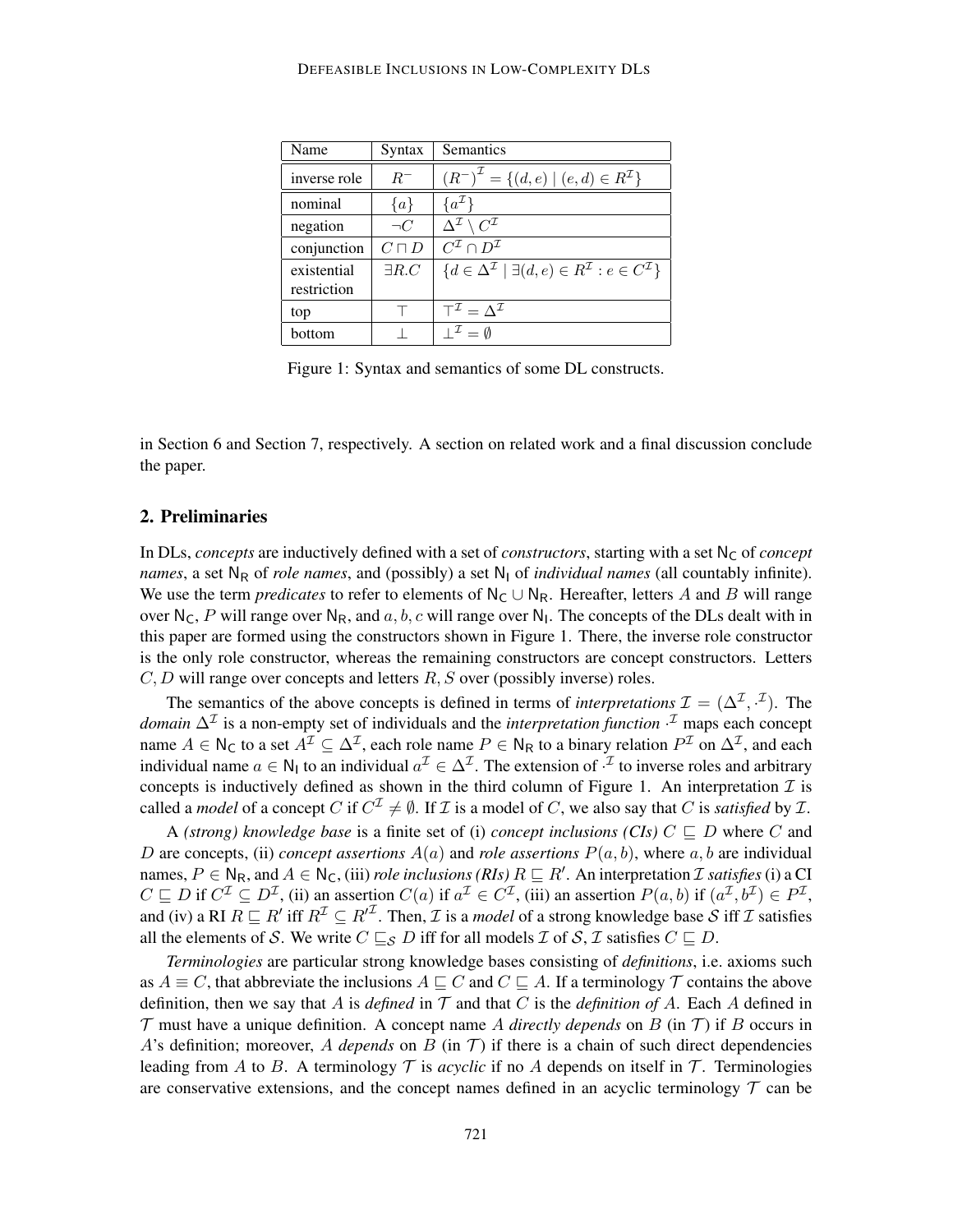eliminated by *unfolding* them w.r.t.  $\mathcal{T}$ , that is, by exhaustively replacing the concepts defined in  $\mathcal{T}$ with their definition. For all expressions (i.e., concepts or inclusions) E, we denote with unf( $E, \mathcal{T}$ ) the unfolding of  $E$  w.r.t.  $\mathcal{T}$ .

The logic DL-lite<sub>R</sub> (Calvanese et al., 2005) restricts concept inclusions to expressions  $C_L \subseteq$  $C_R$ , where

 $C_L$  ::=  $A \mid \exists R$   $R$  ::=  $P \mid P^ C_R$  ::=  $C_L \mid \neg C_L$ 

(as usual,  $\exists R$  abbreviates  $\exists R.\top$ ).

The logic  $\mathcal{EL}$  (Baader, 2003; Baader et al., 2005) restricts knowledge bases to assertions and concept inclusions built from the following constructs:

$$
C \ ::= \ A \mid \top \mid C_1 \sqcap C_2 \mid \exists P.C
$$

(note that inverse roles are not supported). The extension of  $\mathcal{EL}$  with  $\perp$ , role hierarchies, and nominals (respectively) are denoted by  $\mathcal{EL}^{\perp}$ ,  $\mathcal{ELH}$ , and  $\mathcal{ELO}$ . Combinations are allowed: for example  $\mathcal{ELHO}$  denotes the extension of  $\mathcal{EL}$  supporting role hierarchies and nominals. Finally,  $\mathcal{EL}^{-\hat{A}}$  denotes the extension where negation can be applied to concept names.

### 3. Defeasible Knowledge

A *general defeasible inclusion* (GDI) is an expression  $C \subseteq_n D$  whose intended meaning is: C's *elements are normally in* D.

Example 3.1 (Bonatti et al., 2009) The sentences: *"in humans, the heart is usually located on the left-hand side of the body; in humans with situs inversus, the heart is located on the right-hand side of the body"* (Rector, 2004; Stevens et al., 2007) can be formalized with the  $\mathcal{EL}^{\perp}$  axioms and GDIs:

```
Human \sqsubseteq_n ∃has heart.∃has position.Left;
Situs_Inversus \Box ∃has heart.∃has position.Right;
∃has_heart.∃has_position.Left n
     \existshas heart.\existshas position.Right \sqsubseteq \bot.
                                                                               \Box
```
A *defeasible knowledge base* (DKB) in a logic  $D\mathcal{L}$  is a pair  $\langle K, \prec \rangle$ , where  $\mathcal{K} = \mathcal{K}_{S} \cup \mathcal{K}_{D}$ ,  $\mathcal{K}_{S}$  is a strong DL KB,  $\mathcal{K}_D$  is a set of GDIs  $C \sqsubseteq_n D$  such that  $C \sqsubseteq D$  is a DL inclusion, and  $\prec$  is a strict partial order (a priority relation) over  $\mathcal{K}_D$ . In the following, by  $C \sqsubseteq_{[n]} D$  we denote an inclusion that is either classical or defeasible. Moreover, for a DKB  $KB = \langle K \cup \mathcal{T}, \prec \rangle$ , where  $\mathcal{T}$  is a (classical) acyclic terminology, we denote by  $\text{unf}(\mathcal{KB}) = \langle \mathcal{K}', \prec' \rangle$  the DKB where  $\mathcal{K}'$  is the unfolding of all inclusions in K w.r.t. T, and, for all DIs  $\delta$ ,  $\delta'$  in K, the relation unf $(\delta, \mathcal{T}) \prec'$  unf $(\delta', \mathcal{T})$  holds if and only if  $\delta \prec \delta'$ .

As priority relation we shall often adopt the *specificity* relation  $\prec_K$  which is determined by classically valid inclusions. Formally, for all GDIs  $\delta_1 = (C_1 \sqsubseteq_n D_1)$  and  $\delta_2 = (C_2 \sqsubseteq_n D_2)$ , let

$$
\delta_1 \prec_{\mathcal{K}} \delta_2
$$
 iff  $C_1 \sqsubseteq_{\mathcal{K}_S} C_2$  and  $C_2 \not\sqsubseteq_{\mathcal{K}_S} C_1$ .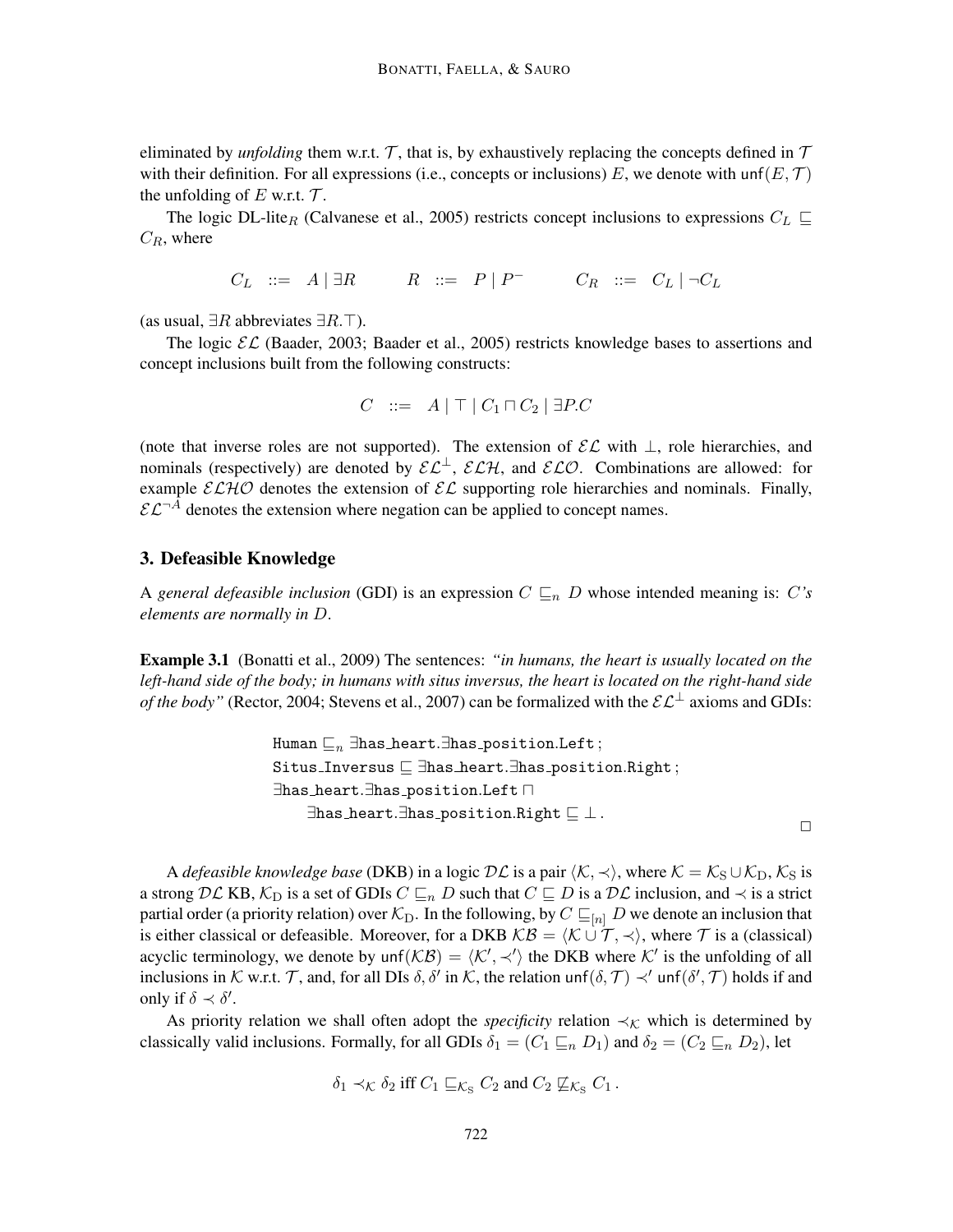Example 3.2 The access control policy: "*Normally users cannot read project files; staff can read project files; blacklisted staff is not granted any access*" can be encoded with:

```
Staff \Box User
Blacklisted \sqsubset Staff
UserRequest \sqsubseteq \existssubj.User \sqcap \existstarget.Proj \sqcap \existsop.Read
StaffRequest \sqsubseteq \exists \texttt{subj}. \texttt{Staff} \sqcap \exists \texttt{target}. \texttt{Proj} \sqcap \exists \texttt{op}. \texttt{Read}UserRequest \sqsubseteq_n \existsdecision.{Deny}
StaffRequest \sqsubseteq_n \existsdecision.{Grant}
∃subj.Blacklisted v ∃decision.{Deny}
\existsdecision.{Grant} \sqcap \existsdecision.{Deny} \sqsubseteq \bot.
```
Staff members cannot simultaneously satisfy the two defeasible inclusions (due to the last inclusion above). With specificity, the second defeasible inclusion *overrides* the first one and yields the intuitive inference that non-blacklisted staff members are indeed allowed to access project files. More formally, the subsumption

$$
\exists \mathtt{subj}.(\mathtt{Staff} \sqcap \neg \mathtt{Blacklisted}) \sqcap \exists \mathtt{target}. \mathtt{Proj} \sqcap \exists \mathtt{op}.\mathtt{Read} \sqsubseteq \exists \mathtt{decision}. \{\mathtt{Grant}\}
$$

holds in all the models of the above knowledge base (as defined below).  $\Box$ 

Intuitively, a model of  $\langle K, \prec \rangle$  is a model of  $\mathcal{K}_S$  that maximizes the set of individuals satisfying the defeasible inclusions in  $\mathcal{K}_{\text{D}}$ , resolving conflicts by means of the priority relation  $\prec$  whenever possible. In formalizing the notion of model, one should specify how to deal with the predicates occurring in the knowledge base: is their extension allowed to vary in order to satisfy defeasible inclusions? A discussion of the effects of letting predicates vary vs. fixing their extension can be found in the work of Bonatti, Lutz and Wolter (2006); they conclude that the appropriate choice is application dependent. So, in general, the set of predicates  $N_C \cup N_R$  can be arbitrarily partitioned into two sets  $F$  and  $V$  containing fixed and varying predicates, respectively; we denote this semantics by  $\mathsf{Circ}^*_F$  .

However, in Section 5 it is shown that fixed roles cause undecidability issues, so most of our results concern a specialized framework in which all role names are varying predicates, that is,  $F \subseteq \mathsf{N}_\mathsf{C}$ . We use the notation Circ<sub>F</sub> (rather than Circ<sup>\*</sup><sub>F</sub>) to indicate that  $F \subseteq \mathsf{N}_\mathsf{C}$ .

The set F, the GDIs  $K_D$ , and the priority relation  $\prec$  induce a strict partial order over interpretations. As we move down the ordering we find interpretations that are more and more normal w.r.t.  $\mathcal{K}_D$ . For all  $\delta = (C \sqsubseteq_n D)$  and all interpretations *I* let the set of individuals *satisfying*  $\delta$  be:

$$
\operatorname{sat}_{\mathcal{I}}(\delta) = \{ x \in \Delta^{\mathcal{I}} \mid x \notin C^{\mathcal{I}} \text{ or } x \in D^{\mathcal{I}} \}.
$$

**Definition 3.3** Let  $KB = \langle K, \prec \rangle$  be a DKB. For all interpretations I and J, and all  $F \subseteq N_C \cup N_R$ , let  $\mathcal{I} <_{\mathcal{KB}, F} \mathcal{J}$  iff:

- 1.  $\Delta^{\mathcal{I}} = \Delta^{\mathcal{J}}$ :
- 2.  $a^{\mathcal{I}} = a^{\mathcal{J}}$ , for all  $a \in \mathsf{N}_{\mathsf{I}}$ ;
- 3.  $A^{\mathcal{I}} = A^{\mathcal{J}}$ , for all  $A \in F \cap \mathsf{N}_\mathsf{C}$ , and  $P^{\mathcal{I}} = P^{\mathcal{J}}$ , for all  $P \in F \cap \mathsf{N}_\mathsf{R}$ ;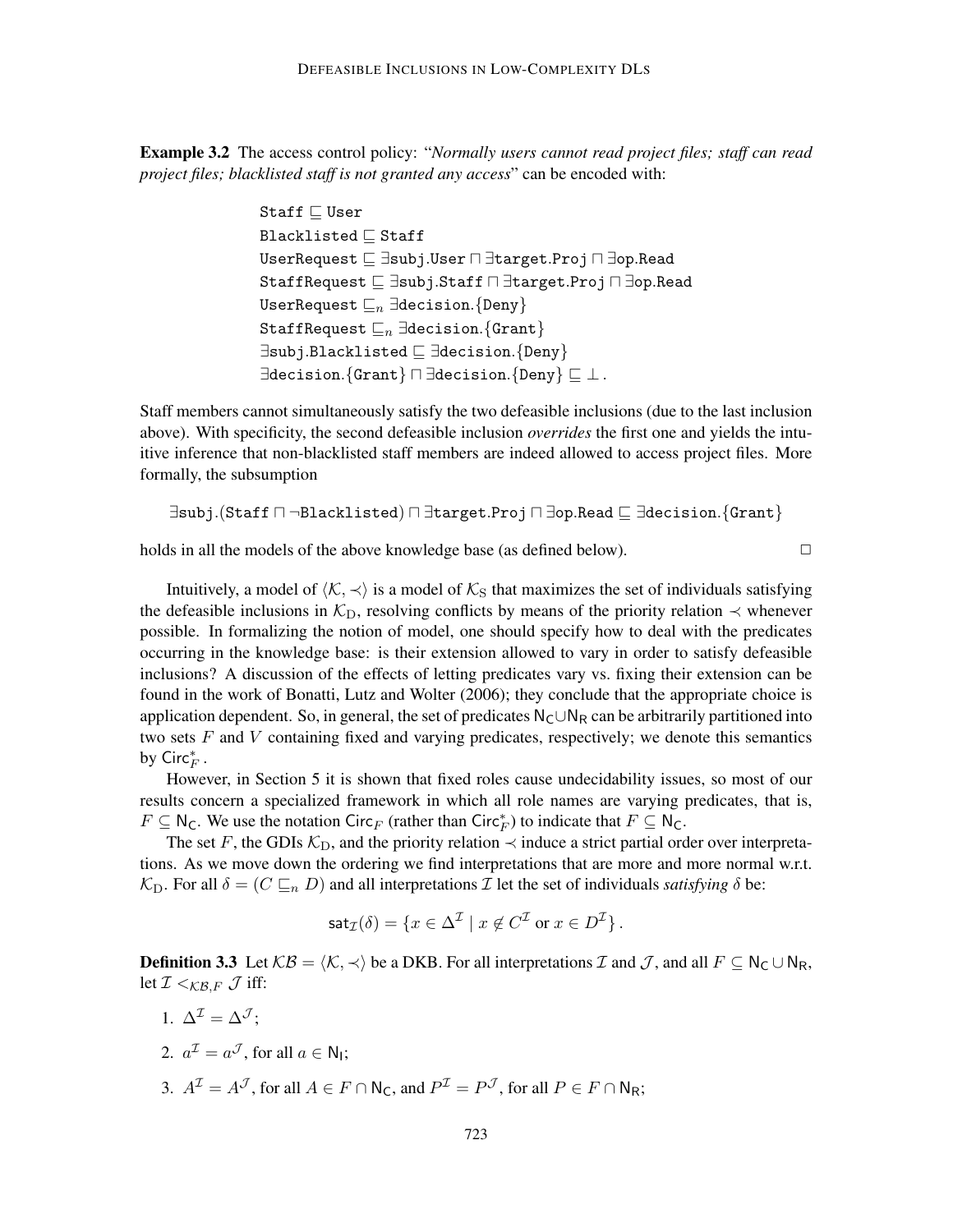- 4. for all  $\delta \in \mathcal{K}_D$ , if sat $\mathcal{I}(\delta) \not\supseteq \mathsf{sat}_{\mathcal{J}}(\delta)$  then there exists  $\delta' \in \mathcal{K}_D$  such that  $\delta' \prec \delta$  and  $\mathsf{sat}_\mathcal{I}(\delta')\supset \mathsf{sat}_\mathcal{J}(\delta')$  ;
- 5. there exists a  $\delta \in \mathcal{K}_D$  such that sat $\tau(\delta) \supset \text{sat}_{\mathcal{J}}(\delta)$ .

The subscript KB will be omitted when clear from context. Now a *model* of a DKB can be defined as a maximally preferred model of its strong (i.e. classical) part.

**Definition 3.4** Let  $KB = \langle K, \prec \rangle$  and  $F \subseteq N_C \cup N_R$ . An interpretation *I* is a *model* of Circ<sub>*F*</sub>( $KB$ ) iff *I* is a (classical) model of  $K_S$  and for all models *J* of  $K_S$ ,  $\mathcal{J} \nleq_F \mathcal{I}$ .

Remark 3.5 This semantics is a special case of the circumscribed DLs introduced by Bonatti et al. (2006). The correspondence can be seen by (i) introducing for each GDI  $C \sqsubseteq_n D$  a fresh atomic concept Ab, playing the role of an abnormality predicate; (ii) replacing  $C \sqsubseteq_n D$  with  $C \sqcap \neg Ab \sqsubseteq D$ ; (iii) minimizing all the predicates  $Ab$  introduced above.

In order to enhance readability, we will use the following notation for the special cases in which all concept names are varying and the case in which they are all fixed:  $\lt_{var}$  and Circ<sub>var</sub> stand for  $\lt_{\emptyset}$  and Circ<sub> $\emptyset$ </sub>, respectively;  $\lt_{fix}$  and Circ<sub>fix</sub> stand respectively for  $\lt_{N_c}$  and Circ<sub>Nc</sub>. For a DKB  $KB = \langle K_S \cup K_D, \prec \rangle$ , we say that an interpretation *I* is a *classical model* of KB in case *I* is a model of  $\mathcal{K}_\mathbf{S}$ .

In this paper, we consider the following standard reasoning tasks over defeasible DLs:

**Knowledge base consistency** Given a DKB  $KB$ , decide whether Circ<sup>\*</sup><sub>F</sub>( $KB$ ) has a model.

- Concept consistency Given a concept C and a DKB KB, check whether C is *satisfiable w.r.t.* KB*,* that is, whether a model  $\mathcal I$  of Circ $^*_{F}(\mathcal{KB})$  exists such that  $C^{\mathcal I}\neq\emptyset$ .
- **Subsumption** Given two concepts C, D and a DKB  $KB$ , check whether Circ $^*_{F}(\mathcal{KB}) \models C \sqsubseteq D$ , that is, whether for all models  $\mathcal I$  of  $\mathsf{Circ}_F^*(\mathcal{KB}), C^{\mathcal I} \subseteq D^{\mathcal I}$ .
- **Instance checking** Given  $a \in N_1$ , a concept C, and a DKB  $KB$ , check whether Circ<sup>\*</sup><sub>F</sub>( $KB$ )  $\models$  $C(a)$ , that is, whether for all models  $\mathcal I$  of Circ $^*_{F}(\mathcal{KB})$ ,  $a^{\mathcal I} \in C^{\mathcal I}$ .

The following example illustrates most of the above tasks as well as the main difference between Circ $_{\text{var}}$  and Circ $_{\text{fix}}$ .

Example 3.6 Consider the following simplification of Example 3.2:

User  $\sqsubseteq_n \neg \exists \texttt{decision}.$  {Grant} Staff  $\Box$  User Staff  $\mathbb{E}_n$  ∃decision.{Grant} BlacklistedStaff  $\Box$  Staff  $\Box$   $\neg \exists$ decision.{Grant}.

Extend the knowledge base with the assertion Staff(John), and let the priority relation be  $\prec_{\mathcal{K}}$  (i.e., priorities are determined by specificity). Denote the resulting knowledge base with  $K\mathcal{B}$ . Due to the inclusion Staff  $\Box$  User, the GDI for Staff (third line) has higher priority than the GDI for User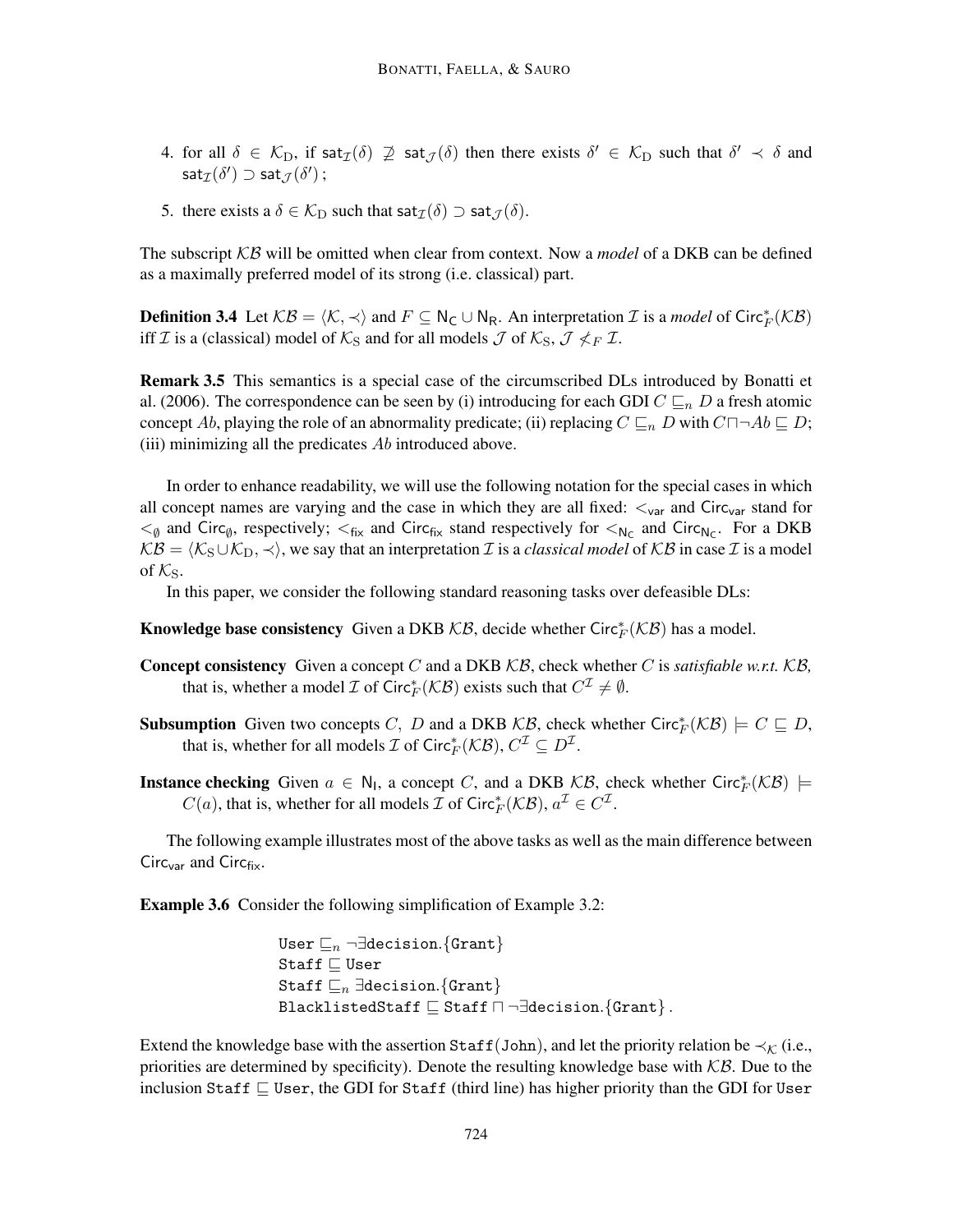(first line). Therefore, in all models  $\mathcal I$  of Circ<sub>var</sub>( $\mathcal{KB}$ ), John belongs to ∃decision.{Grant} and hence the following entailments hold:

$$
Circ_{var}(\mathcal{KB}) \models \{John\} \sqsubseteq \exists decision. \{Grant\} \quad (subsumption) \tag{1}
$$

$$
Circ_{var}(\mathcal{KB}) \models \exists decision. \{Grant\} (John) \quad (instance checking) \tag{2}
$$

Interestingly, John does not belong to BlacklistedStaff, because this is the only way of satisfying the top-priority GDI for Staff. Analogously, in all models  $\mathcal I$  of Circ<sub>var</sub>( $\mathcal{KB}$ ), John is the only member of Staff because this setting maximizes the number of individuals satisfying both GDIs (as all the individuals in  $\neg$ Staff vacuously satisfy the GDI for Staff for all values of decision). More generally, as a side effect of the maximization of all sat $\tau(\delta)$ , Circ<sub>var</sub> induces a sort of closedworld assumption over all concepts with exceptional properties (w.r.t. some larger concept). Consequently, BlacklistedStaff is *not* satisfiable w.r.t.  $KB$ , and the following subsumption holds:

$$
Circ_{var}(\mathcal{KB}) \models \text{Staff} \sqsubseteq \{\text{John}\}\,.
$$

On the contrary, under  $Circ_{fix}$ , User and Staff may contain any number of individuals (other than zero) because Circ $f_{fix}$  is not allowed to change the extension of any atomic concept, even if this would satisfy more GDIs. Similarly, there exist models of  $Circ_{fix}(\mathcal{KB})$  where John does not belong to ∃decision. {Grant} because John belongs to BlacklistedStaff and Circfix does not allow to change its extension to satisfy more GDIs. As a consequence, it can be easily verified that BlacklistedStaff is satisfiable w.r.t. Circ<sub>fix</sub>( $KB$ ), and that (1), (2), and (3) do not hold if Circ<sub>var</sub> is replaced by  $Circ_{fix}$ . We only have inferences such as:

$$
Circ_{fix}(\mathcal{KB}) \models User \sqcap \neg Staff \sqsubseteq \neg \exists decision.\{Grant\}, \qquad (4)
$$

$$
Circ_{fix}(\mathcal{KB}) \models \text{Staff} \sqcap \neg \text{BlacklistedStatf} \sqsubseteq \exists \text{decision.}\{\text{Grant}\}. \tag{5}
$$

$$
\qquad \qquad \Box
$$

Note that in Circ<sub>var</sub> one can obtain nominals (cf. Staff in (3)) without using nominals explicitly in the knowledge base. If other axioms do not interfere, then an assertion  $A(a)$  and a GDI  $A \sqsubseteq_n \bot$ suffice to make  $A$  a singleton. This idea will be used in some reductions later on.

The next example deals with multiple inheritance, and in particular with parent concepts with conflicting properties.

**Example 3.7** Let  $KB$  consist of the axioms:

```
Whale \Box Mammal \Box SeaAnimal
           Mammal \sqsubseteq_n ∃has organ.Lungs
        SeaAnimal \sqsubseteq_n ∃has organ.Gills
\existshas organ.Lungs \Box \existshas organ.Gills \Box \perp,
```
where the priority relation is specificity. Note that mammals and sea animals have conflicting default properties. In all models of Circ<sub>var</sub>( $KB$ ) Whale is empty, because this is the only way of having both GDIs satisfied by *all* individuals. Now let  $KB' = KB \cup \{Whate(Moby)\}$ . In each model of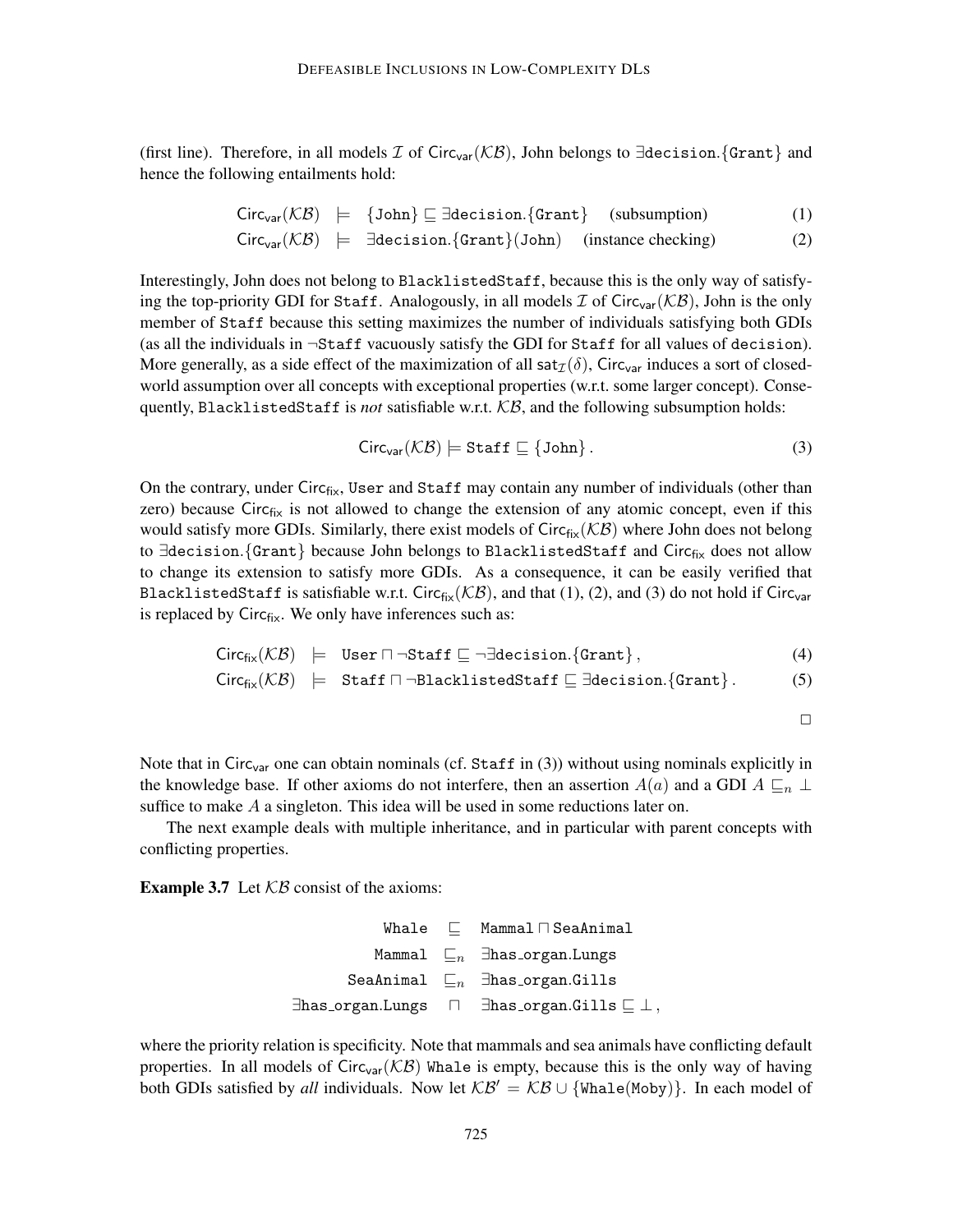Circ<sub>var</sub>( $KB'$ ), Moby satisfies as many GDIs as possible, that is, exactly one of the two GDIs of  $KB'$ . As a consequence, we have the reasonable inference:<sup>2</sup>

 $\textsf{Circ}_{\textsf{var}}(\mathcal{KB}') \ \models \ \{\texttt{Moby}\} \sqsubseteq \exists \texttt{has\_organ.Lungs} \sqcup \exists \texttt{has\_organ.Gills}\,.$ 

The conflict between the two default properties inherited by Moby can be settled by adding a simple axiom like Whale  $\subseteq \exists$ has organ.Lungs, that overrides the property of sea animals. In this specific example a strong axiom is appropriate; note, however, that the corresponding GDI would have the same effect under  $\prec_K$ ; for instance, we have:

$$
\mathsf{Circ}_{\mathsf{var}}(\mathcal{KB}' \cup \{\mathtt{Whate} \sqsubseteq_n \exists \mathtt{has\_organ}.\mathtt{Lungs}\}) \models \{\mathtt{Moby}\} \sqsubseteq \exists \mathtt{has\_organ}.\mathtt{Lungs}\}.
$$

Consider Circ<sub>fix</sub> now. The expected subsumptions Mammal  $\subseteq$  ∃has organ.Lungs and SeaAnimal  $\subseteq$ ∃has organ.Gills are *not* entailed by Circfix(KB), because Lungs and Gills are empty in some models (as Circ<sub>fix</sub> cannot change their extension to satisfy more GDIs). The two GDIs could be enabled by forcing Lungs and Gills to be nonempty. This can be done in several ways, e.g. via assertions such as Lungs(L) or inclusions such as  $\top \sqsubseteq \exists$ aux.Lungs (where aux is a new auxiliary role). Let  $KB''$  denote such an extension. Then

 $Circ_{fix}(\mathcal{KB}'')$   $\models$  {Moby}  $\Box$  ∃has organ.Lungs  $\Box$  ∃has organ.Gills,

(similarly, the aforementioned expected consequences are entailed by  $Circ_{fix}(\mathcal{KB}'')$ ). The conflict between the properties inherited from Mammal and SeaAnimal can be settled as discussed above.  $\Box$ 

The impossibility of forcing existentials with GDIs in  $Circ_{fix}$ , illustrated by the above example, can be exploited to check whether a concept is always nonempty. It suffices to introduce a fresh role aux (in order to prevent interference with the other axioms of the knowledge base) and a GDI  $\top \sqsubseteq_n \exists aux.C.$  Clearly, the subsumption  $\top \sqsubseteq \exists aux.C$  is entailed iff C is nonempty in all models of Circ $f_{fix}(\mathcal{KB})$ . Similar ideas will be used in the rest of the paper.

The next example is artificial. It is a convenient way of illustrating the interplay of specificity and multiple inheritance.

**Example 3.8** Let  $KB$  be the following set of axioms:

|  | $A_1 \subseteq A'_1$                                                | (6) |  | $A_1 \subseteq_n \exists R_1$   | (12) |
|--|---------------------------------------------------------------------|-----|--|---------------------------------|------|
|  | $A_2 \subseteq A'_2$                                                | (7) |  | $A_2 \subseteq_n \exists R_2$   | (13) |
|  | $B \subseteq A_1 \sqcap A_2$                                        | (8) |  | $A'_1 \subseteq_n \exists R'_1$ | (14) |
|  | $\exists R_1 \quad \sqcap \quad \exists R'_1 \sqsubseteq \bot$ (9)  |     |  | $A'_2 \subseteq_n \exists R'_2$ | (15) |
|  | $\exists R_2 \quad \sqcap \quad \exists R'_2 \sqsubseteq \bot$ (10) |     |  |                                 |      |
|  | $\exists R_1 \quad \sqcap \quad \exists R_2 \sqsubseteq \bot$ (11)  |     |  |                                 |      |

For all sets of concept names F, and for all models  $\mathcal I$  of Circ $_F(\mathcal{KB})$ , each member  $x$  of  $B^\mathcal I$  (if any) satisfies exactly one of the top priority GDIs (12) and (13), that are conflicting due to (11). If x does

<sup>2.</sup> The symbol  $\sqcup$  is description logics' equivalent of disjunction. Formally,  $(C \sqcup D)^{\mathcal{I}} = C^{\mathcal{I}} \cup D^{\mathcal{I}}$ .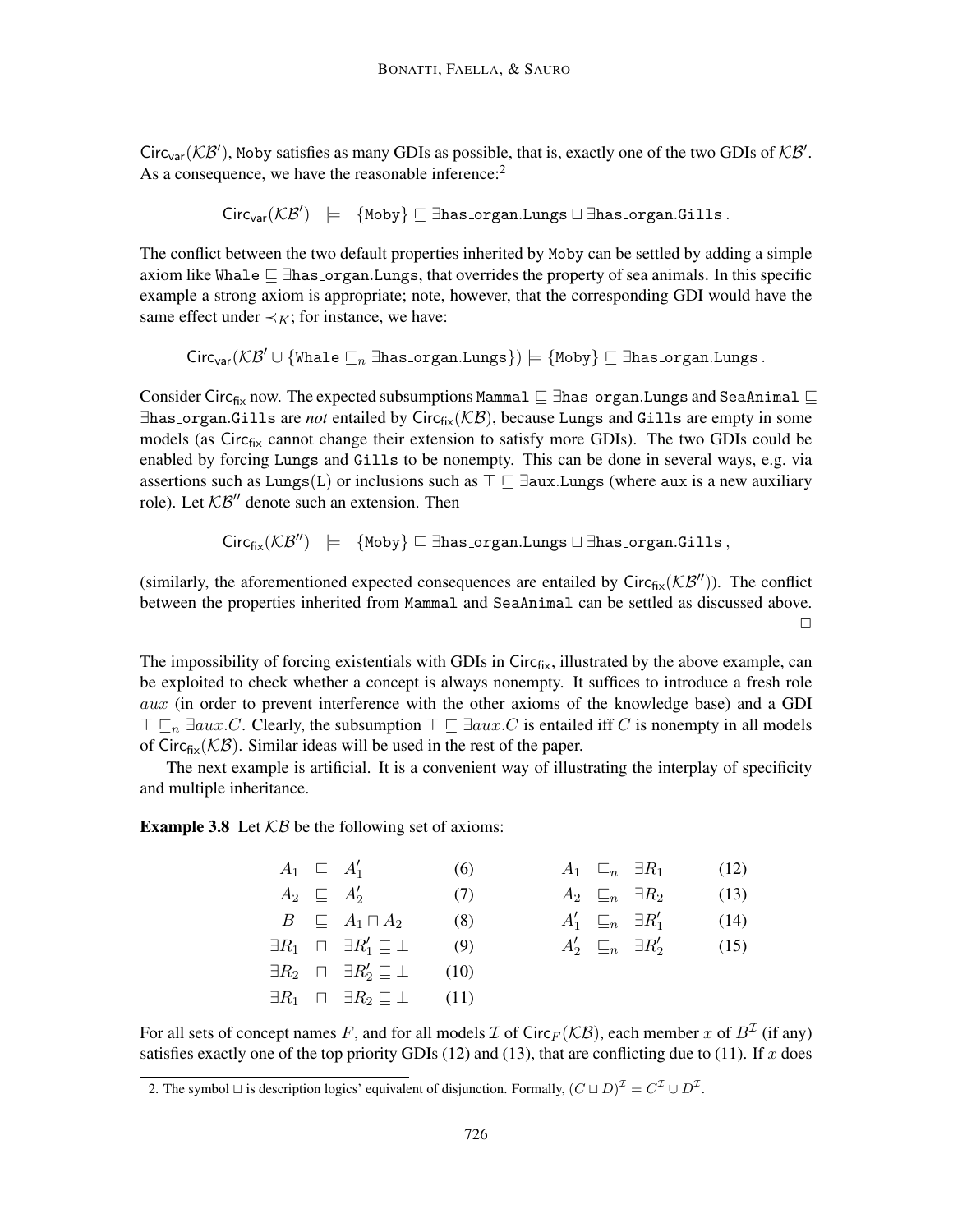not satisfy (12) then it can satisfy the conflicting GDI (14); symmetrically, if x does not satisfy (13) then  $x$  can satisfy (15). Consequently, we have:

$$
\mathsf{Circ}_{\mathsf{fix}}(\mathcal{KB}) \models B \sqsubseteq (\exists R_1 \sqcap \exists R_2') \sqcup (\exists R_2 \sqcap \exists R_1').
$$

The last two examples show that GDIs and disjointness constraints together can express disjoint unions. Similar techniques will be used later on to simulate the law of excluded middle, negation, and 3-valued logic.

Subsumption, instance checking, and the complement of concept satisfiability can be reduced to each other, as in the classical setting:

**Theorem 3.9** Let  $D\mathcal{L}$  range over  $DL$ -lite<sub>R</sub> and  $\mathcal{EL}^{\perp}$ ; let  $X = \text{var, fix}, F$ . In Circ<sub>X</sub>( $D\mathcal{L}$ ), sub*sumption, instance checking, and concept unsatisfiability can be reduced to each other in constant time.*

The proof is not completely standard, due to the limited expressiveness of DL-lite<sub>R</sub> and  $\mathcal{EL}^{\perp}$ , as well as the peculiarities of nonmonotonic reasoning.<sup>3</sup>

**Proof.** First we focus on Circ<sub>var</sub> and Circ<sub>F</sub>, where F consists of concept names occurring in a given KB.

*From unsatisfiability to subsumption.* Checking unsatisfiability of a concept C can be reduced to checking the subsumption  $C \subseteq \perp$ . DL-lite<sub>R</sub> does not support  $\perp$  explicitly, however an equivalent concept  $A_{\perp}$  can be easily defined with the inclusion  $A_{\perp} \sqsubseteq \neg A_{\perp}$ .

*From subsumption to unsatisfiability.* Conversely, a subsumption  $C \sqsubseteq D$  can be reduced to the unsatisfiability of  $C \sqcap \neg D$ . In DL-lite<sub>R</sub> conjunction is not supported, so the subsumption must be reduced to the unsatisfiability of a fresh variable concept A axiomatized by  $A \sqsubseteq C$  and  $A \sqsubseteq \neg D$ . In  $\mathcal{E} \mathcal{L}^{\perp}$  conjunction is supported while negation is not; therefore the given subsumption can be reduced to the unsatisfiability of  $C \sqcap \bar{D}$  where  $\bar{D}$  is a fresh variable concept axiomatized with  $\bar{D} \sqcap D \sqsubseteq \bot$ .

*From instance checking to subsumption.* An instance checking query  $C(a)$  can be reduced to subsumption as follows: Introduce a fresh variable concept A and assert  $A(a)$ ; then minimize A with  $A \sqsubseteq_n \bot$ ; now in all models  $\mathcal I$  of Circ<sub>var</sub>,  $A^{\mathcal I} = \{a^{\mathcal I}\}\$ . It follows that  $C(a)$  holds iff the subsumption  $A \sqsubseteq C$  holds.

*From unsatisfiability to instance checking.* Finally, the unsatisfiability of a concept C is equivalent to the validity of the instance checking problem  $\neg C(a)$ , where a is a fresh individual constant. In  $\mathcal{EL}^{\perp}$ ,  $\neg C$  must be suitably axiomatized with a fresh concept name  $\overline{C}$  and the inclusions  $\overline{C} \sqcap C \sqsubseteq \bot$ ,  $\top \sqsubseteq_n C$ , and  $\top \sqsubseteq_n \overline{C}$  (these three axioms entail the subsumption  $\top \sqsubseteq C \sqcup \overline{C}$ , thereby enforcing the law of the excluded middle). In order to preserve the semantics of the knowledge base,  $\top \sqsubseteq_n C$  and  $\top \sqsubseteq_n \bar{C}$  must be given a priority strictly smaller than the priority of all the other defeasible inclusion in the KB. This ensures that the new GDIs cannot block the application of any of the original GDIs. Clearly, the two new GDIs must have the same priority.

 $\Box$ 

<sup>3.</sup> For example, in classical logic a subsumption  $C \subseteq D$  is a logical consequence of  $KB$  iff for any fresh individual a,  $D(a)$  is a logical consequence of  $KB \cup \{C(a)\}\$ . This approach is not correct for Circumscription. The models of Circ<sub>F</sub> (KB) can be quite different from the models of Circ<sub>F</sub> (KB ∪ {C(a)}); for instance, consider the example in which nonmonotonic reasoning makes Whale empty and the assertion Whale(Moby) overrides this inference.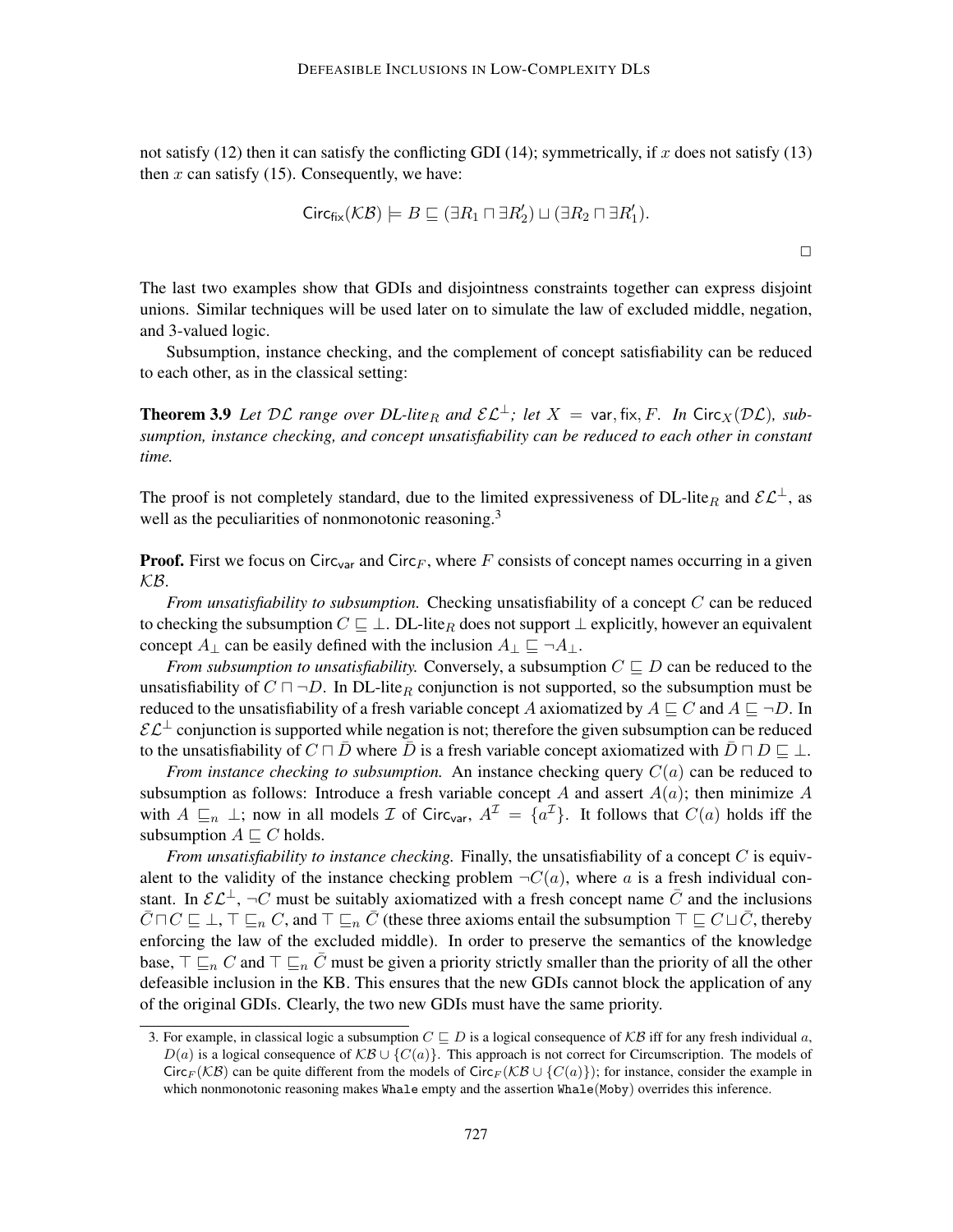This completes the proof for Circ<sub>var</sub> and Circ<sub>F</sub>. The proof for Circ<sub>fix</sub> can be obtained by replacing the fresh variable concept names A,  $\overline{C}$ , and  $\overline{D}$  with a corresponding (variable) concept  $\exists R$ , where R is a fresh role.  $\Box$ 

Note that the above reductions still apply if priorities are specificity-based ( $\prec_K$ ), with the exception of the reduction of concept unsatisfiability to instance checking in  $\mathcal{EL}^{\perp}$ . For this case, one can use Theorem 4.6 below to eliminate general priorities, and get a reduction for  $Circ_{fix}$ .

### 4. Complexity Preserving Features

In some cases, nonmonotonic inferences and language features—e.g. variable predicates and explicit priorities—do not affect complexity. In this section several such results (and related lemmata) are collected; the reader is warned that, in general, they may not apply to all reasoning tasks and all language fragments. We start by observing that the logics we deal with enjoy the finite model property.

**Lemma 4.1** Let  $KB = \langle K, \prec \rangle$  be a DKB in DL-lite<sub>R</sub> or  $\mathcal{ELHO}^{\perp,-}$ . For all  $F \subseteq N_C$ , Circ $_F(\mathcal{KB})$ *has a model only if*  $\text{Circ}_F(\mathcal{KB})$  *has a finite model whose size is exponential in the size of*  $\mathcal{KB}$ *.* 

**Proof.** A simple adaptation of a result for  $ALCTO$  (Bonatti et al., 2006), taking role hierarchies into account.  $\Box$ 

As a consequence, these logics preserve classical consistency (because all descending chains of models originating from a finite model must be finite):

**Theorem 4.2** Let  $KB = \langle K_D \cup K_S, \prec \rangle$  be a DKB in DL-lite<sub>R</sub> or  $\mathcal{ELHO}^{\perp,-}$ . For all  $F \subseteq N_C$ ,  $K_S$ *is (classically) consistent iff*  $Circ_F(KB)$  *has a model.* 

Remark 4.3 Obviously, a similar property holds for all circumscribed DLs with the finite model property, including  $ALCIO$  and  $ALCQO$ .

Since knowledge base consistency is equivalent to its classical version, it will not be discussed in this paper any further.

Next, we prove that under mild assumptions, Circ<sub>F</sub> is not more expressive than Circ $_{fix}$  (which is a special case of the former), that is, variable concept names do not increase the expressiveness of the logic and can be eliminated. $4$ 

Theorem 4.4 *If* DL *is a description logic fully supporting unqualified existential restrictions*  $(∃ R)<sup>5</sup>$  *then, for all*  $F ⊆ ℕ<sub>C</sub>$ *, concept consistency, subsumption, and instance checking in* Circ $_F(DL)$ *can be reduced in linear time to concept consistency, subsumption, and instance checking (respectively)* in  $Circ_{fix}(\mathcal{DL})$ .

<sup>4.</sup> The standard techniques for eliminating variable predicates (Cadoli, Eiter, & Gottlob, 1992) use connectives that are not fully supported in  $DL$ -lite<sub>R</sub> and  $\mathcal{EL}$ , therefore an ad-hoc proof is needed.

<sup>5.</sup> We say that  $D\mathcal{L}$  fully supports unqualified restrictions if they can occur wherever a concept name could.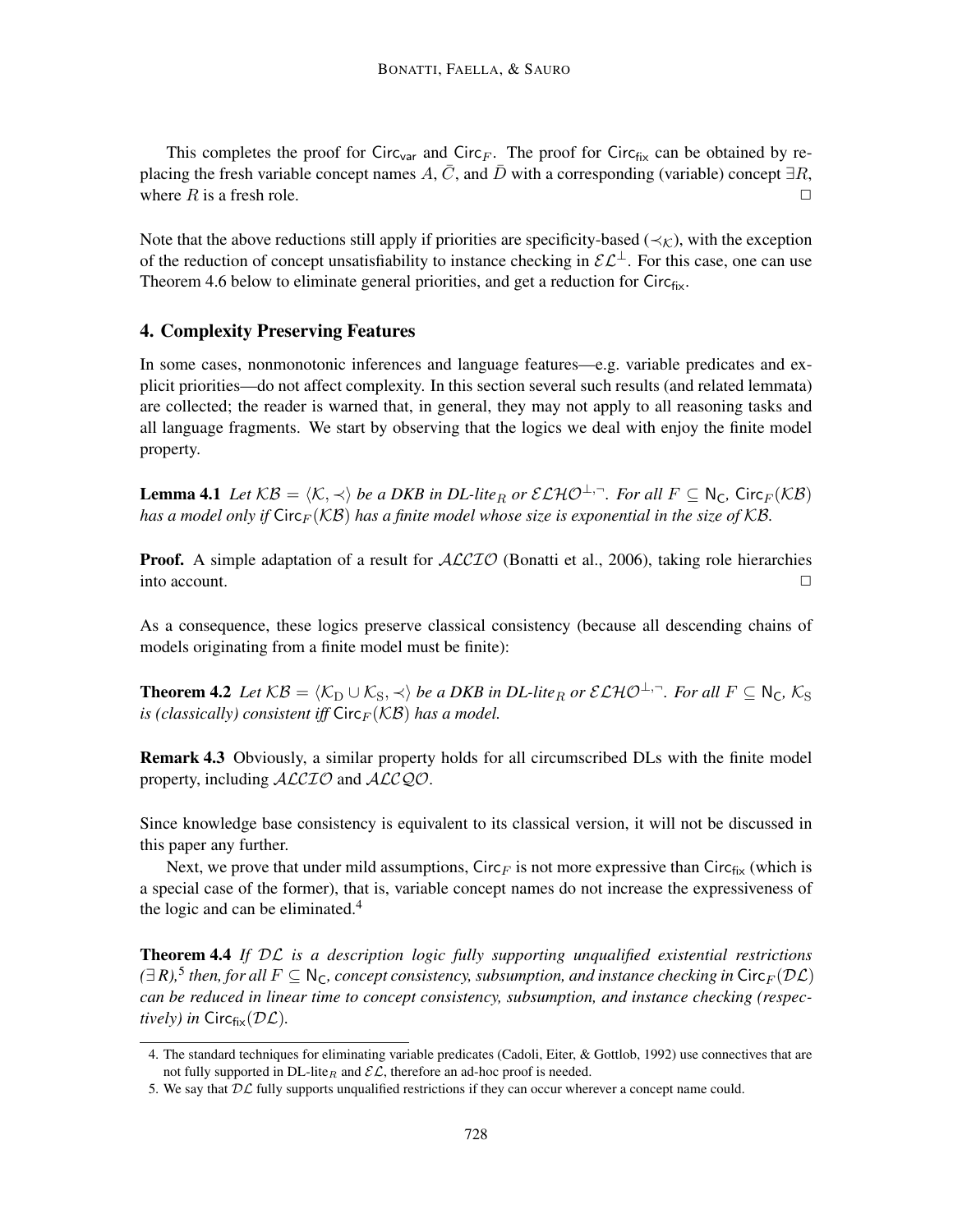**Proof.** Let  $KB$  be any given DKB in the language  $D\mathcal{L}$ . Introduce a new role name  $R_A$  for each (variable) concept name  $A \notin F$ . Then, replace each occurrence of A in KB with  $\exists R_A$  and call KB' the resulting KB. Recall that in Circ $_{fix}(\mathcal{DL})$  all concept names are fixed and all roles are variable. Hence, the newly added roles  $R_A$  behave in Circ<sub>fix</sub>( $KB'$ ) exactly in the same way as concepts  $A \notin F$  do in Circ<sub>F</sub>( $K\mathcal{B}$ ). Formally, there is a bijection between the models of Circ<sub>F</sub>( $K\mathcal{B}$ ) and the models of Circ $_{fix}(\mathcal{KB}')$ , which preserves the interpretation of all role and concept names, except that the extension of concept names  $A \notin F$  in a model of Circ $_F(K\mathcal{B})$  coincides with the domain of the corresponding role  $R_A$  in the corresponding model of Circ<sub>fix</sub>( $KB'$ ). As a consequence, the consistency of a concept C w.r.t. Circ $_F(\mathcal{KB})$  is equivalent to the consistency of C' w.r.t. Circ $_{fix}(\mathcal{KB}')$ , where C' is obtained from C by replacing each occurrence of  $A \notin F$  with the corresponding  $\exists R_A$ . Similarly for subsumption and instance checking.  $\Box$ 

Symmetrically, the next theorem proves that in  $\mathcal{EL}^{\perp}$  fixed predicates can be eliminated using general priorities. The reduction adapts the classical encoding of fixed predicates to the limited expressiveness of  $\mathcal{EL}^{\perp}$ .

**Theorem 4.5** For all  $F \subseteq N_C$ , concept consistency, subsumption, and instance checking in  $Circ_F(\mathcal{E} \mathcal{L}^{\perp})$  *can be reduced in linear time to concept consistency, subsumption, and instance checking (respectively) in*  $Circ_{var}(\mathcal{EL}^{\perp})$  *with general priorities.* 

**Proof.** Let  $K = \langle K_S \cup K_D, \prec \rangle$  be a given  $\mathcal{EL}^{\perp}$  DKB. Fixed predicates are removed through the following transformation. For each concept name  $A \in F$  introduce a new concept name  $\overline{A}$ (representing  $\neg A$ ). Let  $\mathcal{K}_{\mathcal{S}}^*$  be the set of all disjointness axioms  $A \sqcap \overline{A} \sqsubseteq \bot$ , for each  $\overline{A} \in F$ . Let  $\mathcal{K}_{\mathrm{D}}^*$  be the set of all defeasible inclusions  $\top \sqsubseteq_n A$  and  $\top \sqsubseteq_n \bar{A}$ , for each  $A \in F$ . Finally, let  $\prec'$  be the minimal extension of  $\prec$  such that for all  $\delta^* \in \mathcal{K}_{\text{D}}^*$  and all  $\delta \in \mathcal{K}_{\text{D}}$ ,  $\delta^* \prec' \delta$ . Define

$$
\mathcal{K}' = \left\langle \mathcal{K}_S \cup \mathcal{K}_S^* \cup \mathcal{K}_D \cup \mathcal{K}_D^* , \prec' \right\rangle.
$$

*Claim 1. Let*  $\cal J$  *and*  $\cal J'$  *be two classical models of*  $K_S \cup K_S^*$  *such that*  $\cal J' <_{K',var} \cal J$  *and for all*  $A \in F$ ,  $\bar{A}^{\mathcal{J}} = \neg A^{\mathcal{J}}$ *. Then (i) for all*  $\delta \in \mathcal{K}_{D}^{*}$ ,  $\mathsf{sat}^{\mathcal{J}'}(\delta) = \mathsf{sat}^{\mathcal{J}}(\delta)$  *and (ii)*  $\mathcal{J}$  *and*  $\mathcal{J}'$  *agree on all*  $A \in F$ .

Proof of Claim 1: By definition of  $\prec'$ , the members of  $\mathcal{K}_{D}^{*}$  have maximal priority, therefore, for all  $\delta \in \mathcal{K}_{\mathcal{D}}^*$ , sat $\mathcal{I}'(\delta) \supseteq \mathsf{sat}^{\mathcal{J}}(\delta)$ . If there exists  $A \in F$  such that  $\mathsf{sat}^{\mathcal{J}'}(\top \sqsubseteq_n A) \supseteq \mathsf{sat}^{\mathcal{J}}(\top \sqsubseteq_n A)$ , then  $A^{\mathcal{J}'}$   $\supset A^{\mathcal{J}}$ , and hence  $A^{\mathcal{J}'} \subset A^{\mathcal{J}}$ ; consequently sat $\mathcal{J}'(\top \sqsubseteq_n A) \subset \mathsf{sat}^{\mathcal{J}}(\top \sqsubseteq_n A)$  (a contradiction). Symmetrically, the assumption that sat $\bar{J}'(\top \sqsubseteq_n \bar{A}) \supset$  sat $\bar{J}(\top \sqsubseteq_n \bar{A})$  leads to a contradiction. This proves (i); (ii) is a straightforward consequence of (i).

*Claim 2. Every model*  $\mathcal I$  *of*  $\text{Circ}_F(\mathcal K)$  *can be extended to a model*  $\mathcal J$  *of*  $\text{Circ}_{\text{var}}(\mathcal K')$ *.* 

To prove this claim, extend  $\mathcal I$  to  $\mathcal J$  by setting  $\bar A^{\mathcal J} = \neg A^{\mathcal I}$ , for all concept names  $A \in F$ . Suppose that  $\mathcal J$  is not a model of Circ<sub>var</sub>( $\mathcal K'$ ). Since  $\mathcal J$  satisfies  $\mathcal K_S\cup\mathcal K_S^*$  by construction, there must be a  $\mathcal{J}'$  that satisfies  $\mathcal{K}_S \cup \mathcal{K}_S^*$  and such that  $\mathcal{J}' <_{\mathcal{K}',\text{var}} \mathcal{J}$ . By Claim 1.(ii),  $\mathcal{J}$  and  $\mathcal{J}'$  agree on all  $A \in F$ ; by Claim 1.(i), the improvement of  $\mathcal{J}'$  over  $\mathcal{J}$  concerns the GDIs in  $\mathcal{K}_D$ . It follows that  $\mathcal{I}' <_{\mathcal{K},F} \mathcal{I}$ , where  $\mathcal{I}'$  is the restriction of  $\mathcal{J}'$  to the language of  $\mathcal{K}$ . This contradicts the assumption that  $\mathcal I$  is a model of Circ $_F(\mathcal K)$ .

*Claim 3. For all models*  $\mathcal J$  *of Circ*<sub>var</sub> $(\mathcal K')$ , the restriction of  $\mathcal J$  to the language of  $\mathcal K$  is a model *of*  $Circ_F(K)$ .

Let T be the restriction of T to the language of K. Clearly T satisfies  $K_S$ . Now suppose that T is not a model of Circ $_F(\mathcal{K})$ , which means that there exists  $\mathcal{I}'$  satisfying  $\mathcal{K}_S$  and such that  $\mathcal{I}' <_{\mathcal{K},F} \mathcal{I}$ .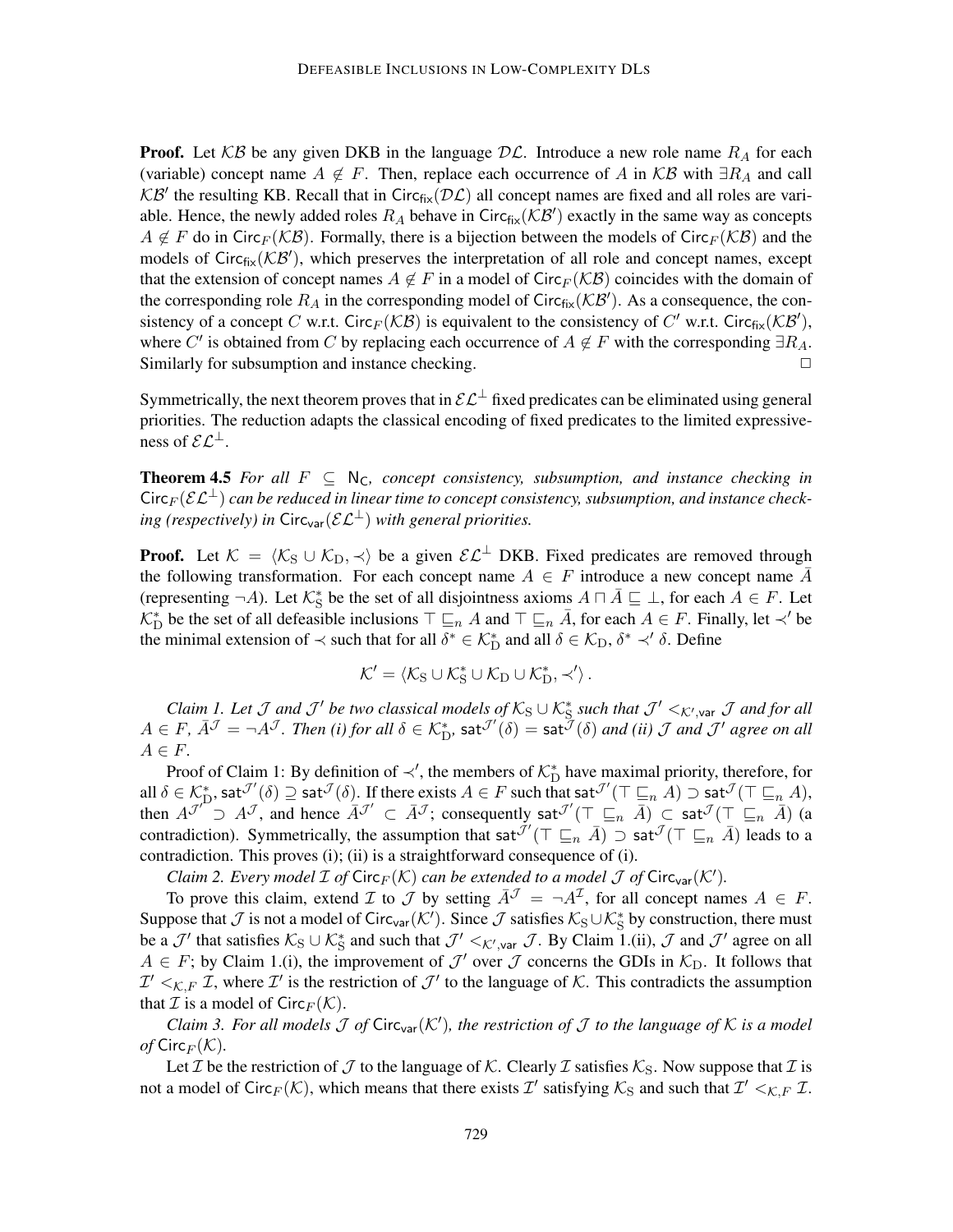Extend  $\mathcal{I}'$  to  $\mathcal{J}'$  by setting  $\overline{A}^{\mathcal{J}'} = \neg A^{\mathcal{I}'}$ , for all concept names  $A \in F$ . Note that  $\mathcal{I}$  and  $\mathcal{I}'$  must agree on all  $A \in F$ , therefore  $\mathcal J$  and  $\mathcal J'$  agree on them, too. Consequently, for all  $\delta \in \mathcal K_{\mathcal D}^*$ ,  $sat^{\mathcal{J}'}(\delta) = sat^{\mathcal{J}}(\delta)$ . Moreover,  $\mathcal{I}'$  improves  $\mathcal{I}$  over the GDIs of  $\mathcal{K}_D$ , therefore  $\mathcal{J}'$  improves  $\mathcal{J}$  over  $\mathcal{K}_{\text{D}}$ , too. It follows that  $\mathcal{J}' <_{\mathcal{K}',\text{var}} \mathcal{J}$  (a contradiction).

The Theorem is now a straightforward consequence of Claims 2 and 3.  $\Box$ 

Now consider priority relations and GDIs. We are going to prove that if the language fragment is sufficiently rich, then they can be simulated with the specificity-based relation  $\prec_K$  and normalized defeasible inclusions  $A \sqsubseteq_n C$  (whose left-hand side is a concept name), respectively.

Let  $KB = \langle K, \prec \rangle$  be any given DKB in  $\mathcal{EL}^{\perp}$ . First we need to define a new fixed concept Dom that encodes the domain without being equivalent to  $\top$ . This requires the following transformation:

$$
A^* = Dom \sqcap A
$$
  
\n
$$
\top^* = Dom
$$
  
\n
$$
\bot^* = \bot
$$
  
\n
$$
(B.C)^* = Dom \sqcap \exists R.(C^*)
$$
  
\n
$$
(C \sqcap D)^* = C^* \sqcap D^*
$$
  
\n
$$
(C \sqsubseteq_{[n]} D)^* = C^* \sqsubseteq_{[n]} D^*
$$

Obtain  $K^*$  from  $K$  by transforming all inclusions in  $K$  and by adding a nonemptiness axiom  $\top \sqsubseteq$  $\exists aux. Dom (aux a fresh role) plus an assertion  $Dom(a)$  for each  $a \in N_1$  occurring in K. It is not$ hard to see that the restrictions to Dom of the classical models of  $K^*$  correspond to the classical models of K. More precisely, let  $\mathcal{I}^*$  be a classical model of  $\mathcal{K}^*$ , we obtain a classical model  $\mathcal I$  of K by setting  $A^{\mathcal{I}} = A^{\mathcal{I}^*} \cap Dom^{\mathcal{I}^*}$  and  $R^{\mathcal{I}} = R^{\mathcal{I}^*} \cap (Dom^{\mathcal{I}^*} \times Dom^{\mathcal{I}^*})$ , for each concept name A and role name R occurring in K. Notice that it is necessary for  $Dom^{\mathcal{I}^*}$  to be non-empty for this to work. Conversely, given a classical model  $\mathcal I$  of  $\mathcal K$ , it is sufficient to set  $Dom^{\mathcal I} = \Delta^{\mathcal I}$  and  $aux^{\mathcal{I}} = \Delta^{\mathcal{I}} \times \Delta^{\mathcal{I}}$  to make  $\mathcal{I}$  a classical model of  $\mathcal{K}^*$ .

Now we have to remove general priorities and GDIs. For all GDIs  $\delta = (C \sqsubseteq_n D) \in \mathcal{K}^*$ , add two fresh predicates  $A_{\delta}$ ,  $P_{\delta}$  and replace  $\delta$  with the following axiom schemata:

$$
Dom \sqsubseteq A_{\delta} \qquad \qquad A_{\delta'} \sqsubseteq A_{\delta} \quad \text{for all } \delta' \prec \delta \tag{16}
$$

$$
A_{\delta} \sqsubseteq_n \exists P_{\delta} \qquad \qquad \exists P_{\delta} \sqcap C \sqsubseteq D \tag{17}
$$

Call the new DKB  $KB' = \langle K', \prec_{K'} \rangle$ . By (16), the specificity-based relation  $\prec_{K'}$  prioritizes the new GDIs according to the original priorities. Moreover, by (17), a defeasible inclusion  $A_\delta \sqsubseteq_n \exists P_\delta$ is satisfied by an individual if and only if the same individual satisfies the corresponding GDI  $\delta$ . Then it is not difficult to verify that all the reasoning tasks such that none of the new predicates  $A_{\delta}$ and  $P_\delta$  occur in the query yield the same answer in  $\langle K^*, \prec^* \rangle$  and  $\mathcal{KB}'$ . As a consequence of the above discussion, by combining the transformation  $\cdot^*$  with (16) and (17), and by observing that the reduction makes use of  $\mathcal{EL}^{\perp}$  constructs only, we have:

**Theorem 4.6** *Reasoning in* Circ $_{fix}(\mathcal{EL}^{\perp})$  *with explicit priorities and GDIs can be reduced in polynomial time to reasoning in* Circ $_{fix}(\mathcal{EL}^{\perp})$  *with only specificity-based priority and defeasible inclusions of the form*  $A \sqsubseteq_n \exists P$ .

Finally, by Theorem 4.4, the above result can be extended to all of  $Circ_F$ :

**Corollary 4.7** *Reasoning in* Circ<sub>F</sub>( $\mathcal{EL}^{\perp}$ ) *with explicit priorities and GDIs can be reduced in polynomial time to reasoning in* Circ $_{fix}(\mathcal{EL}^{\perp})$  *with only specificity-based priority and defeasible inclusions of the form*  $A \sqsubseteq_n \exists P$ .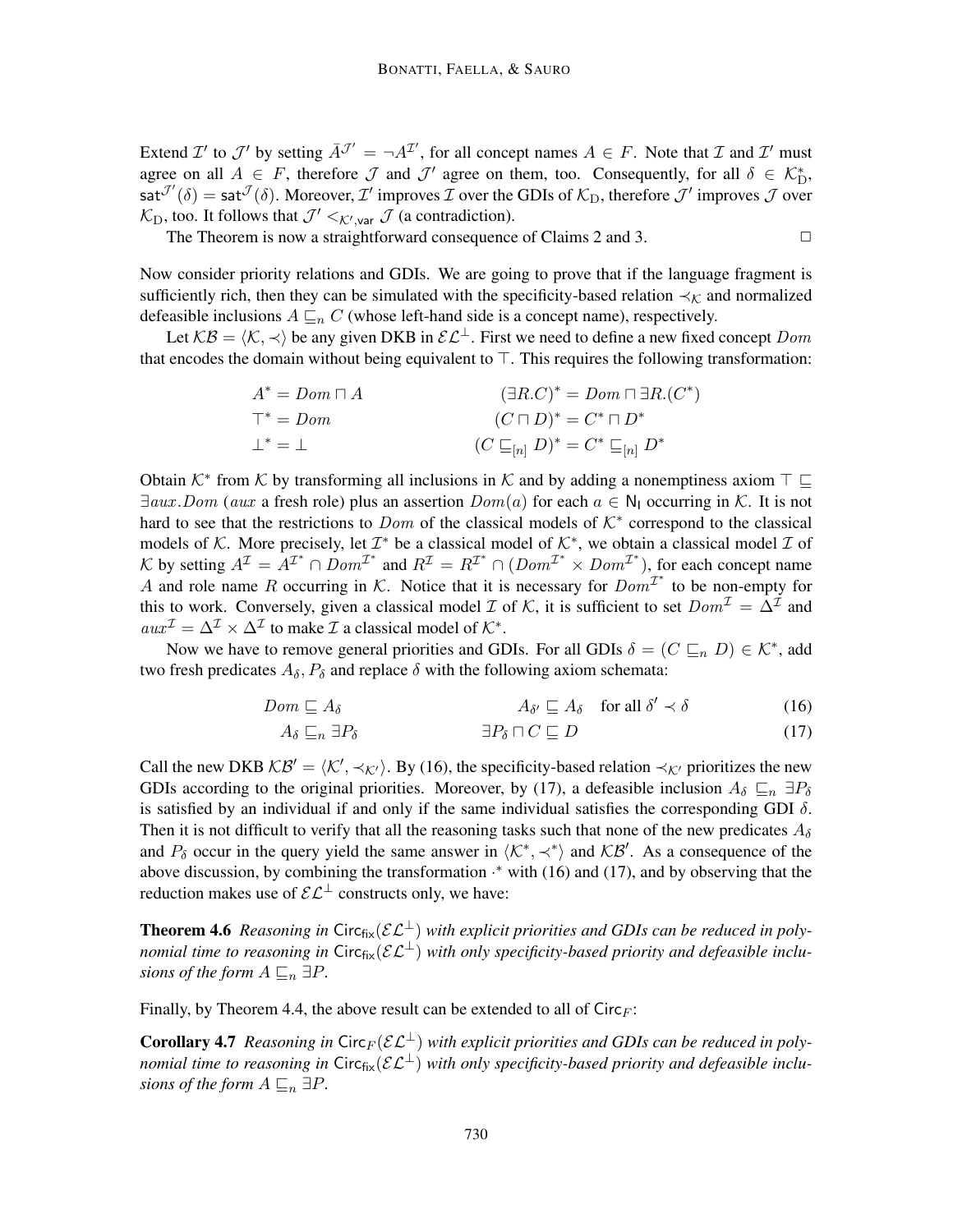## 5. Undecidability of  $\mathcal{EL}$  with Fixed Roles

In Circ<sup>∗</sup> both concept names and roles can be fixed; however, as we show in this section, fixed roles in general make reasoning tasks undecidable. To this end, the *model conservative extension problem* defined by Lutz and Wolter (2010) is reduced to the subsumption problem.<sup>6</sup>

Some preliminary definitions are needed; given a signature  $\Sigma \subseteq N_C \cup N_R$  and two interpretations I and J, we say that I and J *coincide on*  $\Sigma$  if and only if  $\Delta^{\mathcal{I}} = \Delta^{\mathcal{J}}$  and for all predicates  $X \in \Sigma$ ,  $X^{\mathcal{I}} = X^{\mathcal{J}}$ . Then, let  $\mathcal{T}_1 \subseteq \mathcal{T}_2$  be classical  $\mathcal{EL}$  TBoxes,  $\mathcal{T}_2$  is a *model conservative extension* of  $\mathcal{T}_1$  if and only if for every model  $\mathcal{I}$  of  $\mathcal{T}_1$ , there exists a model  $\mathcal{I}$  of  $\mathcal{T}_2$  such that  $\mathcal{I}$  and  $\mathcal{J}$ coincide on the signature of  $\mathcal{T}_1$ .

Lutz and Wolter (2010) prove (see Lemma 40) that there exists a class C of  $\mathcal{EL}$  TBoxes such that the problem of checking whether a TBox in  $\mathcal C$  is a model conservative extension of another TBox in  $\mathcal C$  is undecidable. Moreover, the following property holds.

**Lemma 5.1** *Given two TBoxes*  $\mathcal{T}_1 \subseteq \mathcal{T}_2$  *in C, if*  $\mathcal{T}_2$  *is not a model conservative extension of*  $\mathcal{T}_1$ *then there exists a model*  $\mathcal I$  *of*  $\mathcal T_1$  *and an interpretation*  $\mathcal J$  *of*  $\mathcal T_2$  *such that*  $\mathcal I$  *and*  $\mathcal J$  *coincide on the signature of*  $\mathcal{T}_1$  *and the set of individuals in*  $\mathcal{J}$  *that violate at least one concept inclusion from*  $\mathcal{T}_2$  *is finite.*

For a DKB  $KB = \langle K_S \cup K_D, \prec \rangle$  and an interpretation I of KB, we denote by  $ab_{KB}(I)$  (for *abnormal*) the total number of individuals  $x \in \Delta^{\mathcal{I}}$  such that  $x \notin \text{sat}_{\mathcal{I}}(\delta)$  for some  $\delta \in \mathcal{K}_{D}$ .

**Lemma 5.2** *Let*  $KB = \langle K_S \cup K_D, \emptyset \rangle$  *be a DKB and I be a classical model of* KB *s.t.*  $ab_{KB}(I)$ *is finite. For all*  $F \subseteq N_C \cup N_R$ , either *I is a model of* Circ<sub>*F</sub>*( $KB$ ) *or there exists a model J of*</sub>  $Circ_F(KB)$  *such that*  $\mathcal{J} <_{KBE} \mathcal{I}$ .

**Proof.** It suffices to show that each  $\lt_{\mathcal{KB}, F}$ -chain descending from  $\mathcal I$  is finite. Since DIs are incomparable with each other, each step in the  $\langle K_{\mathcal{B},F}$ -chain must improve at least one DI and leave all other DIs unchanged. Formally, if  $\mathcal{I}' \leq_{\mathcal{KB},F} \mathcal{I}$  then there exists at least a DI  $\delta \in \mathcal{K}_{\text{D}}$  such that  $\mathsf{sat}_\mathcal{I}(\delta) \subset \mathsf{sat}_{\mathcal{I}'}(\delta)$  and for all  $\delta' \in \mathcal{K}_\text{D}$  it holds  $\mathsf{sat}_\mathcal{I}(\delta') \subseteq \mathsf{sat}_{\mathcal{I}'}(\delta').$  Hence,  $ab_\mathcal{KB}(\mathcal{I}') < ab_\mathcal{KB}(\mathcal{I})$ and the thesis follows.  $\Box$ 

Assume that  $\mathcal{T}_1, \mathcal{T}_2 \in \mathcal{C}$  are given, where  $\mathcal{T}_1 \subseteq \mathcal{T}_2$ , and let  $\Sigma$  be the signature of  $\mathcal{T}_1$ . Let  $F = \Sigma$ and  $KB = \langle K, \emptyset \rangle$  where  $K = \mathcal{T}_1 \cup \{ C \sqsubseteq_n D \mid C \sqsubseteq D \in \mathcal{T}_2 \setminus \mathcal{T}_1 \}.$ 

**Lemma 5.3** For all  $\mathcal{T}_1, \mathcal{T}_2 \in \mathcal{C}$ ,  $\mathcal{T}_2$  is a model conservative extension of  $\mathcal{T}_1$  iff  $\text{Circ}_{F}^*(\mathcal{KB}) \models C \sqsubseteq$ *D, for all*  $C \sqsubseteq D \in \mathcal{T}_2$ *.* 

**Proof.** [*if*] Suppose by contradiction that  $\mathcal{T}_2$  is not a model conservative extension of  $\mathcal{T}_1$  and  $Circ^*F(\mathcal{KB})$   $\models C \sqsubseteq D$ , for all  $C \sqsubseteq D \in \mathcal{T}_2$ . By Lemma 5.1, we can consider a model  $\mathcal{I}$  of  $\mathcal{T}_1$  and an extension  $\mathcal J$  of  $\mathcal I$  on the signature of  $\mathcal T_2$ , such that the set of individuals that violate in  $\mathcal J$ at least one inclusion of  $\mathcal{T}_2$  is finite. Since  $\mathcal{J}$  is a classical model of  $\mathcal{KB}$  and  $ab_{\mathcal{KB}}(\mathcal{J})$  is finite, by Lemma 5.2, there exists a model  $\mathcal{J}'$  of Circ $^*_{F}(\mathcal{KB})$  such that either  $\mathcal{J}' = \mathcal{J}$  or  $\mathcal{J}' <_{\mathcal{KB}, F} \mathcal{J}$ . Since Circ $^*_F$ (KB) entails  $\mathcal{T}_2$  and  $F = \Sigma$ ,  $\mathcal{J}'$  is a (classical) model of  $\mathcal{T}_2$  that coincides with  $\mathcal{J}$  and  $\mathcal{I}$  on  $\Sigma$ (*absurdum*).

<sup>6.</sup> The sketch of this proof has been kindly provided by Frank Wolter in a personal communication. Any imprecision in the proof is due to the authors.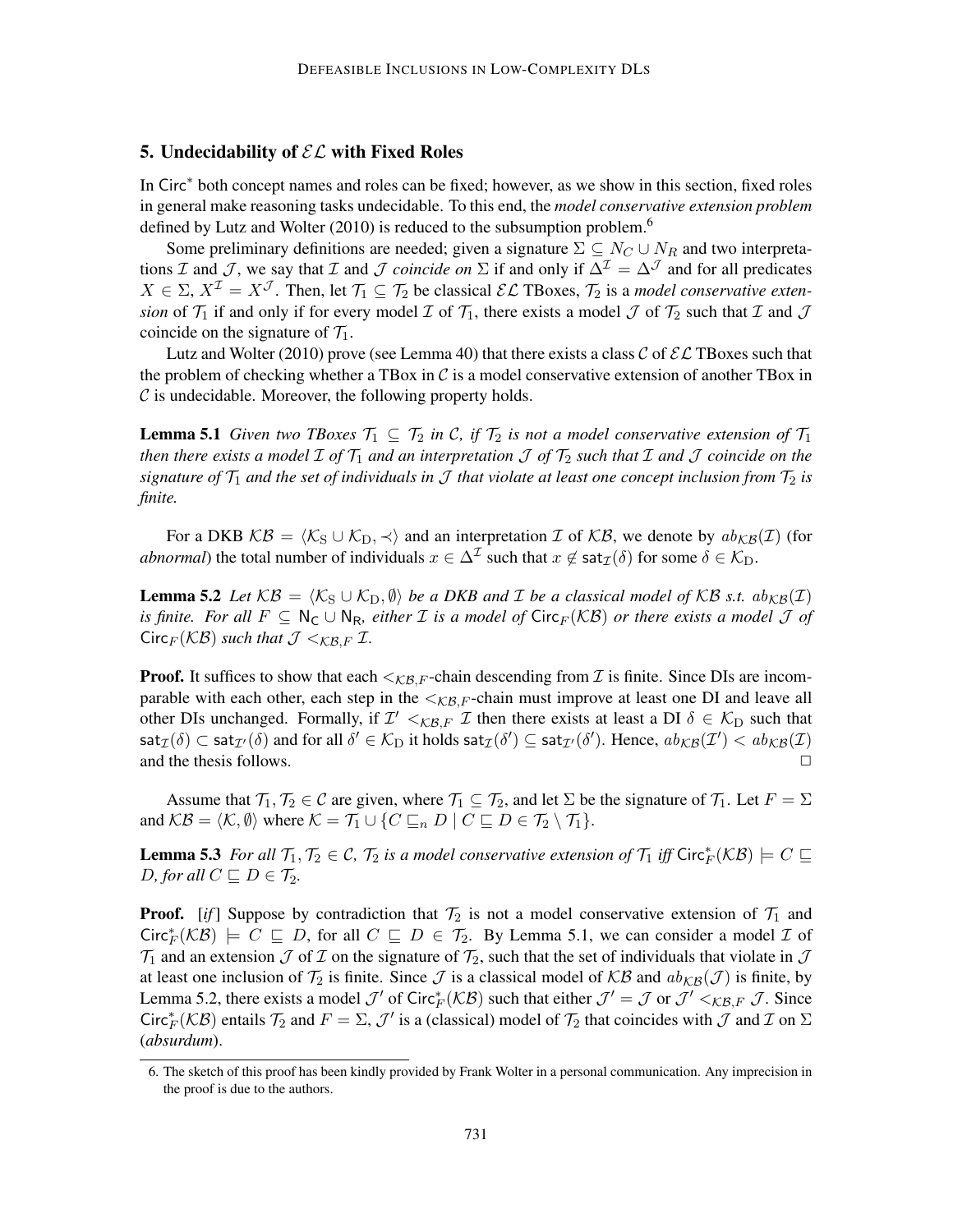[*only if*] Suppose by contradiction that  $\mathcal{T}_2$  is a model conservative extension of  $\mathcal{T}_1$ , and for some  $\hat{C} \sqsubseteq \hat{D} \in \mathcal{T}_2$ , it holds  $\text{Circ}_{F}^*(\mathcal{KB}) \not\models \hat{C} \sqsubseteq \hat{D}$ . Since  $\text{Circ}_{F}^*(\mathcal{KB}) \not\models \hat{C} \sqsubseteq \hat{D}$ , there exists a model  $\mathcal I$  of Circ $_F^*(\mathcal{KB})$  such that  $\mathsf{sat}_\mathcal{I}(\hat{C} \subseteq_n \hat{D}) \subset \Delta^\mathcal{I}$ . Since  $\mathcal I$  is a model of  $\mathcal T_1$  and  $\mathcal T_2$  is a model conservative extension of  $\mathcal{T}_1$ , there exists an interpretation  $\mathcal{J}$  that *(i)* coincides with  $\mathcal{I}$  on  $\Sigma$  and *(ii)* is a model of  $\mathcal{T}_2$ , i.e., for all defeasible inclusions  $C \sqsubseteq_n D$  in  $\mathcal{KB}$ , sat $\mathcal{J}(C \sqsubseteq_n D) = \Delta^{\mathcal{J}}$ . Therefore,  $\mathcal{J} \leq_{\mathcal{KB}, F} \mathcal{I}$  (*absurdum*).

Since checking whether a TBox is a model conservative extension of another one has been proved to be undecidable for  $C \subseteq \mathcal{EL}$  (Lutz & Wolter, 2010), it immediately follows that subsumption in Circ $^*_{F}(\mathcal{EL})$  is undecidable. Moreover, since subsumption can be reduced to concept unsatisfiability or instance checking (Theorem 3.9), the latter reasoning tasks are undecidable as well.

**Theorem 5.4** In Circ $^*_{F}(\mathcal{EL})$ , subsumption, concept consistency and instance checking are undecid*able.*

### 6. Complexity of Circumscribed DL-lite $_R$

In this section we focus on DL-lite<sub>R</sub> DKBs. We first prove that in Circ<sub>var</sub>(DL-lite<sub>R</sub>) the reasoning tasks are complete for the second level of the polynomial hierarchy. From this, according to Theorem 4.4, we immediately obtain an hardness result for  $Circ_{fix}(DL\textrm{-}lit_{ek})$  too. Then, the membership for Circ $f_{ik}(DL\text{-}lite_R)$  to second level of the polynomial hierarchy is shown for the fragment of DKBs with *left-fixed* defeasible inclusions, i.e. defeasible inclusions of type  $A \sqsubseteq_n C$ .

### **6.1 Complexity of Circ<sub>var</sub>**( $\text{DL-lite}_R$ )

In this section we prove that  $Circ_{var}(DL\textrm{-}lite_R)$  subsumption, concept unsatisfiability (co-sat) and instance checking are complete for  $\Pi_2^p$  $\frac{p}{2}$ .

Our membership results rely on the possibility of extracting a small (polynomial) model from any model of a circumscribed DKB.

**Lemma 6.1** Let  $KB$  be a DL-lite<sub>R</sub> DKB. For all models  $\mathcal{I}$  of Circ<sub>var</sub>( $KB$ ) and all  $x \in \Delta^{\mathcal{I}}$  there  $e$ xists a model  $\cal J$  of  $C$ irc<sub>var</sub>(KB) such that (i)  $\Delta^{\cal J}\subseteq\Delta^{\cal I}$ , (ii)  $x\in\Delta^{\cal J}$ , (iii) for all DL-lite<sub>R</sub> concepts  $C, x \in C^{\mathcal{I}}$  iff  $x \in C^{\mathcal{J}}$  (iv)  $|\Delta^{\mathcal{J}}|$  is polynomial in the size of KB.

**Proof.** Assume that  $KB = \langle K_S \cup K_D, \prec \rangle$ , *I* is a model of Circ<sub>var</sub>( $KB$ ), and  $x \in \Delta^{\mathcal{I}}$ . Let cl( $KB$ ) be the set of all concepts occurring in KB. Choose a minimal set  $\Delta \subseteq \Delta^{\mathcal{I}}$  containing: (i) x, (ii) all  $a^{\mathcal{I}}$  such that  $a \in \mathsf{N}_{\mathsf{I}} \cap \mathsf{cl}(\mathcal{KB})$ , (iii) for each concept ∃R in  $\mathsf{cl}(\mathcal{KB})$  satisfied in  $\mathcal{I}$ , a node  $y_R$  such that for some  $z \in \exists R^{\mathcal{I}}, (z, y_R) \in R^{\mathcal{I}}$ .

Now define  $\mathcal J$  as follows: (i)  $\Delta^{\mathcal J} = \Delta$ , (ii)  $a^{\mathcal J} = a^{\mathcal I}$  (for  $a \in \mathsf{N}_1 \cap \mathsf{cl}(\mathcal{KB})$ ), (iii)  $A^{\mathcal J} = A^{\mathcal I} \cap \Delta$  $(A \in N_{\mathsf{C}} \cap \mathsf{cl}(\mathcal{KB})$ ), and (iv)  $P^{\mathcal{J}} = \{(z, y_P) \mid z \in \Delta \text{ and } z \in \exists P^{\mathcal{I}}\} \cup \{(y_{P^{\frown}}, z) \mid z \in \Delta \text{ and } z \in \Delta \}$  $\exists P^{-\mathcal{I}}\}$  ( $P \in \mathsf{N}_{\mathsf{R}}$ ).

Note that by construction, for all  $z \in \Delta^{\mathcal{J}}$  and for all  $C \in cl(\mathcal{KB})$ ,  $z \in C^{\mathcal{J}}$  iff  $z \in C^{\mathcal{I}}$ ; consequently,  $\mathcal J$  is a classical model of S. Moreover, the cardinality of  $\Delta^{\mathcal J}$  is linear in the size of KB (by construction). So we are only left to show that  $\mathcal J$  is a  $\lt_{\mathcal K_D,\mathsf{var}}$ -minimal model of  $\mathcal{KB}$ .

Suppose not, and consider any  $\mathcal{J}' <_{\mathcal{K}_{D},\text{var}} \mathcal{J}$ . Define  $\mathcal{I}'$  as follows: (i)  $\Delta^{\mathcal{I}'} = \Delta^{\mathcal{I}}$ , (ii)  $a^{\mathcal{I}'} =$  $a^{\mathcal{I}}$ , (iii)  $A^{\mathcal{I}'} = A^{\mathcal{J}'}$ , (iv)  $P^{\mathcal{I}'} = P^{\mathcal{J}'}$ . Note that the elements in  $\Delta^{\mathcal{I}} \setminus \Delta^{\mathcal{J}'}$  satisfy no left-hand side of any DL-lite<sub>R</sub> inclusion (be it classical or defeasible), therefore all inclusions are vacuously satisfied.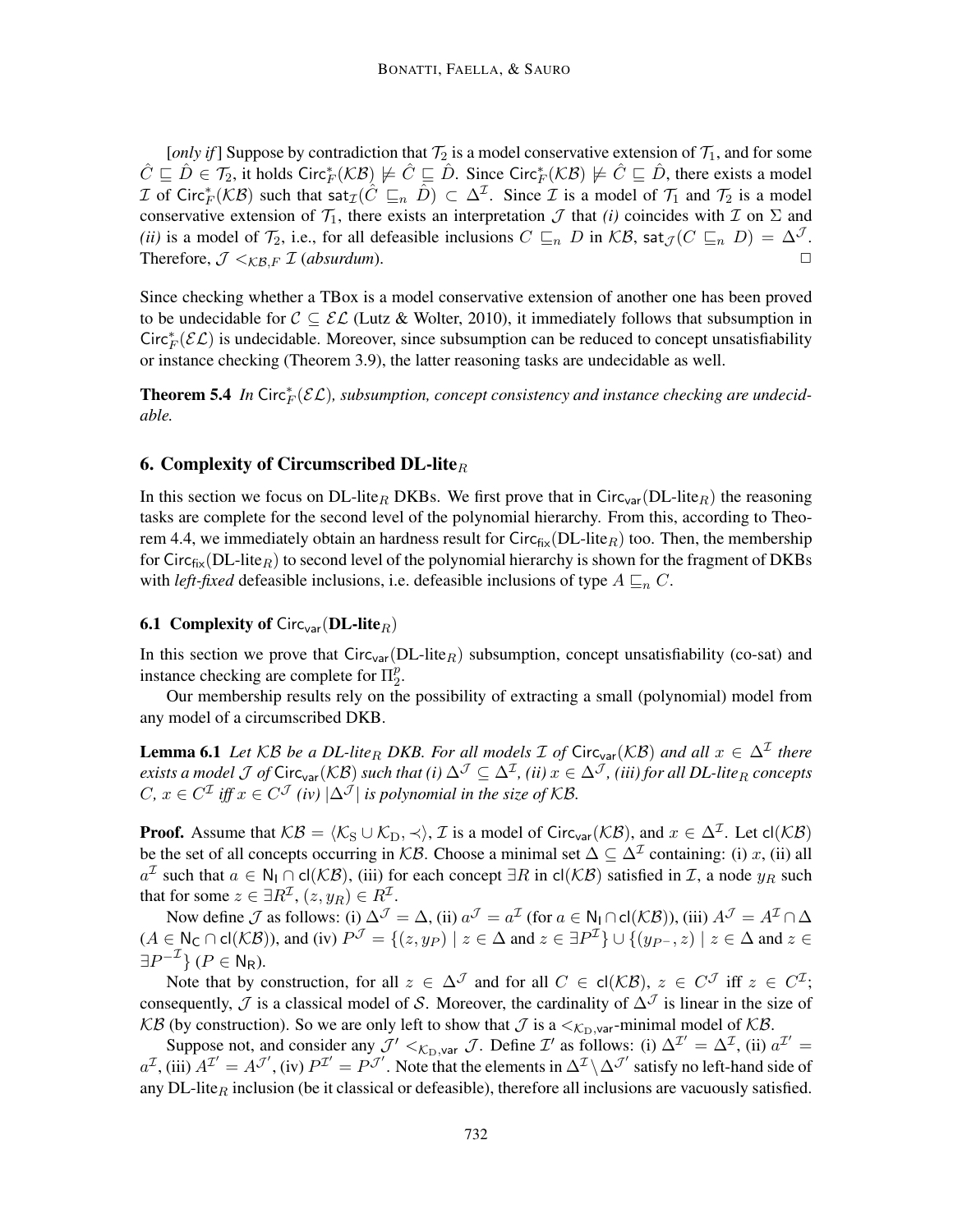Moreover, the restriction of  $\mathcal{I}'$  to  $\Delta^{\mathcal{J}'}$  is  $\lt_{\mathcal{K}_{D}$ , var-smaller than the corresponding restriction of  $\mathcal{I}$ in the interpretation ordering. It follows that  $\mathcal{I}' <_{\mathcal{K}_{D},\text{var}} \mathcal{I}$ , and hence  $\mathcal{I}$  cannot be a model of  $Circ<sub>var</sub>(\mathcal{KB})$  (a contradiction).



Figure 2: Illustrating Lemma 6.1.

To illustrate Lemma 6.1, consider the DKB  $KB$  in Figure 2(a) and the model  $\mathcal I$  in Figure 2(b). Note that all individuals in  $\mathcal I$  satisfy the defeasible inclusion in  $\mathcal{KB}$ . The "small" model  $\mathcal J$ , depicted in Figure 2(c), is obtained as follows. First, it contains the designated individual  $x$ ; then, for each concept  $\exists R$  that occurs in  $KB$  and is satisfied in  $\mathcal I$  (where R is a possibly inverse role), it contains a representative  $y_R$  that receives role R in T. In our case, assume that the chosen representatives are:  $y_Q = 6$ ,  $y_{Q^-} = 4$ ,  $y_S = 8$ , and  $y_T = 7$ . Hence,  $\Delta^{\mathcal{J}} = \{x, 6, 4, 8, 7\}$ . The roles in  $\mathcal{J}$  are obtained by connecting each individual z that satisfies a concept  $\exists P$  in  $\mathcal I$  to the chosen representative  $y_P$ . For instance, since 4 satisfies  $\exists S$  in  $\mathcal{I}$ , we have the edge  $(4, 8) \in S^{\mathcal{J}}$ . Moreover, the representative for an inverse role  $P^-$  is connected to all nodes that satisfy the concept  $\exists P^-$  in  $\mathcal I$ . In our case, since 4 is the representative for  $Q^-$  and 6 satisfies  $\exists Q^-$ , we have the edge  $(4, 6) \in Q^{\mathcal{J}}$ . Besides, since 4 itself satisfies  $\exists Q^-$ , we also have  $(4, 4) \in Q^{\mathcal{J}}$ . It can be verified by inspection that  $\mathcal J$  is a model of Circ<sub>var</sub>( $KB$ ), as its individuals satisfy all classical and defeasible inclusions in  $KB$ .

**Theorem 6.2** *Concept consistency over*  $Circ_{var}(DL\textrm{-}lit_{R})$  *DKBs is in*  $\Sigma_{2}^{p}$ 2 *. Subsumption and instance checking are in* Π p p<br>2.

**Proof.** By Lemma 6.1, it suffices to guess a polynomial size model that provides an answer to the given reasoning problem. Then, with an NP oracle, it is possible to check that the model is minimal w.r.t.  $\lt_{var}$ .

The complexity upper bounds proved by Theorem 6.2 are in fact tight, as stated by Theorem 6.6. The proof of hardness is based on the reduction of the minimal-entailment problem of *positive disjunctive logic programs* — which has been proved to be  $\Pi_2^p$  $_{2}^{p}$ -hard (Eiter & Gottlob, 1995).

A *clause* is a formula  $l_1 \vee \cdots \vee l_h$ , where the  $l_i$  are literals over a set of propositional variables  $PV = \{p_1, \ldots, p_n\}$ . A *positive disjunctive logic program* (PDLP for short) is a set of clauses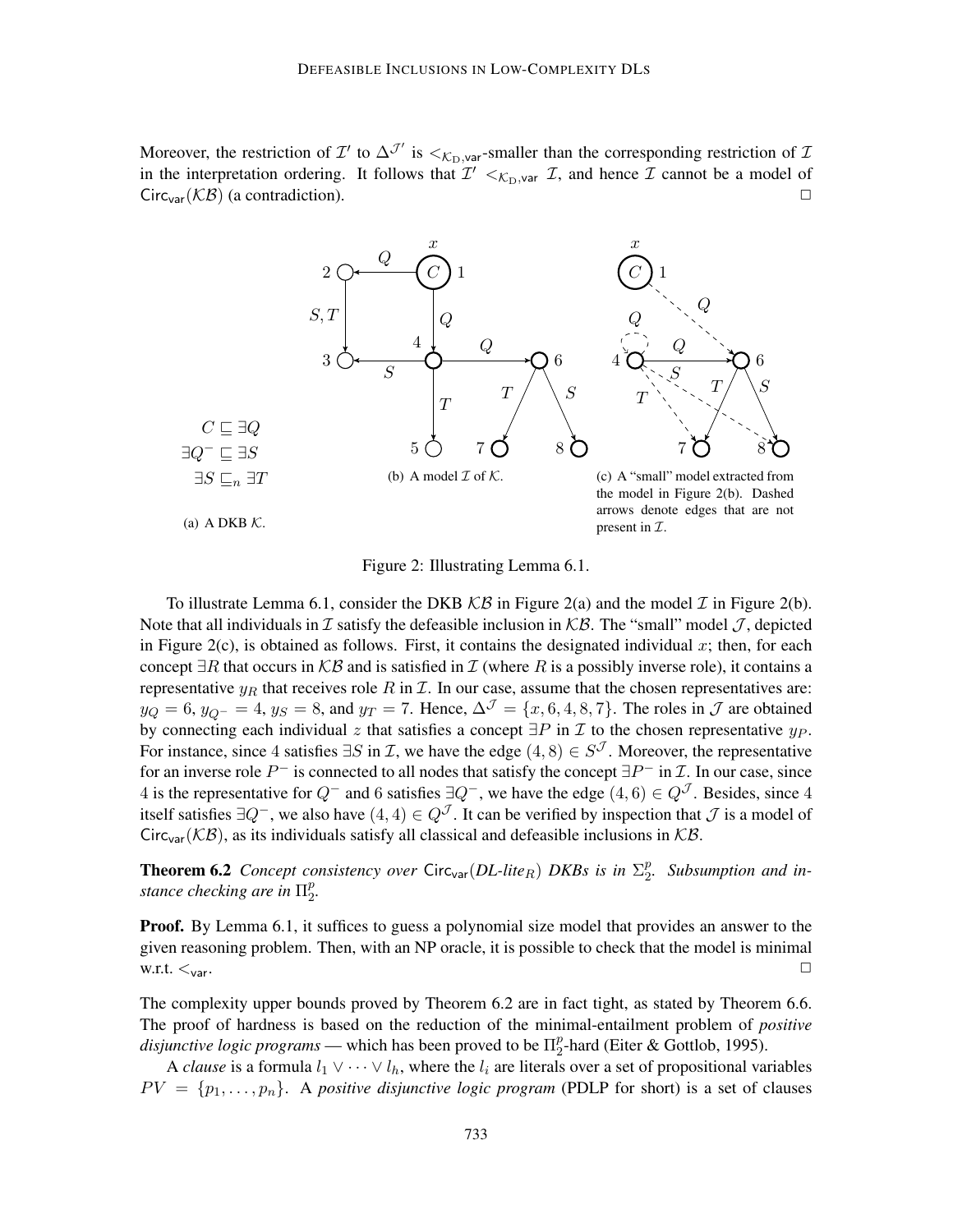$S = \{c_1, \ldots, c_m\}$  where each  $c_j$  contains at least one positive literal. A *truth valuation* for S is a set  $I \subseteq PV$ , containing the propositional variables which are true. A truth valuation is a *model* of S if it satisfies all clauses in S. For a literal l, we write  $S \models_{min} l$  if and only if every minimal<sup>7</sup> model of S satisfies l. The *minimal-entailment problem* can be then defined as follows: given a PDLP S and a literal l, determine whether  $S \models_{\text{min}} l$ .

For each propositional variable  $p_i$ ,  $1 \leq i \leq n$ , we introduce two concept names  $P_i$  and  $\bar{P}_i$ , where the latter encodes  $\neg p_i$ . We denote by  $L_j$ ,  $1 \le j \le 2n$ , a generic  $P_i$  or  $\overline{P_i}$ . For each clause  $c_j \in S$ we introduce the concept name  $C_j$ . Then, two other concept names *True* and *False* represent the set of true and false literals, respectively. We employ roles  $RL_i$ ,  $RTrueC_j$ ,  $RFalse\overline{P}_i$ ,  $RTrue\overline{P}_i$ , and  $TL_i$ .

In the following, defeasible inclusions  $\delta$  are assigned a numerical priority  $h(\delta)$ , with the intended meaning that  $\delta_1 \prec \delta_2$  iff  $h(\delta_1) < h(\delta_2)$ .

The first step consists in reifying all the propositional literals, i.e., we want each of them to correspond to an individual. Therefore, we introduce the axioms:

$$
NonEmpty(a) \tag{18}
$$

- $NonEmpty \sqsubset \neg L_i \qquad (1 \leq i \leq 2n)$  (19)
- $NonEmpty \sqsubseteq \exists RL_i \quad (1 \leq i \leq 2n)$  (20)
	- $\exists RL_i^- \sqsubseteq L_i \qquad (1 \leq i \leq 2n)$  (21)
		- $L_i \sqsubseteq \neg L_j \quad (1 \leq i < j \leq 2n)$  (22)

$$
L_i \sqsubseteq_n \neg L_i \quad (1 \le i \le 2n) \qquad [\text{priority: 0}] \tag{23}
$$

Axioms (18-21) force the literal encodings  $L_i$  to be non empty. Axioms (22) make literal encodings pairwise disjoint. Finally, defeasible inclusions  $(23)$  are used to *reduce* the  $L<sub>i</sub>$  to singletons. Then, we represent the set of clauses S by adding for each clause  $c_j = l_{j1} \vee \cdots \vee l_{jk}$ ,  $1 \leq j \leq m$ , the following axioms.

$$
L_{ji} \sqsubseteq C_j \qquad (1 \le i \le k) \tag{24}
$$

$$
C_j \sqsubseteq_n \neg C_j \qquad \qquad [\text{priority: 0}] \tag{25}
$$

$$
NonEmpty \sqsubseteq \exists RTrueC_j \tag{26}
$$

$$
\exists R \, TrueC_j^- \sqsubseteq \, TrueC_j \tag{27}
$$

$$
TrueC_j \sqsubseteq True \tag{28}
$$

$$
True C_j \sqsubseteq C_j \tag{29}
$$

Axioms (24–25) ensure that each (encoding of a) clause  $C_j$  is the union of its literals  $L_{ji}$ . Axioms (26–29) assure that each clause contains at least one true literal. In order to model the concepts

<sup>7.</sup> With respect to set inclusion.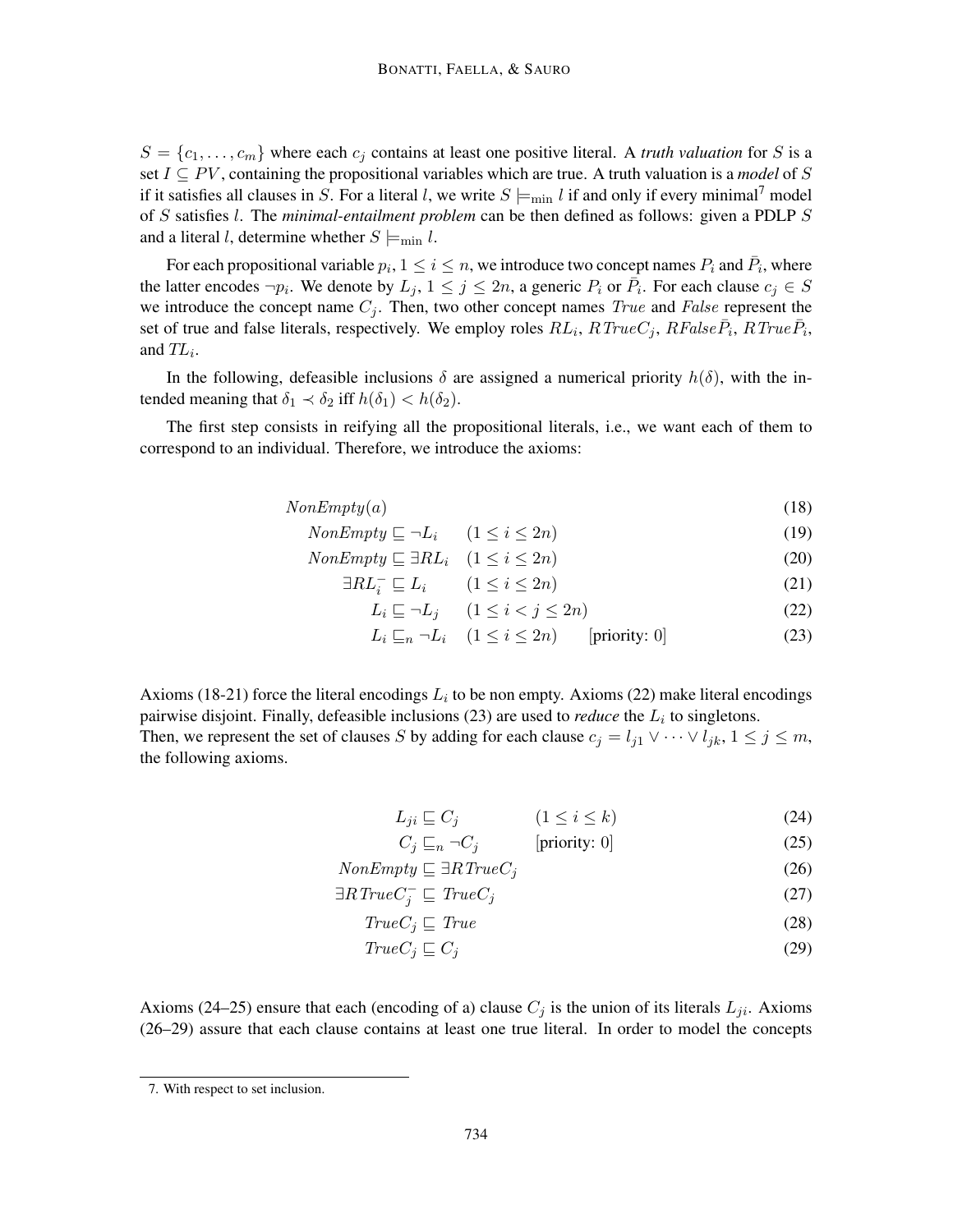True and False and the correct meaning of complementary literals we add the following axioms.

$$
True \sqsubseteq \neg False \tag{30}
$$

$$
True P_i \sqsubseteq \exists RFalse \bar{P}_i \quad (1 \le i \le n)
$$
\n
$$
(31)
$$

$$
\exists \text{R} \text{False} \bar{P}_i^- \sqsubseteq \text{False} \bar{P}_i \qquad (1 \le i \le n) \tag{32}
$$

$$
True P_i \sqsubseteq P_i \qquad (1 \le i \le n) \tag{33}
$$

$$
True P_i \sqsubseteq True \qquad (1 \le i \le n) \tag{34}
$$

$$
False \bar{P}_i \sqsubseteq False \qquad (1 \le i \le n) \tag{35}
$$

$$
False\overline{P}_i \sqsubseteq \overline{P}_i \qquad (1 \le i \le n) \tag{36}
$$

The previous schemata regard  $True P_i$  only; analogous schemata are defined for  $False P_i$ . The following inclusions ensure that the truth of a given literal is locally visible in the individual  $a$ , through the auxiliary roles  $TL_i$ .

$$
True L_i \sqsubseteq \exists TL_i^- \qquad (1 \le i \le 2n) \tag{37}
$$

$$
True L_i \sqsupseteq \exists TL_i^- \qquad (1 \le i \le 2n) \tag{38}
$$

$$
\exists TL_i \sqsubseteq \text{NonEmpty} \quad (1 \le i \le 2n) \tag{39}
$$

The axioms defined so far encode the classical semantics of S. To represent only minimal models we add the following axioms.

$$
P_i \sqsubseteq_n FalseP_i \quad (1 \le i \le n) \quad [\text{priority: 1}] \tag{40}
$$

$$
P_i \sqsubseteq_n \text{True} \, P_i \quad (1 \le i \le n) \quad [\text{priority: 2}] \tag{41}
$$

Given a PDLP S, we call the KB defined above  $\mathcal{KB}_S$ .

Given a truth assignment  $I \subseteq PV$  and a domain  $\Delta = \{a, d_1, \ldots, d_{2n}\}\)$ , we define a corresponding interpretation, denoted by  $model(S, I, \Delta)$ , whose structure mirrors I. Formally,  $model(S, I, \Delta)$ is the interpretation  $\mathcal{I} = (\Delta, \cdot^{\mathcal{I}})$  such that:

I. 
$$
a^{\mathcal{I}} = a;
$$

II.  $NonEmpty^{\mathcal{I}} = \{a\};$ 

III. 
$$
RL_i^{\mathcal{I}} = \{(a, d_i)\}\
$$
 and  $TL_i^{\mathcal{I}} = \{(a, d_i) | I \models l_i\};$ 

- IV. for each  $1 \le i \le 2n$ ,  $L_i^{\mathcal{I}} = \{d_i\};$
- V. for each  $1 \le j \le m$ ,  $C_j^{\mathcal{I}} = \{L_{j1}^{\mathcal{I}}, \ldots, L_{jh}^{\mathcal{I}}\}$  where  $c_j = l_{j1} \vee \cdots \vee l_{jh}$ ;
- VI. for each  $1 \le i \le 2n$ ,  $d_i \in TrueL_i^{\mathcal{I}}$  (resp.  $d_i \in FalseL_i^{\mathcal{I}}$ ) iff  $I \models l_i$  (resp.  $I \not\models l_i$ );
- VII.  $(X Y)^{\mathcal{I}} = X^{\mathcal{I}} \cap Y^{\mathcal{I}}$ , where XY is a concept name obtained by concatenating two other concept names X and Y (for instance, concept name  $TrueC<sub>j</sub>$  is obtained by concatenating concept names  $True$  and  $C_i$ ); in other words, juxtaposition represents conjunction;

VIII. 
$$
(RX Y)^{\mathcal{I}} = \Delta^{\mathcal{I}} \times (XY)^{\mathcal{I}}
$$
.

The following lemma, proved in the Appendix, states the relationship between I and  $model(S, I, \Delta)$ .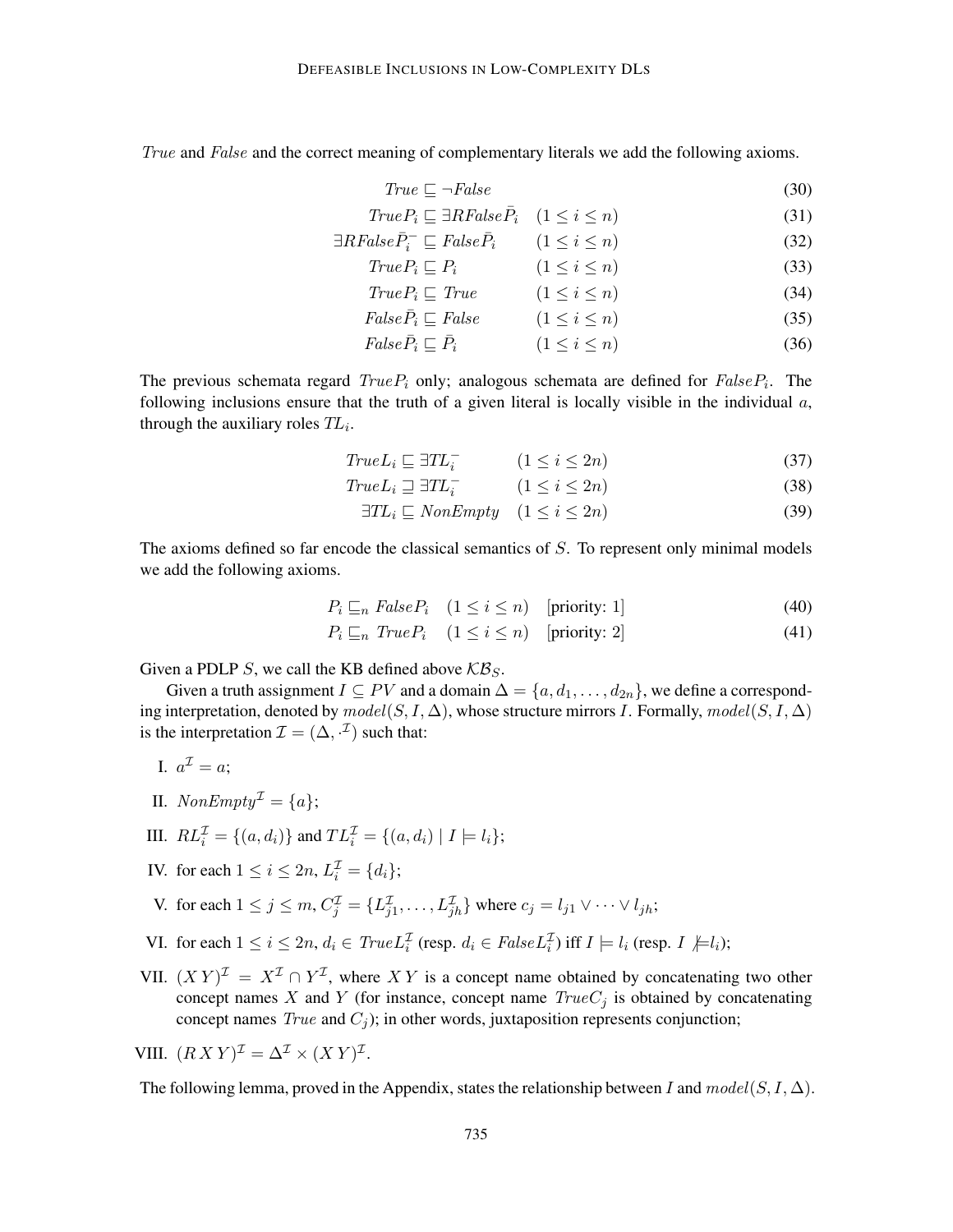**Lemma 6.3** *Given a PDLP S over*  $PV = \{p_1, \ldots, p_n\}$  *and a truth assignment*  $I \subseteq PV$ , *I is a minimal model of* S *iff the interpretation model*(S, I,  $\Delta$ ) *is a model of* Circ<sub>var</sub>( $\mathcal{KB}_S$ ), *for all domains*  $\Delta$  *with*  $|\Delta| = 2n + 1$ *.* 

The following result, also proved in the Appendix, shows that any model of  $Circ_{\text{var}}(K\mathcal{B}_S)$  in fact corresponds to a minimal model of S.

**Lemma 6.4** If  $I$  is a model of Circ<sub>var</sub>( $KB_S$ ), then there exist a minimal model I of S such that  $p_i \in I$  iff  $P_i^{\mathcal{I}} \subseteq True^{\mathcal{I}}$  iff  $\overline{P}_i^{\mathcal{I}} \subseteq False^{\mathcal{I}}$ , for all  $i = 1, ..., n$ .

Lemma 6.5 *Given a PDLP* S *and a literal* l *represented by concept name* L*, the following are equivalent:*

(minimal entailment)  $S \models_{min} l$ ;

(subsumption)  $Circ_{var}(\mathcal{KB}_S) \models L \sqsubseteq True;$ 

(co-sat) FalseL is not satisfiable w.r.t Circ<sub>var</sub>( $\mathcal{KB}_S$ );

(instance checking) Circ<sub>var</sub>( $\mathcal{KB}_S$ )  $\models (\exists TL)(a)$ .

**Proof.** The three inference problems on  $KB_S$  represent the fact that for all models  $\mathcal{I}$  of Circ<sub>var</sub>( $KB_S$ ) we have that  $L^2 \cap True^{\mathcal I}$  is not empty — co-sat in particular relies on the fact that in all Circ<sub>var</sub> ( $\mathcal{KB}_S$ ) models *True* and *False* are a partition of the individuals belonging to the literal concepts. Therefore, it suffices to prove that l is true in all minimal models of S iff  $L^{\mathcal{I}} \cap \text{True}^{\mathcal{I}} \neq \emptyset$  in all models of Circ<sub>var</sub> $(\mathcal{KB}_S)$ .

Lemma 6.3 establishes a bijection between minimal models I of S and certain models  $\mathcal{I} =$  $model(S, I, \Delta)$  of Circ<sub>var</sub>( $\mathcal{KB}_S$ ), such that the truth of a literal l in I corresponds to the inclusion of  $L^{\mathcal{I}}$  into  $True^{\mathcal{I}}$  in  $\mathcal{I}$  (see rule VI in the definition of model). Therefore, the right-to-left direction is immediately satisfied. For the left-to-right direction, assume that  $l$  is true in all minimal models of S and let T be a model of Circ<sub>var</sub> ( $\mathcal{KB}_S$ ). By Lemma 6.4, there is a minimal model I of S such that  $p_i \in I$  iff  $P_i^{\mathcal{I}} \subseteq True^{\mathcal{I}}$ . If  $l = p_i$ , we conclude  $L^{\mathcal{I}} \subseteq True^{\mathcal{I}}$  and the thesis. Similarly, for  $l = \bar{p}_i$ .  $\Box$ 

The following theorem provides complexity lower-bounds for the main decision problems of both Circ<sub>var</sub>(DL-lite<sub>R</sub>) and Circ<sub>fix</sub>(DL-lite<sub>R</sub>). The result for Circ<sub>var</sub>(DL-lite<sub>R</sub>) follows immediately from Lemma 6.5, and it extends to  $Circ_{fix}(DL\t-line_R)$  due to Theorem 4.4.

**Theorem 6.6** *Subsumption, co-sat and instance checking over circumscribed DL-lite<sub>R</sub> DKBs with general priorities are* Π p  $_{2}^{p}$ -hard.

### 6.2 Upper Bound of Circ $f_{fix}(DL\text{-}lit{e_R})$  with Restrictions

We develop the same argument used for  $Circ_{var}(DL\textrm{-}lite_R)$  to prove similar upper bounds for Circ<sub>fix</sub>(DL-lite<sub>R</sub>) DKBs with left-fixed DIs (i.e., their left-hand side is fixed or—equivalently a concept name) or empty priority relations. Whether the same upper bounds apply to  $Circ_{fix}(DL-life_R)$  without any restriction is left as an open question.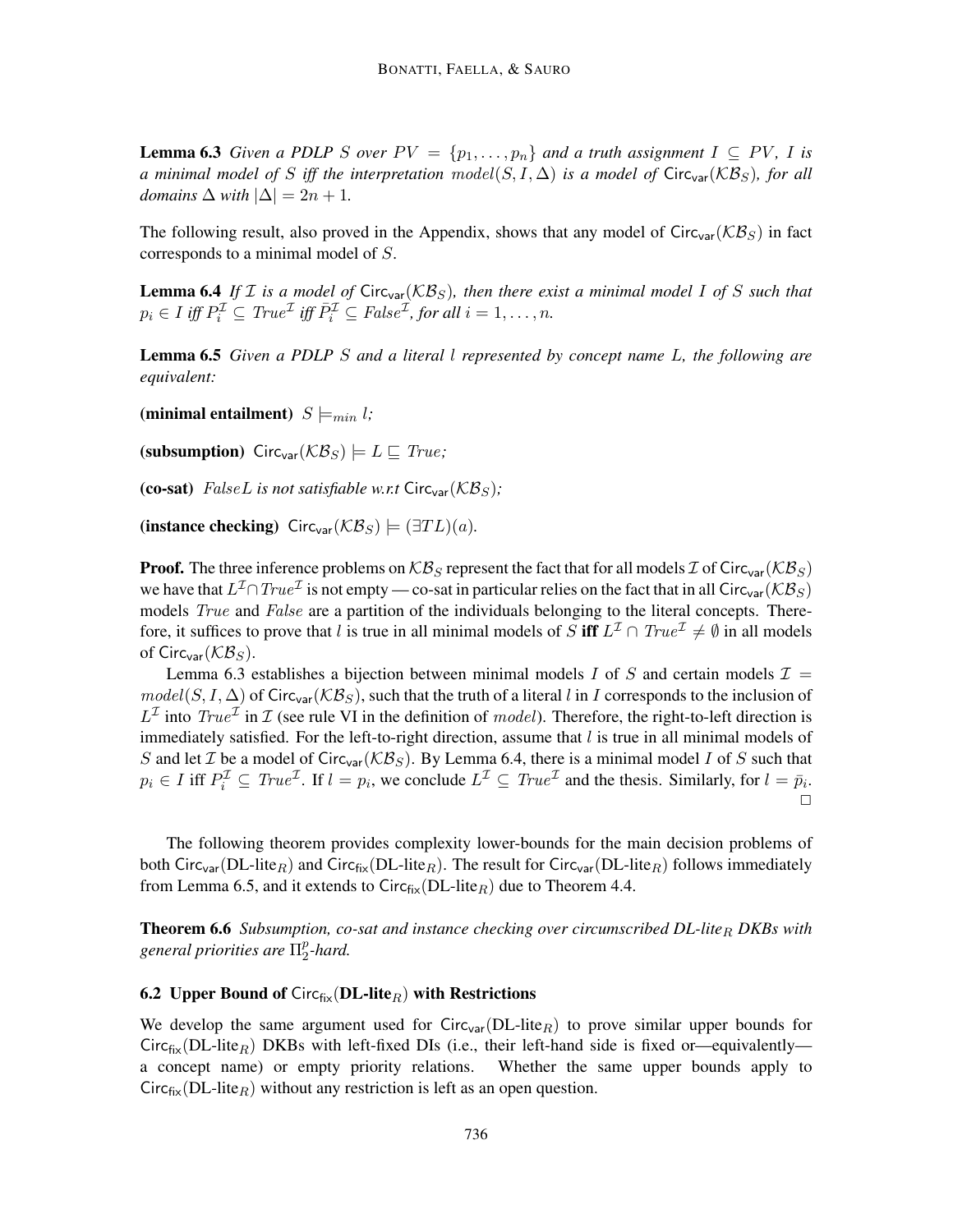**Lemma 6.7** Let KB be a DL-lite<sub>R</sub> knowledge base whose DIs are left-fixed. For all models *I* of  $Circ_{fix}(\mathcal{KB})$  and all  $x \in \Delta^{\mathcal{I}}$  there exists a model  $\mathcal J$  of  $Circ_{fix}(\mathcal{KB})$  such that (i)  $\Delta^{\mathcal{J}} \subseteq \Delta^{\mathcal{I}}$ , (ii)  $x\in\Delta^{\mathcal{J}}$ , (iii) for all DL-lite<sub>R</sub> concepts C,  $x\in C^{\mathcal{I}}$  iff  $x\in C^{\mathcal{J}}$ , and (iv)  $|\Delta^{\mathcal{J}}|$  is polynomial in the *size of* KB*.*

**Proof.** Assume that *I* is a model of Circ<sub>fix</sub>( $KB$ ), with  $KB = \langle K_S \cup K_D, \prec \rangle$ , and  $x \in \Delta^{\mathcal{I}}$ . Let cl(KB) be the set of all concepts occurring in KB. Choose a minimal set  $\Delta \subseteq \Delta^{\mathcal{I}}$  containing: (i) x, (ii) all  $a^{\mathcal{I}}$  such that  $a \in \mathsf{N}_{\mathsf{I}} \cap \mathsf{cl}(\mathcal{KB})$ , (iii) for each concept  $\exists R$  in  $\mathsf{cl}(\mathcal{KB})$  satisfied in  $\mathcal{I}$ , a node y<sub>R</sub> such that  $y_R \in (\exists R^-)^{\mathcal{I}}$  (where  $\exists P^{--}$  is considered equivalent to  $\exists P$ ), and finally (iv) for all inclusions  $C \sqsubseteq_{[n]} \exists R$  in  $\mathcal{KB}$  such that  $(C \sqcap \exists R)^{\mathcal{I}} \neq \emptyset$ , a node  $z \in (C \sqcap \exists R)^{\mathcal{I}}$ .

Now define  $\mathcal J$  as follows: (i)  $\Delta^{\mathcal J} = \Delta$ , (ii)  $a^{\mathcal J} = a^{\mathcal I}$  (for  $a \in \mathsf{N}_\mathsf{I} \cap \mathsf{cl}(\mathcal{KB})$ ), (iii)  $A^{\mathcal J} = A^{\mathcal I} \cap \Delta$  $(A \in \mathsf{N}_{\mathsf{C}} \cap \mathsf{cl}(\mathcal{KB})$ ), and (iv)  $P^{\mathcal{J}} = \{(z, y_P) \mid z \in \Delta \text{ and } z \in \exists P^{\mathcal{I}}\} \cup \{(y_P, z) \mid z \in \Delta \text{ and } z \in \mathcal{B}\}$  $\exists P^{-\mathcal{I}}\}$  ( $P \in \mathsf{N}_{\mathsf{R}}$ ).

Note that by construction, for all  $z \in \Delta^{\mathcal{J}}$  and for all  $C \in cl(\mathcal{KB})$ ,  $z \in C^{\mathcal{J}}$  iff  $z \in C^{\mathcal{I}}$ ; consequently,  $\mathcal J$  is a classical model of  $\mathcal{KB}$ . Moreover, the cardinality of  $\Delta^{\mathcal J}$  is linear in the size of KB (by construction). So we are only left to show that  $\mathcal J$  is a  $\lt_{fix}$ -minimal model of KB.

Suppose not, and consider any  $\mathcal{J}' <_{fix} \mathcal{J}$ . Define  $\mathcal{I}'$  as follows: (a)  $\Delta^{\mathcal{I}'} = \Delta^{\mathcal{I}}$ , (b)  $a^{\mathcal{I}'} = a^{\mathcal{I}}$ , (c)  $A^{\mathcal{I}^{\uparrow}} = A^{\mathcal{I}}$ , (d) each  $R^{\mathcal{I}^{\prime}}$  is a minimal set such that (d1)  $R^{\mathcal{I}^{\prime}} \supseteq R^{\mathcal{J}^{\prime}}$ , (d2) for all  $z \in \Delta^{\mathcal{I}} \setminus \Delta^{\mathcal{J}}$ , and for all inclusions  $C \sqsubseteq \exists R$  or  $C \sqsubseteq_n \exists R$  in  $\mathcal{KB}$  such that  $z \in (C \sqcap \exists R)^{\mathcal{I}}$ , if  $R^{\mathcal{J}'}$  contains a pair  $(v, w)$ , then  $(z, w) \in R^{\mathcal{I}}$ ; finally, (d3) each  $P^{\mathcal{I}}$  is closed under the role inclusion axioms of KB. Note that, by construction,

- (\*) for all  $z \in \Delta^{\mathcal{I}} \setminus \Delta^{\mathcal{J}}$ ,  $z \in \exists R^{\mathcal{I}'}$  only if  $z \in \exists R^{\mathcal{I}}$ ;
- (\*\*) for all  $z \in \Delta^{\mathcal{I}} \setminus \Delta^{\mathcal{J}}$ ,  $z \in \exists R^{\mathcal{I}'}$  only if there exists  $v \in \Delta^{\mathcal{J}'}$  such that  $v \in \exists R^{\mathcal{J}'}$ .

Now we prove that  $\mathcal{I}'$  is a classical model of  $\mathcal{KB}$ . By construction, the edges  $(z, w)$  introduced in (d2) do not change the set of existential restrictions satisfied by the members of  $\Delta^{\mathcal{J}}$ ; as a consequence — and since  $\mathcal{J}'$  is a model of  $\mathcal{KB}$ — the members of  $\Delta^{\mathcal{J}}$  satisfy all the classical CIs of KB.

Now consider an arbitrary element  $z \in \Delta^{\mathcal{I}} \setminus \Delta^{\mathcal{J}}$  and any CI  $\gamma$  of  $\mathcal{K}_S$ . If  $\gamma$  is an inclusion without existential quantifiers, then  $\mathcal I$  and  $\mathcal I'$  give the same interpretation to  $\gamma$  by definition, therefore  $z$ satisfies  $\gamma$ . If  $\gamma$  is  $\exists R \sqsubseteq A$ ,  $\exists R \sqsubseteq \neg A$ ,  $\exists R \sqsubseteq \neg \exists S$ , or  $A \sqsubseteq \neg \exists R$  (and considering that  $\mathcal I$  satisfies  $\gamma$ ) z fails to satisfy  $\gamma$  only if for some  $R' \in \{R, S\}$ ,  $z \notin (\exists R')^{\mathcal{I}}$  and  $z \in (\exists R')^{\mathcal{I}'}$ ; this is impossible by (\*). Next, suppose  $\gamma$  is  $\exists R \sqsubseteq \exists S$ . If  $z \in (\exists R)^{\mathcal{I}'}$ , then by (\*\*) there exists a  $v \in \Delta^{\mathcal{J}'}$  satisfying  $(\exists R)^{\mathcal{J}}$  and hence  $(\exists S)^{\mathcal{J}}$  (as  $\mathcal{J}'$  is a model of  $\mathcal{K}_S$ ), therefore  $z \in (\exists S)^{\mathcal{I}'}$  (by d2). We are only left to consider  $\gamma = A \sqsubseteq \exists R$ : If  $z \in A^{\mathcal{I}}' = A^{\mathcal{I}}$ , then there exists  $w_A \in A^{\mathcal{I}'}$  (by construction of  $\Delta$ ) and  $w_A \in (\exists R)^{\mathcal{J}}'$  because  $\mathcal{J}'$  is a model of  $\mathcal{KB}$ . Then  $z \in (\exists R)^{\mathcal{I}'}$  by (d2). Therefore, in all possible cases, z satisfies  $\gamma$ .

This proves that  $\mathcal{I}'$  satisfies all the strong CIs of  $\mathcal{KB}$ . It is not hard to verify that  $\mathcal{I}'$  satisfies also all role inclusions of  $KB$ . Therefore, in order to derive a contradiction, we are left to show that  $\mathcal{I}' \leq_{fix} \mathcal{I}$  (which implies that  $\mathcal{I}$  is not a model of Circ<sub>fix</sub>( $\mathcal{KB}$ )). Since by assumption  $\mathcal{J}' \leq_{fix} \mathcal{J}$ , it suffices to prove the following claim: if sat $\tau(\delta) \subseteq$  sat $\tau'(\delta)$  (resp. sat $\tau(\delta) \subset$  sat $\tau'(\delta)$ ), then  $\mathsf{sat}_{\mathcal{I}}(\delta) \subseteq \mathsf{sat}_{\mathcal{I}'}(\delta)$  (resp.  $\mathsf{sat}_{\mathcal{I}}(\delta) \subset \mathsf{sat}_{\mathcal{I}'}(\delta)$ ).

In  $\Delta^{\mathcal{J}}$ ,  $\mathcal I$  and  $\mathcal J$  (resp.  $\mathcal I'$  and  $\mathcal J'$ ) satisfy the same concepts, therefore we only need to show that for all  $z \in \Delta^{\mathcal{I}} \setminus \Delta^{\mathcal{J}}$ , if  $z \in \text{sat}_{\mathcal{I}}(\delta)$  then  $z \in \text{sat}_{\mathcal{I}}(\delta)$ . In all cases but those in which the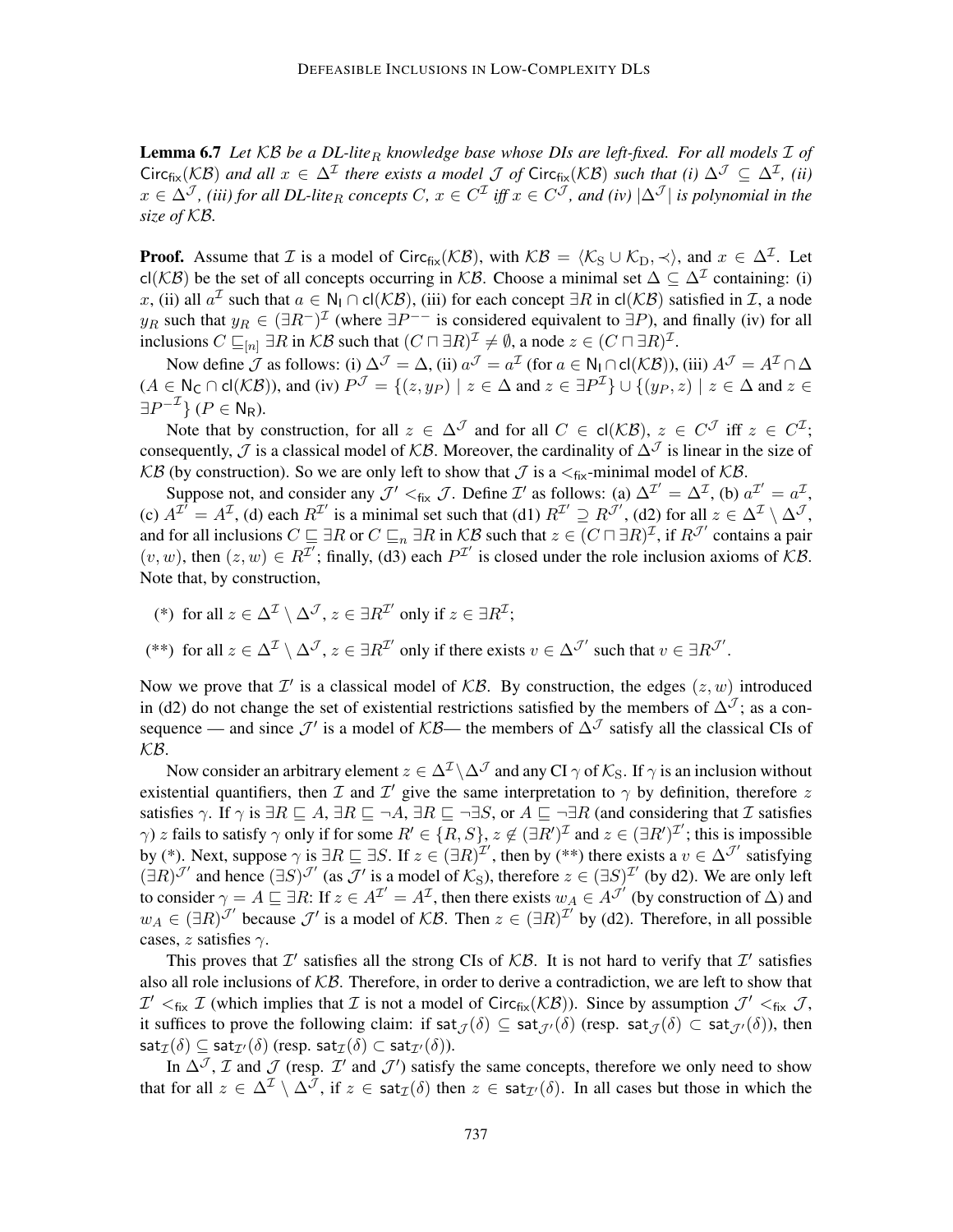right-hand side of  $\delta$  is  $\exists R$ , the proof is similar to the proof for strong CIs (it exploits (\*) and the fact that concept names are fixed).

Let  $\delta$  be  $A \sqsubseteq_n \exists R$  and consider an arbitrary  $z \in \Delta^{\mathcal{I}} \setminus \Delta^{\mathcal{J}}$  such that  $z \in \text{sat}_{\mathcal{I}}(\delta)$ . Since concept names are fixed, the only interesting case is that z actively satisfies  $\delta$ , i.e.  $z \in (A \sqcap \exists R)^{\mathcal{I}}$ . By construction,  $\Delta$  contains an individual  $v \in (A \sqcap \exists R)^{\mathcal{J}}$ . Since by hypothesis sat $_{\mathcal{J}}(\delta) \subseteq$  sat $_{\mathcal{J}'}(\delta)$ ,  $v \in (A \sqcap \exists R)^{\mathcal{J}'}$  and hence, by (d2),  $z \in (\exists R)^{\mathcal{I}'},$  that is  $z \in \text{sat}_{\mathcal{I}'}(\delta)$ .

To prove the same lemma under the assumption that the priority relation is empty we need some preliminary notions. Given a KB  $KB = \langle K_S \cup K_D, \prec \rangle$ , an interpretation  $\mathcal I$  and an individual  $z \in \Delta^{\mathcal{I}}$ , we denote with  $\mathcal{KB}^{[z]}$  the classical knowledge base:

$$
\mathcal{KB}^{[z]} = \mathcal{K}_{\mathrm{S}} \cup \big\{ C \sqsubseteq D \mid (C \sqsubseteq_n D) \in \mathcal{K}_{\mathrm{D}} \text{ and } z \in \mathsf{sat}_\mathcal{I}(C \sqsubseteq_n D) \big\}
$$

Then, the *support* of a concept C in I, supp  $\mathcal{I}(C)$ , is the set of individuals  $z \in \Delta^{\mathcal{I}}$  such that, for some  $A, z \in A^{\mathcal{I}}$  and  $A \sqsubseteq_{\mathcal{KB}^{[z]}} C$ . If  $z \in \text{supp } \mathcal{I}(C)$  we say that z *supports* C in  $\mathcal{I}$ .

**Lemma 6.8** Let  $KB = \langle K, \emptyset \rangle$  be a DL-lite<sub>R</sub> knowledge base. For all models  $\mathcal I$  of Circ<sub>fix</sub>(KB) and  $all x \in \Delta^{\mathcal{I}}$  there exists a model  $\mathcal J$  of  $\sf{Circ}_{fix}(\mathcal{KB})$  such that (i)  $\Delta^{\mathcal J} \subseteq \Delta^{\mathcal I}$ *, (ii)*  $x \in \Delta^{\mathcal J}$ *, (iii) for all DL-lite*<sub>R</sub> concepts C,  $x \in C^{\mathcal{I}}$  iff  $x \in C^{\mathcal{J}}$ , and (iv)  $|\Delta^{\mathcal{J}}|$  is polynomial in the size of KB.

**Proof.** Assume that *I* is a model of Circ<sub>fix</sub>( $KB$ ) and let  $\Delta \subseteq \Delta^{\mathcal{I}}$  be defined as in the above proof of Lemma 6.7, except for case (iv), which is replaced by: (iv') for all inclusions  $C \sqsubseteq_{[n]} \exists R$  in KB such that supp  $\mathcal{I}(\exists R) \neq \emptyset$ , a node  $w_{\exists R} \in \text{supp } \mathcal{I}(\exists R)$ . That is, for each inclusion whose RHS is variable, we pick a witness that is in the support of the RHS, if such a witness exists.

Next, define  $\mathcal J$  as in the proof of Lemma 6.7. As before,  $\mathcal J$  is a classical model of  $\mathcal{KB}$  and the cardinality of  $\Delta^{\mathcal{J}}$  is linear in the size of KB. We are left to show that  $\mathcal{J}$  is  $\lt_{fix}$ -minimal. Suppose not, and consider any  $\mathcal{J}' <_{fix} \mathcal{J}$ . Since the priority relation is empty, for all DIs  $\delta$  in  $\mathcal{KB}$ ,  $\mathsf{sat}_{\mathcal{J}}(\delta) \subseteq \mathsf{sat}_{\mathcal{J}'}(\delta)$ . Hence, for all concepts  $C$  it holds  $\mathsf{supp}_{\mathcal{J}}(C) \subseteq \mathsf{supp}_{\mathcal{J}'}(C)$ . Define  $\mathcal{I}'$  as in the proof of Lemma 6.7, except for case (d2), which is replaced by: (d2') for all  $z \in \Delta^{\mathcal{I}} \setminus \Delta^{\mathcal{J}}$ , and for all inclusions  $C \sqsubseteq_{[n]} \exists \overline{R}$  in  $\mathcal{KB}$  such that  $z \in \text{supp }_{\mathcal{I}}(\exists R)$ , if  $R^{\mathcal{J}'}$  contains a pair  $(v, w)$ , then  $(z, w) \in R^{\mathcal{I}}$ . We prove that  $\mathcal{I}' <_{fix} \mathcal{I}$ , contradicting the hypothesis that  $\mathcal{I}$  is a model of Circ<sub>fix</sub>( $KB$ ). The only non-trivial case consists in proving that the individuals in  $\Delta^{\mathcal{I}} \setminus \Delta^{\mathcal{J}}$  satisfy in  $\mathcal{I}'$  the same inclusions of type  $C \sqsubseteq_{[n]} \exists S$  that they satisfy in  $\mathcal{I}$ .

Assume that  $z \in \Delta^{\mathcal{I}'} \setminus \Delta^{\mathcal{J}'}$  satisfies  $C \sqsubseteq_{[n]} \exists S$  in  $\mathcal{I}$ ; we distinguish two cases. First, if  $z \in \text{supp } \mathcal{I}(\exists S)$ , we have that  $\Delta^{\mathcal{J}'}$  contains a witness  $w_{\exists S}$  s.t.  $w_{\exists S} \in \text{supp } \mathcal{J}(\exists S) \subseteq \text{supp } \mathcal{J}'(\exists S)$ . Therefore, there exists a pair  $(w_{\exists S}, y) \in S^{\mathcal{J}}$  and, by (d2'),  $(z, y) \in S^{\mathcal{I}}$ . Second, assume that  $z \notin \text{supp } \mathcal{I}(\exists S)$ . Since  $z \in sat_{\mathcal{I}}(C \sqsubseteq_{[n]} D)$ , we have that  $z \notin \text{supp } \mathcal{I}(C)$ . Therefore, if  $C = A$ , then  $z \notin A^{\mathcal{I}} = A^{\mathcal{I}}$ , whereas if  $C = \exists R$ , then by (d2')  $z \notin (\exists R)^{\mathcal{I}}$ . In both cases, z vacuously satisfies  $\delta$  in  $\mathcal{I}'$ . The contract of the contract of the contract of the contract of the contract of the contract of the contract of the contract of the contract of the contract of the contract of the contract of the contract of the contrac

Theorem 6.9 *Let* KB *be a DKB with left-fixed DIs or an empty priority relation. Concept consis*tency in  $\mathsf{Circ}_{\mathsf{fix}}(\mathcal{KB})$  is in  $\Sigma^p_2$  $\frac{p}{2}$ . Subsumption and instance checking are in  $\Pi^p_2$ p<br>2.

**Proof.** Similar to the proof of Theorem 6.2.  $\Box$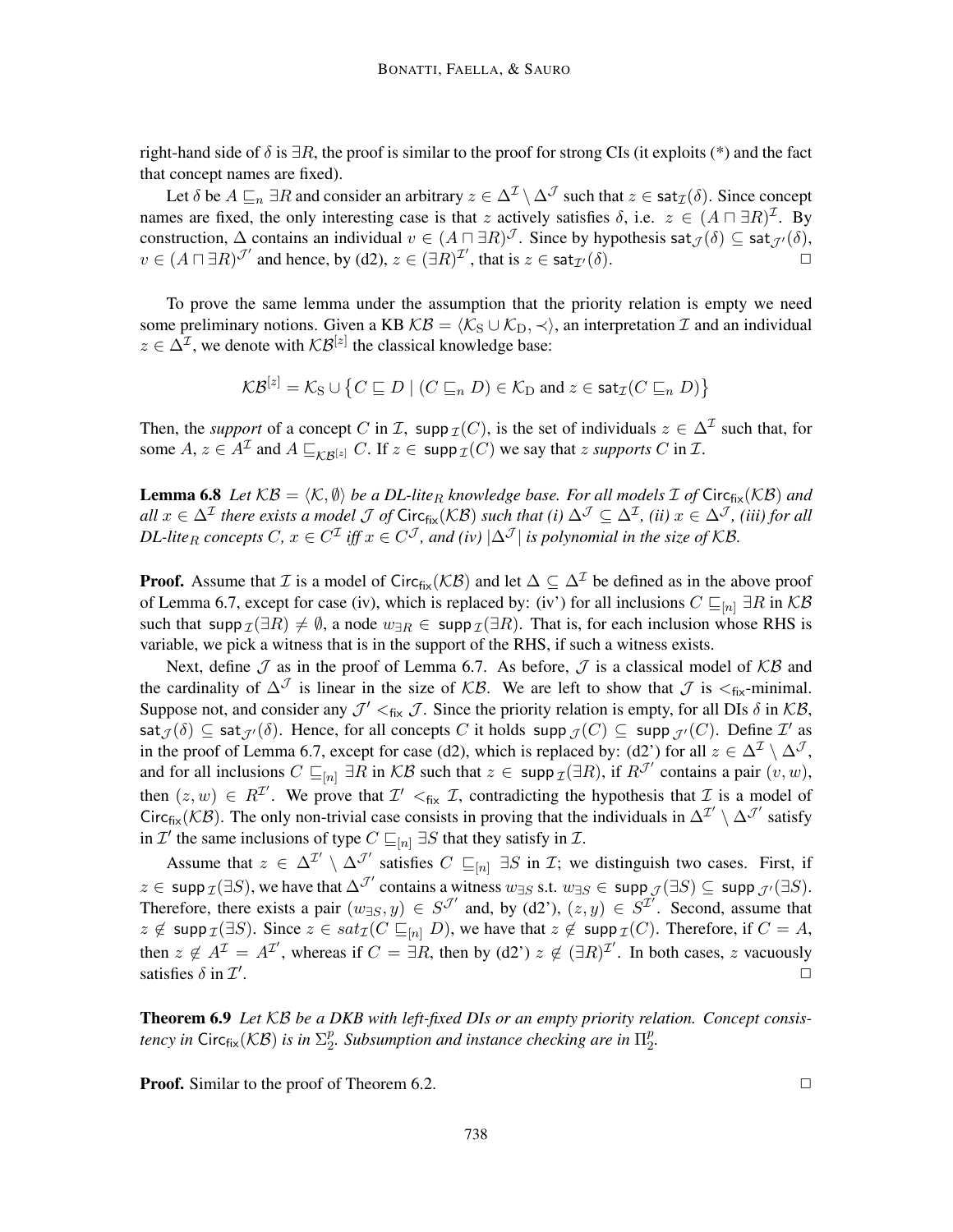# 7. Complexity of Circumscribed  $\mathcal{EL}$  and  $\mathcal{EL}^{\perp}$

Recall that reasoning in circumscribed  $\mathcal{EL}$  is undecidable when roles can be fixed. Here we analyze the other cases, were  $F \subseteq N_C$ .

In  $\mathcal{EL}$ , that cannot express any contradictions, defeasible inclusions cannot be possibly blocked under Circ<sub>var</sub>, and circumscription collapses to classical reasoning:

**Theorem 7.1** *Let*  $KB = \langle K_S \cup K_D, \prec \rangle$  *be an*  $\mathcal{EL}$  *DKB. Then I is a model of* Circ<sub>var</sub>( $KB$ ) *iff I is a model of*  $K_S \cup \hat{K_D}$ *, where*  $\hat{K_D} = \{ A \sqsubseteq C \mid (A \sqsubseteq_n C) \in K_D \}.$ 

**Proof.** Let *T* be any model of Circ<sub>var</sub>( $KB$ ), and let *J* be the interpretation such that (i)  $\Delta^{\mathcal{J}} = \Delta^{\mathcal{I}}$ , (ii) for all  $a \in \mathbb{N}_1$ ,  $a^{\mathcal{J}} = a^{\mathcal{I}}$ , (iii) for all  $A \in \mathbb{N}_C$ ,  $A^{\mathcal{J}} = \Delta^{\mathcal{J}}$ , and (iv) for all  $P \in \mathbb{N}_R$ ,  $P^{\mathcal{J}} =$  $\Delta^{\mathcal{J}} \times \Delta^{\mathcal{J}}$ . It can be easily verified by structural induction that for all  $\mathcal{EL}$  concepts  $C, C^{\mathcal{J}} = \Delta^{\mathcal{J}}$ and hence each domain element of  $\mathcal J$  satisfies all  $\mathcal EL$  inclusions (strong and defeasible). Then, clearly,  $\mathcal J$  is a model of Circ<sub>var</sub>( $\mathcal{KB}$ ). Consequently, for all  $\delta \in \mathcal K_D$ , sat $\mathcal I(\delta) = \Delta^{\mathcal I}$ , otherwise  $\mathcal{J}$   $\lt_{var}$   $\mathcal{I}$  (a contradiction). It follows that  $\mathcal{I}$  is a classical model of  $\mathcal{K}_{S} \cup \mathcal{K}_{D}$ .

By the results of the work of Baader et al. (2005), it follows that in Circ<sub>var</sub>( $\mathcal{EL}$ ), concept satisfiability is trivial, subsumption and instance checking are in P.

**Remark 7.2** Clearly, the same argument and the same result apply to Circ<sub>var</sub> ( $\mathcal{ELHO}$ ).

If we make  $\mathcal{EL}$  more interesting by adding  $\perp$  as a source of inconsistency, then complexity increases significantly.

**Theorem 7.3** *In* Circ<sub>var</sub>( $\mathcal{EL}^{\perp}$ ), concept satisfiability, instance checking, and subsumption are *ExpTime-hard. These results still hold if knowledge bases contain no assertion.*<sup>8</sup>

**Proof.** Let  $\mathcal{EL}^{-A}$  be the extension of  $\mathcal{EL}$  where atomic concepts can be negated. We first reduce TBox satisfiability in  $\mathcal{EL}^{-A}$  (which is known to be ExpTime-hard, see Baader et al., 2005) to the complement of subsumption in Circ<sub>var</sub>( $\mathcal{EL}^{\perp}$ ). Let T be a TBox (i.e., a set of CIs) in  $\mathcal{EL}^{\neg A}$ . First introduce for each concept name A occurring in  $\mathcal T$  a fresh concept name  $\overline A$  whose intended meaning is  $\neg A$ . Obtain  $\mathcal{T}'$  from  $\mathcal T$  by replacing each literal  $\neg A$  with  $\overline{A}$ . Let  $\mathcal{KB} = \langle \mathcal{K}, \prec_{\mathcal{K}} \rangle$  be the DKB obtained by extending  $\mathcal{T}'$  with the following inclusions, where U and  $U_A$  — for all A occurring in  $\mathcal{T}$ — are fresh concept names (representing undefined truth values), and R is a fresh role name:

| $A \sqcap \overline{A} \sqsubseteq \perp (42)$ |  |  | $\top \sqsubseteq_n A$ |                                    | (46) |
|------------------------------------------------|--|--|------------------------|------------------------------------|------|
| $A \sqcap U_A \sqsubseteq \perp (43)$          |  |  | $\top \sqsubseteq_n A$ |                                    | (47) |
| $A \sqcap U_A \subseteq \perp$ (44)            |  |  | $\top \subseteq_n U_A$ |                                    | (48) |
| $U_A \subseteq U$ (45)                         |  |  |                        | $\top \sqsubseteq_n \exists R.U_A$ | (49) |

We prove that  $\mathcal T$  is satisfiable iff in some model of Circ<sub>var</sub>( $\mathcal{KB}$ ) all  $U_A$ 's are empty, which holds iff Circ<sub>var</sub>(KB)  $\not\models \top \sqsubseteq \exists R.U$ . Consequently, subsumption in Circ<sub>var</sub>( $\mathcal{EL}^{\perp}$ ) is ExpTime-hard. Assume that  $\mathcal T$  is satisfiable and  $\mathcal I$  is a model of  $\mathcal T$  with domain  $\Delta^\mathcal I$ . From  $\mathcal I$  we define an interpretation

<sup>8.</sup> Equivalently, in DL's terminology: *ABoxes are empty*.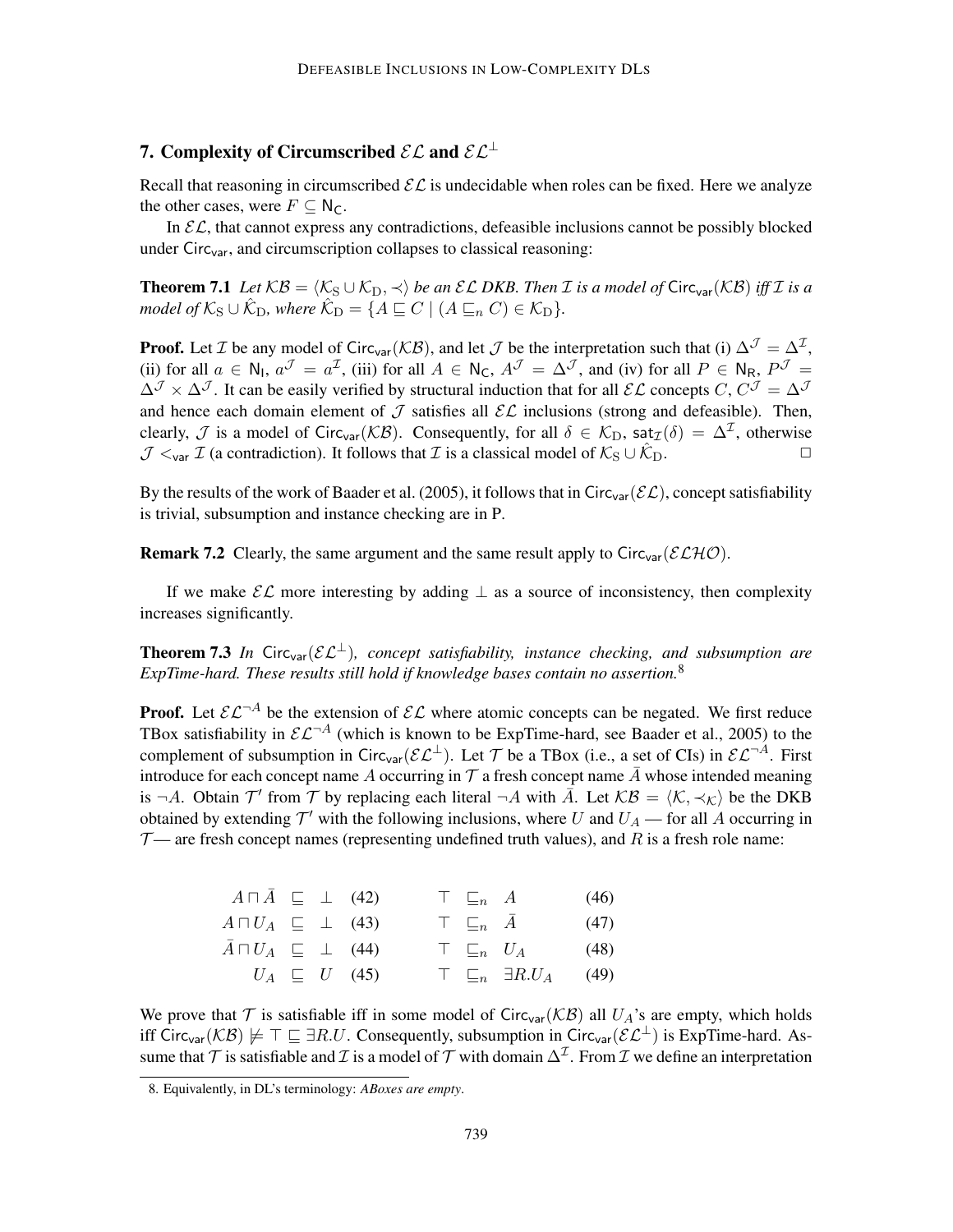$\mathcal J$  that is a model of Circ<sub>var</sub>( $\mathcal{KB}$ ) such that  $U^{\mathcal J} = \emptyset$ , thus proving that Circ<sub>var</sub>( $\mathcal{KB}$ )  $\not\models \top \sqsubseteq \exists R.U$ .  $J$  has the same domain as  $I$ , and all concepts and roles occurring in  $T$  have the same interpretation as in  $\mathcal{I}$ ; we only need to define the interpretation of the newly introduced concepts  $A$ ,  $U_A$ , and  $U$ , and of the role R. We set  $\overline{A}^{\mathcal{J}} = \Delta^{\mathcal{I}} \setminus A^{\overline{\mathcal{I}}}$  and  $U_A^{\mathcal{J}} = U^{\mathcal{J}} = R^{\mathcal{J}} = \emptyset$ .

By construction  $\mathcal J$  is a model of the classical inclusions in  $\mathcal{KB}$ , in particular CIs (42)–(45). It remains to prove that  $\mathcal J$  is minimal w.r.t.  $\lt_{var}$ , i.e., it is not possible to improve any DI  $\delta$  without violating another DI that is either incomparable with  $\delta$ , or has a higher priority than  $\delta$ . Notice that defeasible inclusions (46) (resp., (47)) are violated by all individuals not in  $A<sup>J</sup>$  (resp., all individuals in  $A<sup>J</sup>$ ). DIs (48) and (49) are violated by all individuals. Moreover, notice that DIs (46)–(49) are mutually incomparable according to specificity.

Each DI of type (46) or (47) can only be improved at the expenses of the corresponding DI of the other type. Moreover, improving DIs (48) or (49) requires setting  $U_A^{\mathcal{J}}$  $\mathcal{A} \neq \emptyset$ , which, due to rules (43) and (44) would damage the incomparable DIs (46) and/or (47). This proves that  $\mathcal J$  is a model of Circ<sub>var</sub>( $\mathcal{KB}$ ), and hence Circ<sub>var</sub>( $\mathcal{KB}$ )  $\not\models \top \sqsubseteq \exists R.U$ .

Conversely, assume that Circ<sub>var</sub>( $KB$ )  $\not\models T \sqsubseteq \exists R.U$ , and let *I* be a model of Circ<sub>var</sub>( $KB$ ) with an individual  $x \in \Delta^{\mathcal{I}}$  such that  $x \notin (\exists R.U)^{\mathcal{I}}$ . Due to rule (45),  $x \notin (\exists R.U_A)^{\mathcal{I}}$  for all atomic concepts A. Hence, x violates all DIs of type (49). If there exists a concept  $U_A$  such that  $(U_A)^{\mathcal{I}}$  is not empty, then the model obtained from  $\mathcal I$  by adding an R-edge from  $x$  to an individual in  $(U_A)^{\mathcal I}$ is smaller than I according to  $\lt_{var}$ , which is a contradiction. Therefore, all concepts  $U_A$  are empty in  $\mathcal{I}.$ 

Next, we show that for all atomic concepts A and all individuals  $y \in \Delta^{\mathcal{I}}$ , either  $y \in A^{\mathcal{I}}$  or  $y \in \overline{A}^{\mathcal{I}}$ . Assume the contrary, i.e., there exists an individual y which belongs neither to  $A^{\mathcal{I}}$  nor to  $\overline{A}^{\mathcal{I}}$ . Then, y violates all DIs (46)–(49). Consider the interpretation  $\mathcal{I}'$ , obtained from  $\mathcal{I}$  by setting  $(U_A)^{\mathcal{I}'} = U^{\mathcal{I}'} = \{y\}$ . By construction  $\mathcal{I}'$  satisfies all CIs in KB. Compared to  $\mathcal{I}$ , the status of the DIs is the same, except that in  $\mathcal{I}'$  the individual y satisfies (48). Hence,  $\mathcal{I}' \lt_{var} \mathcal{I}$ , which is a contradiction. Since each individual belongs to either  $A<sup>\mathcal{I}</sup>$  or  $\bar{A}^{\mathcal{I}}$ , we can convert  $\mathcal{I}$  into a classical model of  $\mathcal T$ , thus showing that  $\mathcal T$  is satisfiable.

Similarly, for any given  $a \in N_1$ ,  $\mathcal T$  is satisfiable iff there exists a model  $\mathcal I$  of Circ<sub>var</sub>( $\mathcal{KB}$ ) such that  $a^{\mathcal{I}} \notin (\exists R.U)^{\mathcal{I}}$ . Therefore, instance checking in Circ<sub>var</sub>( $\mathcal{EL}^{\perp}$ ) is ExpTime-hard as well.

Finally, add a fresh concept name B and all the inclusions  $B \sqcap \exists R.U_A \sqsubseteq \bot$ ; call the new DKB  $KB'$ . Note that T is satisfiable iff in some model of Circ<sub>var</sub>( $KB$ ) all  $U_A$ 's are empty, which holds iff B is satisfiable w.r.t. Circ<sub>var</sub>( $KB'$ ). Consequently, concept satisfiability in Circ<sub>var</sub>( $\mathcal{EL}^{\perp}$ ) is  $ExpTime$ -hard.  $\square$ 

Since Circ<sub>var</sub> is a special case of Circ<sub>F</sub>, and by Theorem 4.4, the above theorem applies to Circ<sub>F</sub> and  $Circ_{fix}$ , too:

**Corollary 7.4** *For*  $X = F$ , fix, concept satisfiability checking, instance checking, and subsumption *in* Circ<sub>X</sub>( $\mathcal{EL}^{\perp}$ ) are ExpTime-hard. These results still hold if ABoxes are empty (i.e. assertions are *not allowed).*

Fixed concept names can play a role similar to  $\perp$ , so that the above proof can be adapted to  $Circ_F(\mathcal{EL})$ .

**Theorem 7.5** Instance checking and subsumption are ExpTime-hard both in  $Circ_F(\mathcal{EL})$  and in Circ<sub>fix</sub>( $\mathcal{EL}$ )*. The same holds in the restriction of*  $\mathcal{EL}$  *not supporting*  $\top$ *.*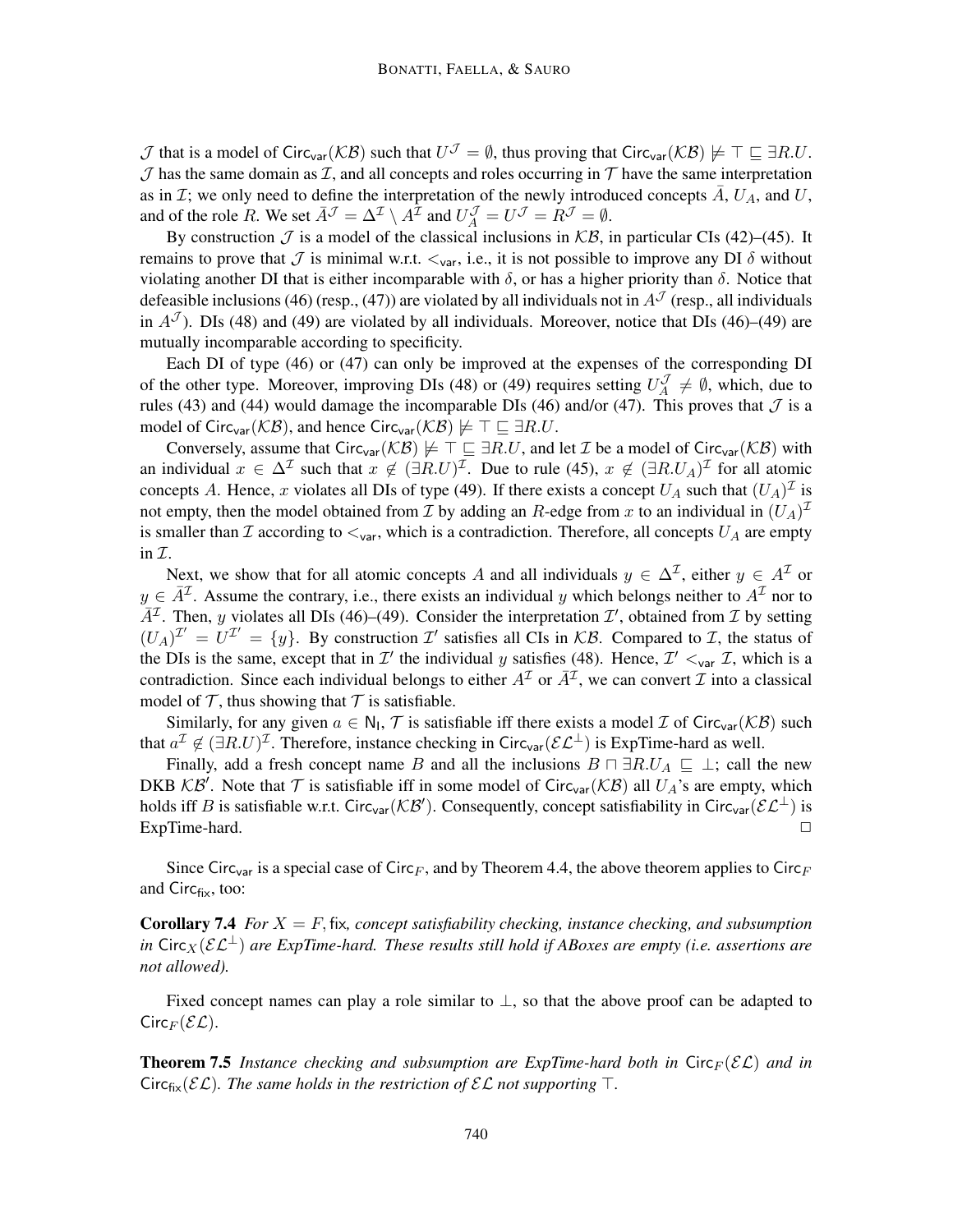**Proof.** We reduce satisfiability of an  $\mathcal{EL}^{-A}$  TBox  $\mathcal T$  to the complement of subsumption in Circ $_F(\mathcal{EL})$ . First we have to introduce a new concept name D representing  $\top$  and translate each concept C in  $\mathcal{EL}^{-A}$  into a corresponding  $C^*$  in  $\mathcal{EL}$ , as follows:

- $C^* = C$  if C is a concept name;
- $C^* = \overline{A}$  if C is  $\neg A$  (for all A,  $\overline{A}$  is a new concept name);
- $C^* = D \sqcap \exists R.(C_1^* \sqcap D)$  if C is  $\exists R.C_1;$
- $C^* = C_1^* \sqcap C_2^*$  if C is  $C_1 \sqcap C_2$ .

Each  $C_1 \sqsubseteq C_2$  in  $\mathcal T$  is translated into  $C_1^* \sqsubseteq C_2^*$ . Then we extend the translated TBox with the following inclusions, where Bot (representing  $\perp$ ), all  $U_A$ 's, and Bad are new concept names and R is a new role name:

|  | $A \subseteq D$ (50)                                 |  | $D \sqsubseteq_n U_A$ (58)                               |  |
|--|------------------------------------------------------|--|----------------------------------------------------------|--|
|  | $\bar{A} \subseteq D$ (51)                           |  | $D \subseteq D'$ (59)                                    |  |
|  | $U_A \subseteq D$ (52)                               |  | $D' \sqsubseteq_n \exists R.U_A$ (60)                    |  |
|  | $A \sqcap \overline{A} \sqsubseteq$ Bot (53)         |  | $D' \sqsubseteq_n \exists R. Bot(61)$                    |  |
|  | $A \sqcap U_A \sqsubseteq$ Bot (54)                  |  | $\exists R.U_A \subseteq Bad$ (62)                       |  |
|  | $\bar{A} \sqcap U_A \quad \sqsubseteq \quad Bot(55)$ |  | $\exists R. Bot \quad \sqsubseteq \quad Bad \qquad (63)$ |  |
|  | $D \sqsubseteq_n A$ (56)                             |  |                                                          |  |
|  | $D \subseteq_n \bar{A}$ (57)                         |  | $D(a)$ (ABox assertion) (64)                             |  |

Let  $KB = \langle K, \prec_K \rangle$  be the resulting DKB, and set  $F = \{D, Bot\}$ . We prove that the following three properties are equivalent: *(i)* T is satisfiable, *(ii)* Circ<sub>F</sub>( $KB$ )  $\not\models D \sqsubseteq Bad$ , and *(iii)* Circ<sub>F</sub>( $KB$ )  $\not\models$  $Bad(a).$ 

Let us prove that *(ii)* implies *(i)*. Let  $\mathcal I$  be a model of Circ $_F(\mathcal{KB})$  with an individual x s.t.  $x \in D^{\mathcal{I}}$  and  $x \notin \textit{Bad}^{\mathcal{I}}$ . By (62)–(63),  $x \notin (\exists R.U_A)^{\mathcal{I}}$  for all A, and  $x \notin (\exists R.\textit{Bad})^{\mathcal{I}}$ . By (59),  $x \in (D')^{\mathcal{I}}$ . Hence, x violates DIs (60) and (61). Assume that at least one concept  $U_A$  is not empty in I (resp., Bot is not empty in I). Then, I can be improved (according to  $\leq_F$ ) by connecting with an R-edge the individual x with the non-empty concept  $U_A$  (resp., Bot), and then adding x to Bad (notice that  $Bad$  is a variable concept). This being a contradiction, we conclude that  $Bot$  and all  $U_A$ 's are empty in  $\mathcal I$ . Then, we prove that the restriction of  $\mathcal I$  to the domain  $D^{\mathcal I}$  is a model of  $\mathcal T$ .

Inclusions (50)–(51) ensure that all individuals satisfying either A or  $\bar{A}$  are in  $D^{\mathcal{I}}$ . DIs (56)– (57), together with the fact that all  $U_A$ 's are empty, guarantee that each individual in  $D<sup>\mathcal{I}</sup>$  satisfies either  $\overline{A}$  or  $\overline{A}$ , for all concept names  $\overline{A}$ . Rules (53), together with the fact that  $Bot$  is empty, guarantee that no individual satisfies both A and  $\overline{A}$ . The translation from C to  $C^*$  completes our claim.

Next, we show that *(i)* implies *(ii)*. Let  $\mathcal I$  be a model of  $\mathcal T$ . We extend  $\mathcal I$  to become a model  $\mathcal J$  of Circ $_F(\mathcal{KB})$  such that  $D^{\mathcal J}\nsubseteq Bad^{\mathcal J}$ , because  $D^{\mathcal J}\neq \emptyset$  and  $Bad^{\mathcal J}=\emptyset$ . For each A, set  $\bar{A}^{\mathcal{J}} = \Delta^{\mathcal{I}} \setminus A^{\mathcal{I}}$  and  $U^{\mathcal{J}}_A = \emptyset$ . Then, set  $D^{\mathcal{J}} = (D')^{\mathcal{J}} = \Delta^{\mathcal{J}} = \Delta^{\mathcal{I}}$  and  $Bot^{\mathcal{J}} = Bad^{\mathcal{J}} = \emptyset$ . It is easy to verify that  $\mathcal J$  satisfies all CIs of  $\mathcal{KB}$ . It remains to prove that  $\mathcal J$  is minimal w.r.t.  $\lt_{F}$ .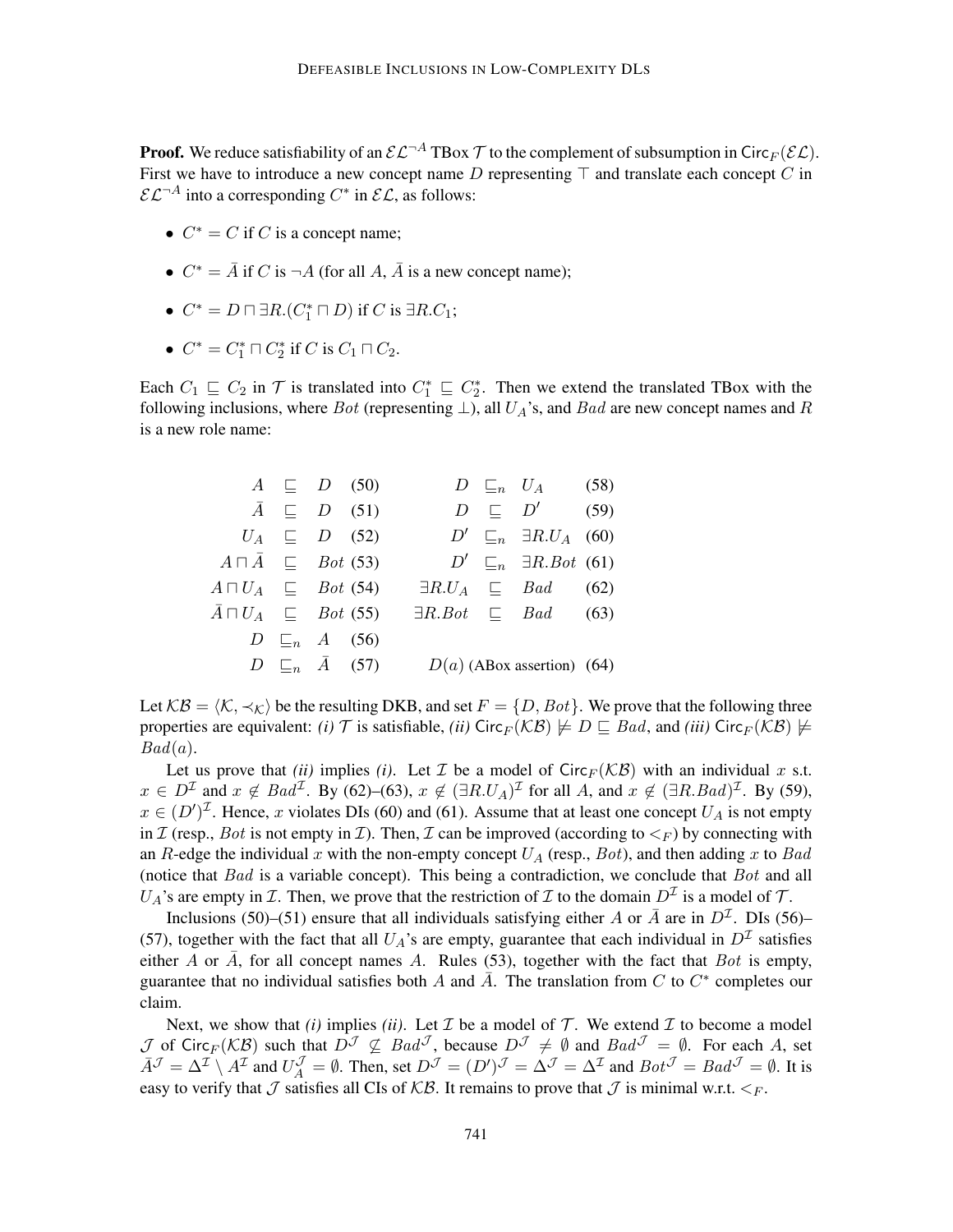| Name                      | Restrictions                                                                                                                                                                                                                       |  |  |  |  |  |  |  |
|---------------------------|------------------------------------------------------------------------------------------------------------------------------------------------------------------------------------------------------------------------------------|--|--|--|--|--|--|--|
| full left local $(LL_f)$  | no qualified existentials on the LHS of inclusions                                                                                                                                                                                 |  |  |  |  |  |  |  |
| almost left local $(aLL)$ | union of an $LL_f$ KB and a classical acyclic terminology, s.t. unfolding<br>the former w.r.t. the latter produces a $LL_f$ KB                                                                                                     |  |  |  |  |  |  |  |
| left local $(LL)$         | $A \sqsubseteq_{[n]} \exists P.B \quad A_1 \sqcap A_2 \sqsubseteq B$<br>only the following schemata:<br>$\exists P \sqsubset B$ $\exists P_1 \sqsubset \exists P_2.B$<br>(no nesting; no conflicts between DIs in $Circ_{fix}$ )   |  |  |  |  |  |  |  |
| LL <sub>2</sub>           | $A \sqsubseteq_{[n]} \exists P.B \quad \exists P_1 \sqcap \exists P_2 \sqsubseteq \exists P_3.B$<br>only the following schemata:<br>$\exists P \sqsubset B$<br>(no nesting; potential conflicts between DIs even in $Circ_{fix}$ ) |  |  |  |  |  |  |  |

Figure 3: Fragments of  $\mathcal{EL}^{\perp}$  considered in Section 7.

Since Bot is a fixed concept, inclusions (53)–(55) ensure that A, A and  $U_A$  are mutually exclusive, for all concepts A. Hence, each DI of type (56)–(58) can only be improved at the expenses of another DI of incomparable priority, which does not count as an improvement according to  $\leq_F$ . DI (61) cannot be improved because  $Bot$  is empty and fixed. Finally, suppose one tries to improve one of the DIs of type (60). To do so, at least one individual x must enter the concept  $U_A$ . Due to the mutual exclusion property described earlier, x needs to exit from A (resp.  $\bar{A}$ ), thus violating DI (56) (resp., (57)), which has a higher priority than (60) due to (59).

The equivalence between *(i)* and *(iii)* can be proved along similar lines. Just notice that the fact (64) makes  $Bad(a)$  equivalent to the inclusion  $D \sqsubseteq Bad$ . The thesis for Circ<sub>fix</sub> is obtained as a consequence of Theorem 4.4.  $\Box$ 

Concept consistency is simpler, instead. Call an interpretation  $\mathcal I$  *complete* iff for all  $A \in N_C$ ,  $A^{\mathcal{I}}=\Delta^{\mathcal{I}}$ , and for all  $P\in\mathsf{N}_\mathsf{R}$ ,  $P^{\mathcal{I}}=\Delta^{\mathcal{I}}\times\Delta^{\mathcal{I}}$ . It is not hard to verify that all  $\mathcal{EL}$  concepts and all  $\mathcal{EL}$  inclusions (both classical and defeasible) are satisfied by all  $x \in \Delta^{\mathcal{I}}$ , therefore complete models are always models of Circ<sub>F</sub> (KB), for all DKBs KB and all  $F \subseteq N_C$ . As a consequence we have that concept consistency is trivial:

**Theorem 7.6** For all  $\mathcal{EL}$  concepts C, DKBs  $\mathcal{KB}$ , and  $F \subseteq N_C$ , C is satisfied by some model of  $Circ_F(KB)$ .

# 7.1 Left Local  $\mathcal{EL}^{\perp}$  and Circ<sub>var</sub>

In this subsection and in the next one, we prove that qualified existentials in the left-hand side of inclusions are responsible for the higher complexity of  $\mathcal{EL}^{\perp}$  w.r.t. DL-lite<sub>R</sub>. In particular, qualified existentials in the left-hand side make the proof strategy of Lemma 6.7 fail: when the target of an edge which starts in x is redirected, the individual x may satisfy a qualified existential restriction that it did not satisfy before. If so, the truth value of inclusions may be affected. By limiting the occurrences of qualified existential restrictions in the left-hand side of inclusions, it is possible to reduce significantly the complexity of instance checking and subsumption in circumscribed  $\mathcal{EL}^{\perp}$ . Figure 3 summarizes the syntactic fragments of  $\mathcal{EL}^{\perp}$  that we consider. We start with the following class of knowledge bases:

**Definition 7.7** A defeasible knowledge base  $\langle K, \prec \rangle$  is in the *full left local* ( $LL_f$ ) fragment of  $\mathcal{EL}^{\perp}$ iff the left-hand sides of the inclusions of  $K$  contain no qualified existential restrictions.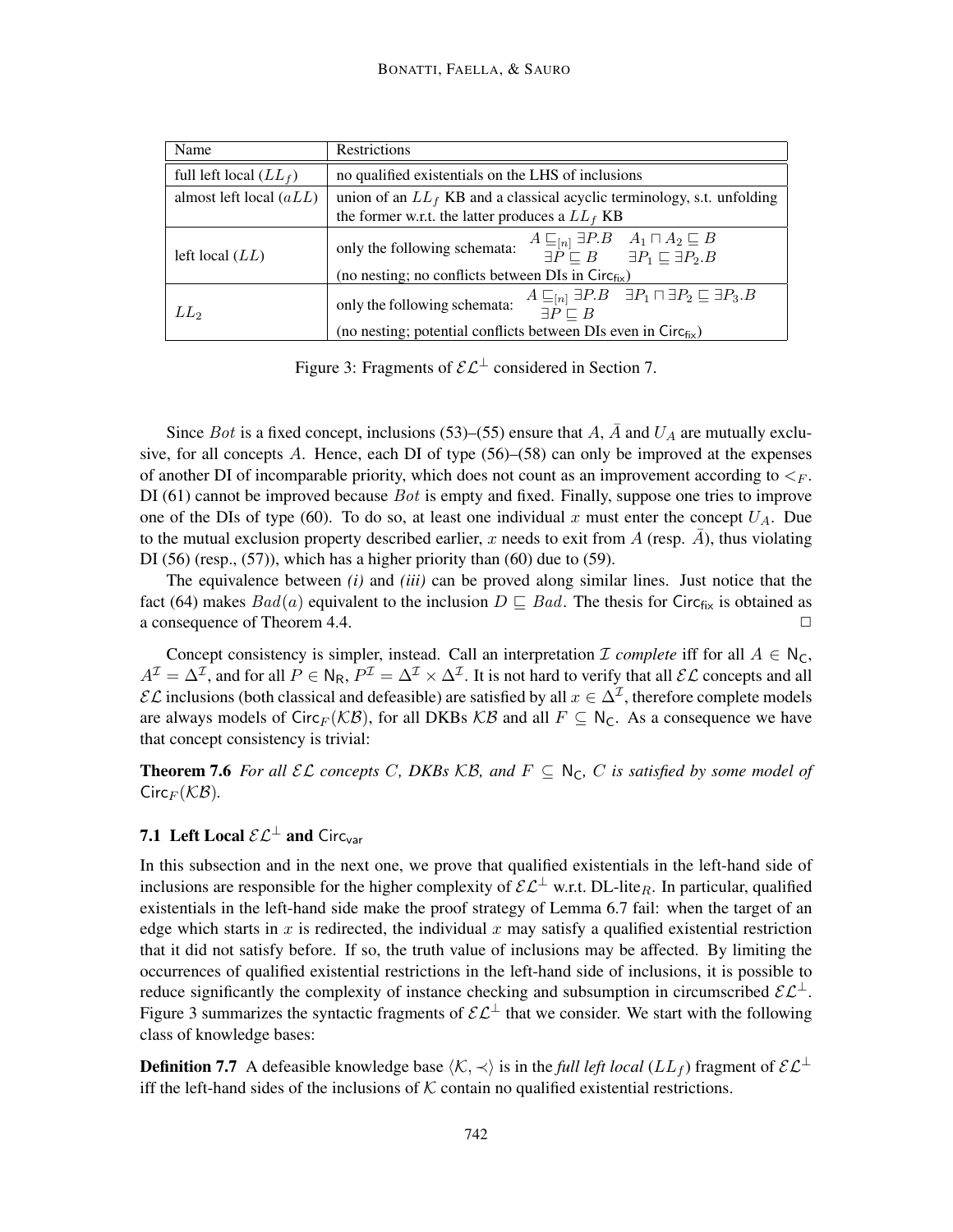Note that this restriction rules out all the acyclic terminologies containing a qualified existential restriction, and hence most of the existing ontologies of practical interest. Therefore, we introduce the following relaxation of  $LL_f$   $\mathcal{EL}^{\perp}$ :

**Definition 7.8** An  $\mathcal{EL}^{\perp}$  knowledge base  $\mathcal{KB} = \langle \mathcal{K}, \prec \rangle$  is *almost LL* (*aLL* for short) iff (i)  $\mathcal{K} =$  $\mathcal{K}_{LL} \cup \mathcal{K}_{a}$ , (ii)  $\mathcal{K}_{LL}$  is in  $LL_f$ , (iii)  $\mathcal{K}_{a}$  is a classical acyclic terminology, and (iv) if a concept name A defined in  $\mathcal{K}_a$  occurs in the left-hand side of an inclusion in  $\mathcal{K}_{LL}$ , then A does not depend (in  $\mathcal{K}_a$ ) on any qualified existential restriction.

In other words, by unfolding  $\mathcal{K}_{LL}$  with respect to  $\mathcal{K}_a$ , we obtain a  $LL_f$  knowledge base.

**Example 7.9** Example 3.1 can be reformulated in aLL  $\mathcal{EL}^{\perp}$ :

Human  $\sqsubseteq_n \exists$ has lhs heart;  $\exists$ has lhs heart  $\Box$   $\exists$ has rhs heart  $\Box$   $\bot$ ; Situs\_Inversus  $\equiv$  Human  $\Box$  Thas rhs heart.

Here  $\mathcal{K}_{LL}$  consists of the first two axioms and  $\mathcal{K}_a$  consists of the third axiom. Note that, in general, a concept name  $A$  occurring in a terminology  $T$  can be extended with default properties by means of an inclusion  $A \sqsubseteq_n C$  in the following cases: A can be a primitive concept (with no definition in T), or a concept partially defined by a one-way inclusion (e.g. Human  $\subseteq$  Mammal), or even a concept with a complete definition  $A \equiv D$  in  $\mathcal T$ , provided that A does not depend on any qualified existentials. Accordingly, in this example, we could add a defeasible inclusion like Situs\_Inversus  $\sqsubseteq_n C$ , that would not be permitted if the definition of situs inversus depended on qualified existential restrictions as in

$$
\texttt{Situs\_Inversus} \equiv \texttt{Human} \sqcap \exists \texttt{has\_heart}.\exists \texttt{has\_position}.\texttt{Right}.\hspace*{1cm}\square
$$

A small model property similar to Lemma 6.7 can be proved for Circ<sub>var</sub>(aLL $\mathcal{EL}^{\perp}$ ) provided that the right-hand side of subsumption queries has bounded quantifier depth. It is convenient to split the proof into a proof for  $LL_f\mathcal{EL}^{\perp}$  and later extend it to *aLL*  $\mathcal{EL}^{\perp}$ .

Since in  $LL_f\mathcal{EL}^{\perp}$  the RHS of an inclusion may have nested qualified existential restrictions, it is difficult to prove the small model property when considering the entire language. For this reason, we prove it *indirectly*: first we show how to transform a knowledge base KB into another KB<sup>\*</sup> that yields the following properties: *(i)* no nested formulas occur, *(ii)* defeasible inclusions are only of type  $A \sqsubseteq_n B$ , *(iii)* every model  $\mathcal{I} \in \text{Circ}_{\text{var}}(\mathcal{KB})$  can be extended to a model of  $\text{Circ}_{\text{var}}(\mathcal{KB}^*)$  on the same domain and *(iv)* every model of Circ<sub>var</sub> ( $KB^*$ ) is a model of Circ<sub>var</sub> ( $KB$ ). Then, we prove a small model property for the fragment with no nesting and, thanks to properties *(iii)* and *(iv)*, we recover the small model property for the entire language.

Each  $LL_f\mathcal{EL}^{\perp}$  inclusion  $C \sqsubseteq_{[n]} D$  is transformed in three steps. Note that C's shape is:

$$
A_1\sqcap\ldots\sqcap A_n\sqcap \exists R_1\sqcap\ldots\sqcap \exists R_m.
$$

In the first step, C is replaced by a fresh concept name  $F_0$  (for convenience, we later refer to  $F_0$ also as  $F_C$ ) and the following axioms are added:

$$
F_i \sqsubseteq A_{i+1} \sqcap \ldots \sqcap A_n \sqcap \exists R_1 \sqcap \ldots \sqcap \exists R_m \quad (0 \le i \le n-1)
$$
 (65)

$$
A_{i+1} \sqcap F_{i+1} \sqsubseteq F_i \tag{66}
$$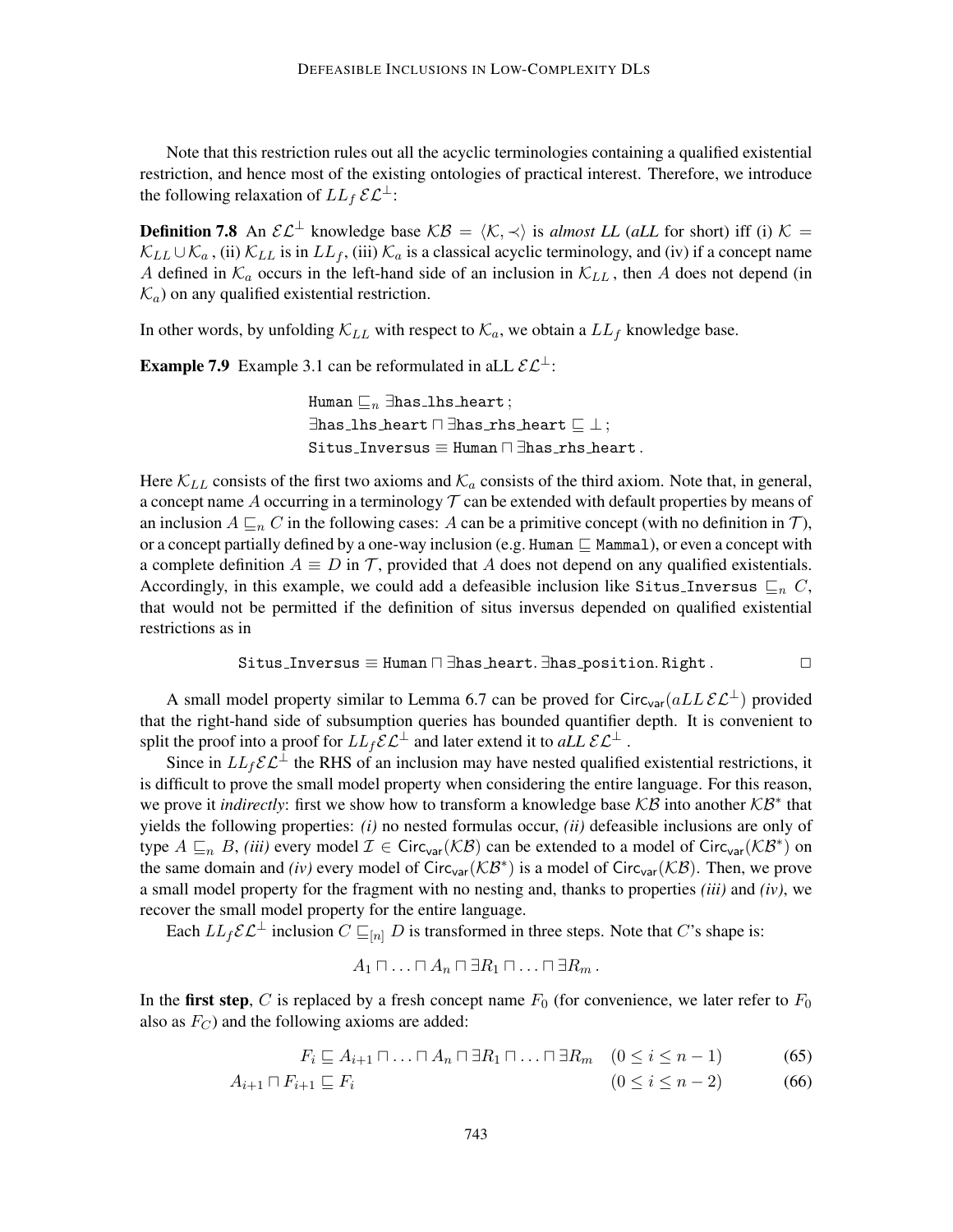if  $m = 0$ , i.e., there are no existentials in C, add the inclusion:

$$
A_n \sqsubseteq F_{n-1} \tag{67}
$$

Otherwise, add the following inclusions:

$$
A_n \sqcap G_0 \sqsubseteq F_{n-1} \tag{68}
$$

$$
G_j \sqsubseteq \exists R_{j+1} \sqcap \ldots \sqcap \exists R_m \ (0 \le j \le m-1)
$$
 (69)

$$
B_{j+1} \sqcap G_{j+1} \sqsubseteq G_j \tag{70}
$$

$$
B_m \sqsubseteq G_{m-1} \tag{71}
$$

$$
B_j \sqsubseteq \exists R_j \tag{72}
$$

$$
\exists R_j \sqsubseteq B_j \tag{73}
$$

where the  $F_i$ ,  $G_j$  and  $B_j$  are fresh concept names.

At this point, the initial inclusion  $C \sqsubseteq_{[n]} D$  can be replaced by  $F_C \sqsubseteq_{[n]} D$ . To eliminate the nesting in D, in the **second step** we replace it with a fresh concept name  $F<sub>D</sub>$  and add the inclusion  $F_D \sqsubseteq D^*$ , where  $\cdot^*$  is recursively defined as

$$
A^* = A \tag{74}
$$

$$
(C \sqcap D)^* = C^* \sqcap D^* \tag{75}
$$

$$
(\exists R.H)^* = \exists R.F_H \qquad \text{and add } F_H \sqsubseteq H^*, \text{ where } F_H \text{ is fresh.}
$$
 (76)

Finally, in the **third step**, all inclusions of type  $A \subseteq D_1 \sqcap ... \sqcap D_h$  are split into  $A \subseteq D_i$ ,  $1 \leq i \leq h$ . The resulting knowledge base, that we denote with  $KB^*$ , consists of instances of the following axiom schemata:

$$
A \sqsubseteq_{[n]} B \qquad A \sqsubseteq \exists P.B \qquad A_1 \sqcap A_2 \sqsubseteq B \qquad \exists P \sqsubseteq B
$$

Now we prove the properties *(iii)* and *(iv)* mentioned above.

**Lemma 7.10** Every model of Circ<sub>var</sub> (KB) can be extended to a model of Circ<sub>var</sub> (KB<sup>∗</sup>) on the same *domain.*

**Proof.** First, note that inclusions (65)–(73) are definitorial, that is every interpretation  $\mathcal{I}$  of  $\mathcal{KB}$  has exactly one extension that satisfies them. This extension, for simplicity we continue to call it  $I$ , is obtained by setting  $F_i^{\mathcal{I}}=(A_{i+1}\sqcap\ldots\sqcap A_n\sqcap \exists R_1\sqcap\ldots\sqcap \exists R_m)^{\mathcal{I}},$   $G_j^{\mathcal{I}}=(\exists R_{j+1}\sqcap\ldots\sqcap \exists R_m)^{\mathcal{I}}$ and  $B_j^{\mathcal{I}} = (\exists R_j)^{\mathcal{I}}$ .

Then, we can extend *I* by recursively setting  $F_H^{\mathcal{I}} = H^{\mathcal{I}}$ , for each fresh concept  $F_H$  introduced in step 2. It is straightforward to see by structural induction on H that  $(H^*)^{\mathcal{I}} = H^{\mathcal{I}}$ , and hence all inclusions in step 2 and 3 are satisfied. Thus, if  $\mathcal I$  is a classical model of  $\mathcal{KB}$ , then it is also a classical model of  $KB^*$ .

Assume now that  $\mathcal I$  is a model of Circ<sub>var</sub>( $\mathcal{KB}$ ), we have to show that  $\mathcal I$  is minimal also with respect to  $KB^*$ . Suppose not, and let  $\mathcal J$  be a classical model of  $KB^*$  such that  $\mathcal J <_{KB^*,\text{var}} \mathcal I$ . By structural induction it is straightforward to see that for all  $C \sqsubseteq_{[n]} D$  in  $\mathcal{KB}, (D^*)^{\mathcal{J}} \subseteq D^{\mathcal{J}}$ . Since  $F_C^{\mathcal{J}} = C^{\mathcal{J}}$  holds for all fresh concept names  $F_C$  occurring in the LHS of a rule, we have that for each inclusion  $C \sqsubseteq_{[n]} D$  in  $\mathcal{KB}$ , sat $\mathcal{J}(F_C \sqsubseteq_{[n]} F_D) \subseteq$  sat $\mathcal{J}(C \sqsubseteq_{[n]} D)$  — which implies that  $\mathcal J$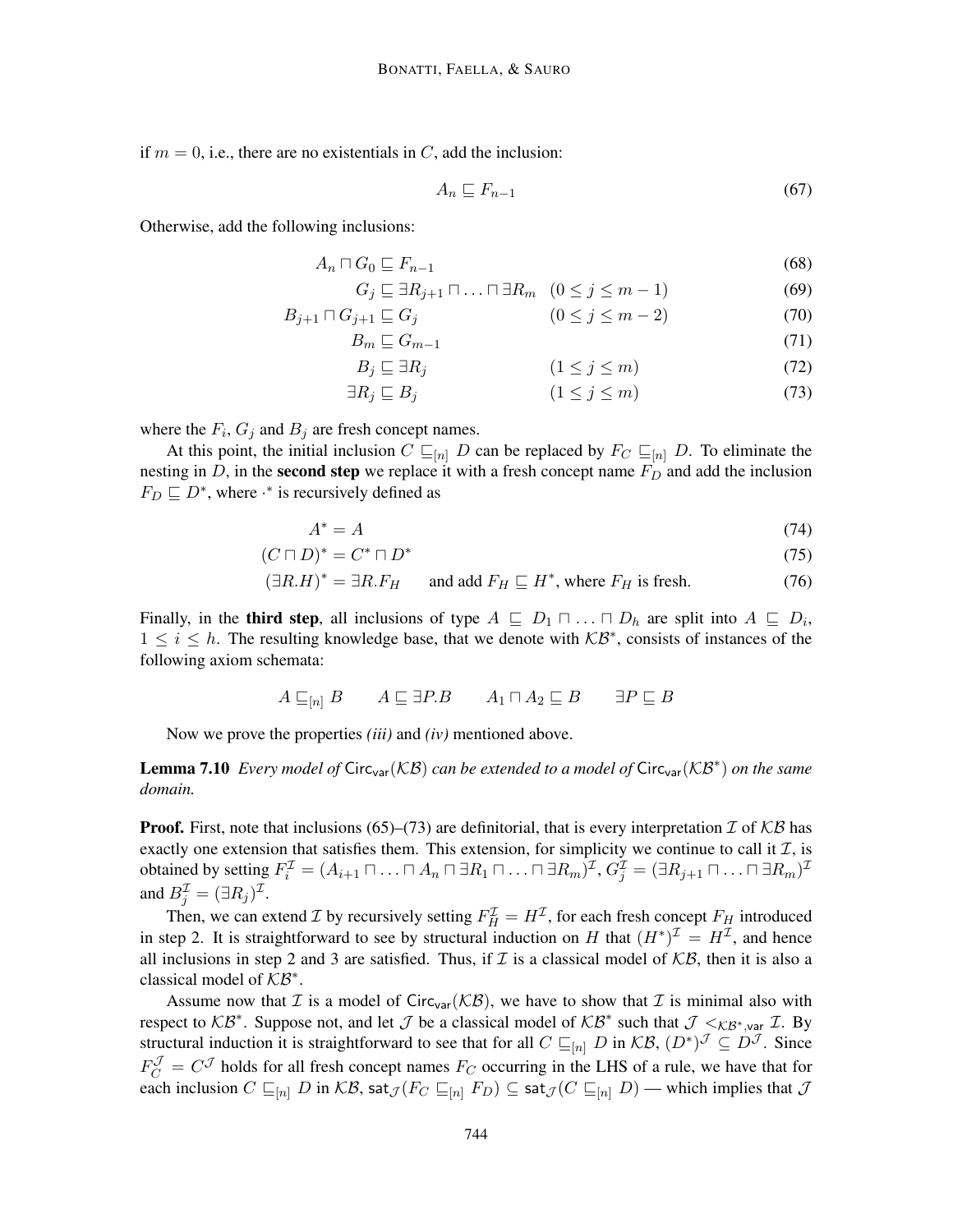is a classical model of KB. Concerning I, for every  $C \sqsubseteq_{[n]} D$  in KB, we have  $(F_C)^{\mathcal{I}} = C^{\mathcal{I}}$  and  $(F_D)^{\mathcal{I}} = D^{\mathcal{I}}$  by construction, that is  $\mathsf{sat}_{\mathcal{I}}(C \sqsubseteq_{[n]} D) = \mathsf{sat}_{\mathcal{I}}(F_C \sqsubseteq_{[n]} F_D).$ 

The previous arguments entail that if  $\text{sat}_{\mathcal{I}}(F_C \sqsubseteq_{[n]} F_D) \subseteq \text{sat}_{\mathcal{I}}(F_C \sqsubseteq_{[n]} F_D)$  (respectively  $\mathsf{sat}_{\mathcal{I}}(F_C \subseteq_{[n]} F_D) \subset \mathsf{sat}_{\mathcal{J}}(F_C \subseteq_{[n]} F_D)$ ), then  $\mathsf{sat}_{\mathcal{I}}(C \subseteq_{[n]} D) \subseteq \mathsf{sat}_{\mathcal{J}}(C \subseteq_{[n]} D)$  (resp. sat<sub> $I(C \sqsubseteq_{[n]} D) \subset$  sat $\mathcal{J}(C \sqsubseteq_{[n]} D)$ . Therefore, it would follow that  $\mathcal{J} \lt_{\mathcal{KB},\text{var}} \mathcal{I}$ , which</sub> contradicts the hypothesis.  $\Box$ 

**Lemma 7.11** All models of Circ<sub>var</sub>( $KB^*$ ) are models of Circ<sub>var</sub>( $KB$ ).

Proof. The proof is similar to Lemma 7.10, in particular we already know that *(i)* if an individual satisfies an inclusion  $F_C \sqsubseteq_{[n]} F_D$  in  $\mathcal{KB}^*$ , then it satisfies  $C \sqsubseteq_{[n]} D$ , and *(ii)* a classical model  $\mathcal J$  of KB can be extended in such a way that sat $_{\mathcal{J}}(C \sqsubseteq_{[n]} D) = \text{sat}_{\mathcal{J}}(F_C \sqsubseteq_{[n]} F_D)$ , for each (possibly defeasible) inclusion in  $KB$ . From this, we have that every classical model of  $KB^*$  is a classical model of KB and, by assuming that some classical model J of KB improves I (i.e.  $\mathcal{J} <_{K\beta, \text{var}} \mathcal{I}$ ), it follows that  $\mathcal J$  can be extended into a classical model of  $\mathcal{KB}^*$  such that  $\mathcal J <_{\mathcal{KB}^*,\text{var}} \mathcal I$ .

The following result, whose proof can be found in the Appendix, represents a small model property for  $LL_f \mathcal{EL}^{\perp}$ , which uses the above transformation of  $\mathcal{KB}$  into  $\mathcal{KB}^*$ .

**Lemma 7.12** *Let*  $KB = \langle K, \prec_K \rangle$  *be an*  $LL_f \mathcal{E} \mathcal{L}^{\perp}$  *knowledge base, and* C, D *be*  $\mathcal{E} \mathcal{L}^{\perp}$  *concepts. For* all models  $\mathcal{I} \in \text{Circ}_{\text{var}}(\mathcal{KB})$  and for all  $x \in C^{\mathcal{I}} \setminus D^{\mathcal{I}}$  there exists a model  $\mathcal{J} \in \text{Circ}_{\text{var}}(\mathcal{KB})$  such *that* (i)  $\Delta^{\mathcal{J}} \subseteq \Delta^{\mathcal{I}}$ , (ii)  $x \in C^{\mathcal{J}} \backslash D^{\mathcal{J}}$ , and (iii)  $|\Delta^{\mathcal{J}}|$  *is*  $O((|\mathcal{KB}|^2 + |C|)^d)$ , where  $d = depth(D) + 1$ .

Now we have to extend the above result to  $aLL \mathcal{E} \mathcal{L}^{\perp}$ . First, we show under which conditions the concept names defined in  $\mathcal{K}_a$  can be removed by unfolding them, using the unf operator defined in Section 2. The proofs of the following two propositions can be found in the Appendix.

**Proposition 7.13** *Let*  $KB = \langle K_{LL} \cup K_a, \prec \rangle$  *be an aLL*  $\mathcal{EL}^{\perp}$  *knowledge base. Every model of*  $Circ_F(\text{unf}(\mathcal{KB}))$  *can be extended to a model of*  $Circ_F(\mathcal{KB})$ *.* 

The converse holds only if defined predicates are variable. The reason is that by adding a definition like  $A \equiv \exists P$  where A is fixed, one fixes the expression  $\exists P$ , too, thereby changing its semantics.

**Proposition 7.14** *Let*  $KB = \langle K_{LL} \cup K_a, \prec \rangle$  *be an aLL*  $\mathcal{EL}^{\perp}$  *knowledge base and suppose that all the concept names defined in*  $K_a$  *are variable. Then, for all models*  $\mathcal I$  *of*  $\text{Circ}_F(\mathcal{KB})$ *, the restriction of*  $I$  *to primitive predicates is a model of*  $Circ_F(\text{unf}(\mathcal{KB}))$ *.* 

With these lemmata we can prove:

**Lemma 7.15** Let  $KB = \langle K, \prec_K \rangle$  be an aLL  $\mathcal{EL}^{\perp}$  knowledge base (where  $K = \mathcal{K}_a \cup \mathcal{K}_{LL}$ ) and *let*  $C, D$  *be*  $\mathcal{EL}^{\perp}$  *concepts. For all models*  $\mathcal{I} \in \text{Circ}_{\text{var}}(\mathcal{KB})$  *and for all*  $x \in C^{\mathcal{I}} \setminus D^{\mathcal{I}}$  *there exists a model*  $\mathcal{J} \in \mathsf{Circ}_{\mathsf{var}}(\mathcal{KB})$  *such that* (i)  $\Delta^{\mathcal{J}} \subseteq \Delta^{\mathcal{I}}$ , (ii)  $x \in C^{\mathcal{J}} \setminus D^{\mathcal{J}}$ , and (iii)  $|\Delta^{\mathcal{J}}|$  is  $O((|K\mathcal{B}|^2 + |C|)^d)$ , where  $d = depth(D) + 1 + |\mathcal{K}_a|^2$ .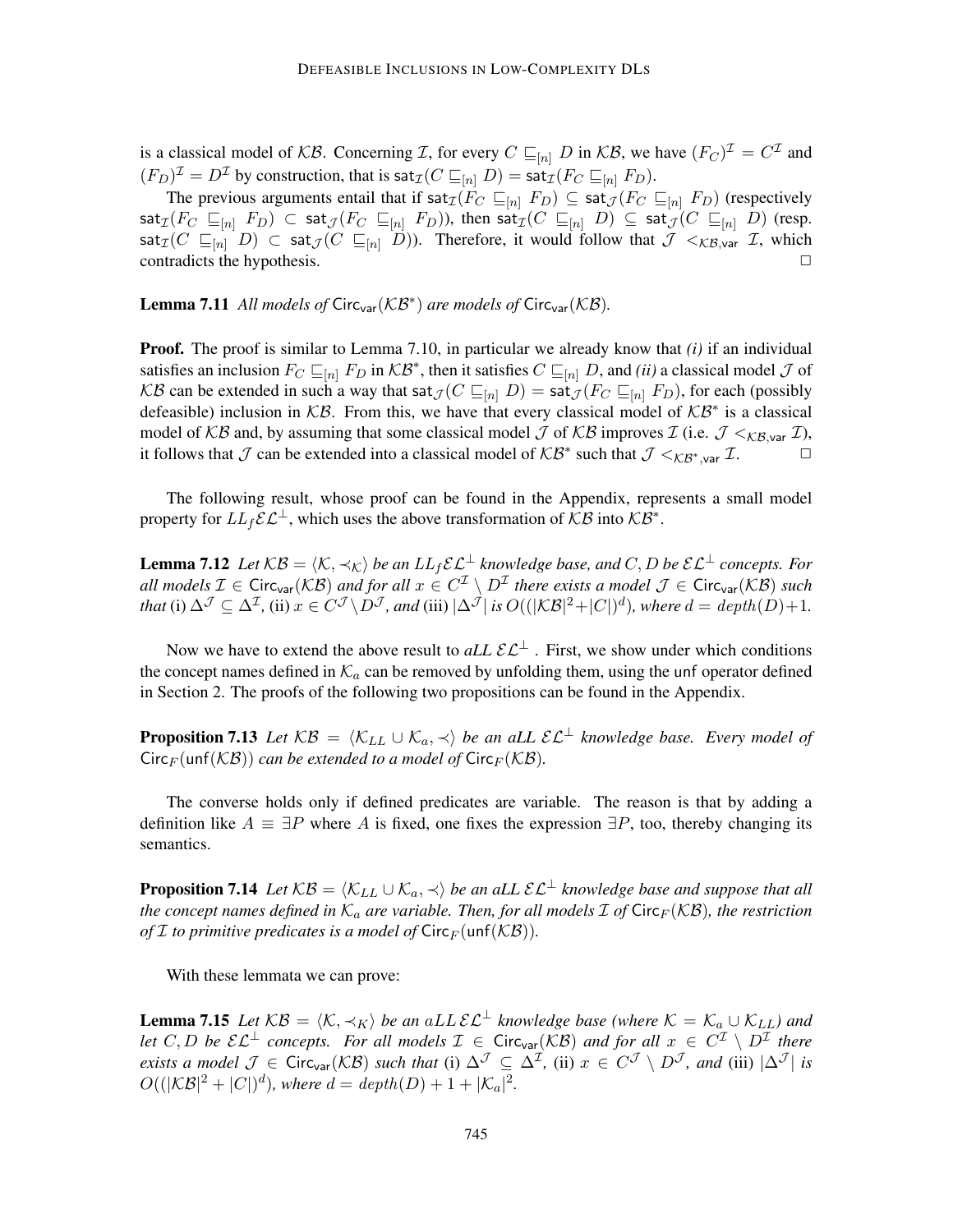**Proof.** Let  $\mathcal{I} \in \text{Circ}_{\text{var}}(\mathcal{KB})$  and  $x \in C^{\mathcal{I}} \setminus D^{\mathcal{I}}$ . Let  $\mathcal{KB}' = \text{unf}(\mathcal{KB}), C' = \text{unf}(C, \mathcal{K}_a)$ , and  $D' =$ unf $(D, \mathcal{K}_a)$ . Notice that  $\mathcal{KB}'$  is a  $LL_f$  knowledge base. By Proposition 7.14, the restriction  $\mathcal{I}'$  of  $\mathcal I$ to primitive predicates is a model of Circ<sub>var</sub> (KB'). In particular, it holds that  $x \in (C')^{\mathcal{I}'} \setminus (D')^{\mathcal{I}'}$ . By applying Lemma 7.12 to  $KB', C', D'$ , and  $\mathcal{I}'$ , we obtain that there exists a model  $\mathcal J$  of Circ<sub>var</sub>( $\mathcal{KB}'$ ) such that  $x \in (C')^{\mathcal{J}} \setminus (D')^{\mathcal{J}}$  and  $|\Delta^{\mathcal{J}}|$  is  $O((|\mathcal{KB'}|^2 + |C'|)^{d'})$ , where  $d' = depth(D') + 1$ . We have  $|KB'|^2 + |C'| \leq |KB|^2 + |C|$ , since replacing defined terms with their definitions can only decrease the total number of subformulas. Finally,  $depth(D') \leq depth(D) + \sum_{(A \equiv E) \in \mathcal{K}_a} depth(E) \leq$  $depth(D) + |\mathcal{K}_a|^2$ , hence the thesis.

Consequently we have that:

**Theorem 7.16** In Circ<sub>var</sub> (aLL  $\mathcal{EL}^{\perp}$ ) concept satisfiability is in  $\Sigma_{2}^{p}$  $_2^p$ . Moreover, deciding  $\mathcal{EL}^{\perp}$  sub*sumptions*  $C \subseteq D$  *or instance checking problems*  $D(a)$  *with a constant bound on the quantifier depth of* D*'s unfolding w.r.t. the given DKB is in* Π p p.<br>2.

**Proof.** Similar to the proof of Theorem 6.2.  $\Box$ 

Currently, we do not know whether the bound on quantifier nesting is necessary to the above upper complexity bounds.

Next we prove that the  $\Sigma_2^p$  $\frac{p}{2}$  and  $\Pi_2^p$  $_2^p$  upper bounds for Circ<sub>var</sub> are tight. Actually, a much simpler fragment suffices to reach that complexity:

**Definition 7.17** An  $\mathcal{EL}^{\perp}$  knowledge base is *left local* (LL) if its concept inclusions are instances of the following schemata:

$$
A \sqsubseteq_{[n]} \exists P.B
$$
  $A_1 \sqcap A_2 \sqsubseteq B$   $\exists P \sqsubseteq B$   $\exists P_1 \sqsubseteq \exists P_2.B$ ,

where A and B are either concept names or  $\perp$ . An *LL*  $\mathcal{E} \mathcal{L}^{\perp}$  *concept* is any concept that can occur in the above inclusions.

Schema A  $\sqsubseteq_{[n]}$  B can be emulated in LL  $\mathcal{EL}^{\perp}$  by the inclusions A  $\sqsubseteq_{[n]} \exists R, \exists R \sqsubseteq B$  and  $B \subseteq \exists R$ , for a fresh role R. Note the similarity of LL schemata with the normal form of  $\mathcal{EL}$ inclusions (Baader et al., 2005) that, however, would allow the more general inclusions  $\exists P.A \sqsubseteq B$ and  $\exists P_1.A \sqsubseteq \exists P_2.B$  (that are forbidden by left locality).

Now we prove that reasoning in Circ<sub>var</sub> ( $LL$   $\mathcal{EL}^{\perp}$ ) is hard (and hence complete) for  $\Sigma_2^p$  $\frac{p}{2}$  and  $\Pi_2^p$  $\frac{p}{2}$ . For this purpose, we provide a reduction of minimal entailment over positive, propositional disjunctive logic programs (PDLP), defined in Section 6.1. For each propositional variable  $p_i$ ,  $1 \le i \le n$ , introduce two concept names  $P_i$  and  $\overline{P}_i$  – where the latter encodes  $\neg p_i$ . In the following we will denote by  $L_j$ ,  $1 \le j \le 2n$ , a generic  $P_i$  or  $\overline{P}_i$ . For each clause  $c_j \in S$  introduce a concept name  $C_j$ . Then, two other concept names *True* and *False* represent the set of true and false literals respectively. Finally, the concept names Lit and Min are used to model minimal propositional assignments; we need also an auxiliary role R.

First, literals are reified, i.e. modeled as individuals, with the axioms:

$$
\top \sqsubseteq \exists R.L_i \qquad (1 \le i \le 2n) \tag{77}
$$

$$
L_i \sqcap L_j \sqsubseteq \bot \qquad \qquad (1 \leq i < j \leq 2n) \tag{78}
$$

$$
L_i \sqsubseteq_n \bot \tag{79}
$$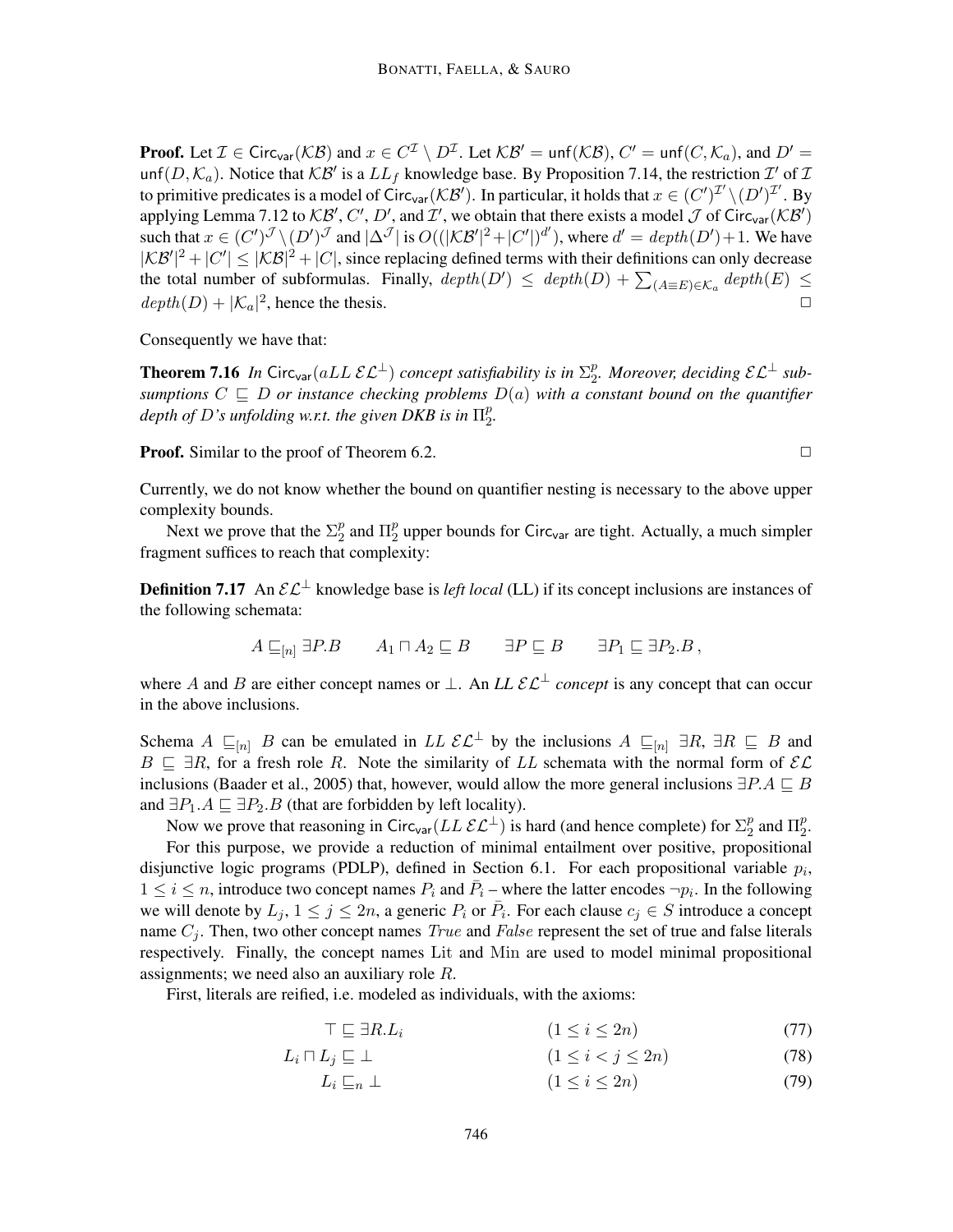The first axiom makes all  $L_i$  nonempty. Axioms (78) make them pairwise disjoint. Finally, axioms (79) minimize the concepts  $L_i$  and make them singletons. Then, we represent S by adding for each clause  $c_j = l_{j1} \vee \cdots \vee l_{jh}, 1 \leq j \leq m$ , the axioms

$$
L_{ji} \sqsubseteq C_j \qquad (1 \le j \le m \text{ and } 1 \le i \le h)
$$
 (80)

$$
C_j \sqsubseteq_n \bot \qquad (1 \le j \le m) \tag{81}
$$

$$
\top \sqsubseteq \exists R.(C_j \sqcap True) \quad (1 \le j \le m)
$$
\n
$$
(82)
$$

By axioms (80) and (81),  $C_j$  equals the set of (encodings of) literals in  $c_j$ . Axioms (82) make sure that each clause holds.

In order to model the concepts *True* and *False* and the correct meaning of complementary literals we add the axioms

$$
True \sqcap False \sqsubseteq \bot \tag{83}
$$

$$
P_i \sqcap \text{True} \sqsubseteq \exists R. (\bar{P}_i \sqcap \text{False}) \quad (1 \le i \le n) \tag{84}
$$

$$
P_i \sqcap False \sqsubseteq \exists R.(\bar{P}_i \sqcap True) \quad (1 \le i \le n)
$$
\n
$$
(85)
$$

$$
\bar{P}_i \sqcap True \sqsubseteq \exists R.(P_i \sqcap False) \quad (1 \le i \le n)
$$
\n
$$
(86)
$$

$$
\bar{P}_i \sqcap False \sqsubseteq \exists R.(P_i \sqcap True) \quad (1 \le i \le n)
$$
\n
$$
(87)
$$

The axioms defined so far encode the classical semantics of  $S$ . To minimize models, add the following axioms:

$$
\text{Min} \sqcap P_i \sqsubseteq \text{False} \quad (1 \le i \le n) \tag{88}
$$

$$
\text{Min } \sqcap \bar{P}_i \sqsubseteq \text{True} \quad (1 \le i \le n) \tag{89}
$$

$$
L_i \sqsubseteq \text{Lit} \qquad (1 \le i \le 2n) \tag{90}
$$

$$
C_j \sqsubseteq \text{Lit} \qquad (1 \le j \le m) \tag{91}
$$

$$
Lit \sqsubseteq_n Min \tag{92}
$$

By  $(88)$  and  $(89)$ , *Min* collects false positive literals and true negative literals. By  $(90)$  and  $(91)$ , Lit contains all the (representations of) literals and clauses. The purpose of these axioms is giving defeasible inclusions (79) and (81) higher (specificity-based) priority than (92), so that model minimization cannot cause any  $L_i$  to be larger than a singleton, nor any  $C_j$  to be different from the set of literals of  $c_j$ . Now (92) *prefers* those models where as many  $P_i$  as possible are in *False*.

In the following, given a PDLP S, let  $K\mathcal{B}_S$  be the Tbox defined above.

Lemma 7.18 *Given a PDLP* S*, a literal* l *in* S*'s language, and the encoding* L *of* l*, the following are equivalent:*

(minimal entailment)  $S \models_{min} l$ ; (subsumption)  $Circ_{var}(\mathcal{KB}_S) \models \top \sqsubseteq \exists R.(\text{True } \sqcap L);$ (co-sat) False  $\sqcap L$  *is not satisfiable w.r.t* Circ<sub>var</sub>( $\mathcal{KB}_S$ ); (instance checking)  $Circ_{var}(\mathcal{KB}_S) \models (\exists R.(True \sqcap L))(a)$ .

This lemma can be proved by analogy with the proof of Lemma 6.5; the details are left to the reader.

The conjunctions ( $\Box$ ) nested in  $\exists$  can be easily replaced with a new atom A by adding the equivalence  $A \equiv True \sqcap L$ , that can itself be encoded in  $LL \mathcal{E} \mathcal{L}^{\perp}$ , so we have: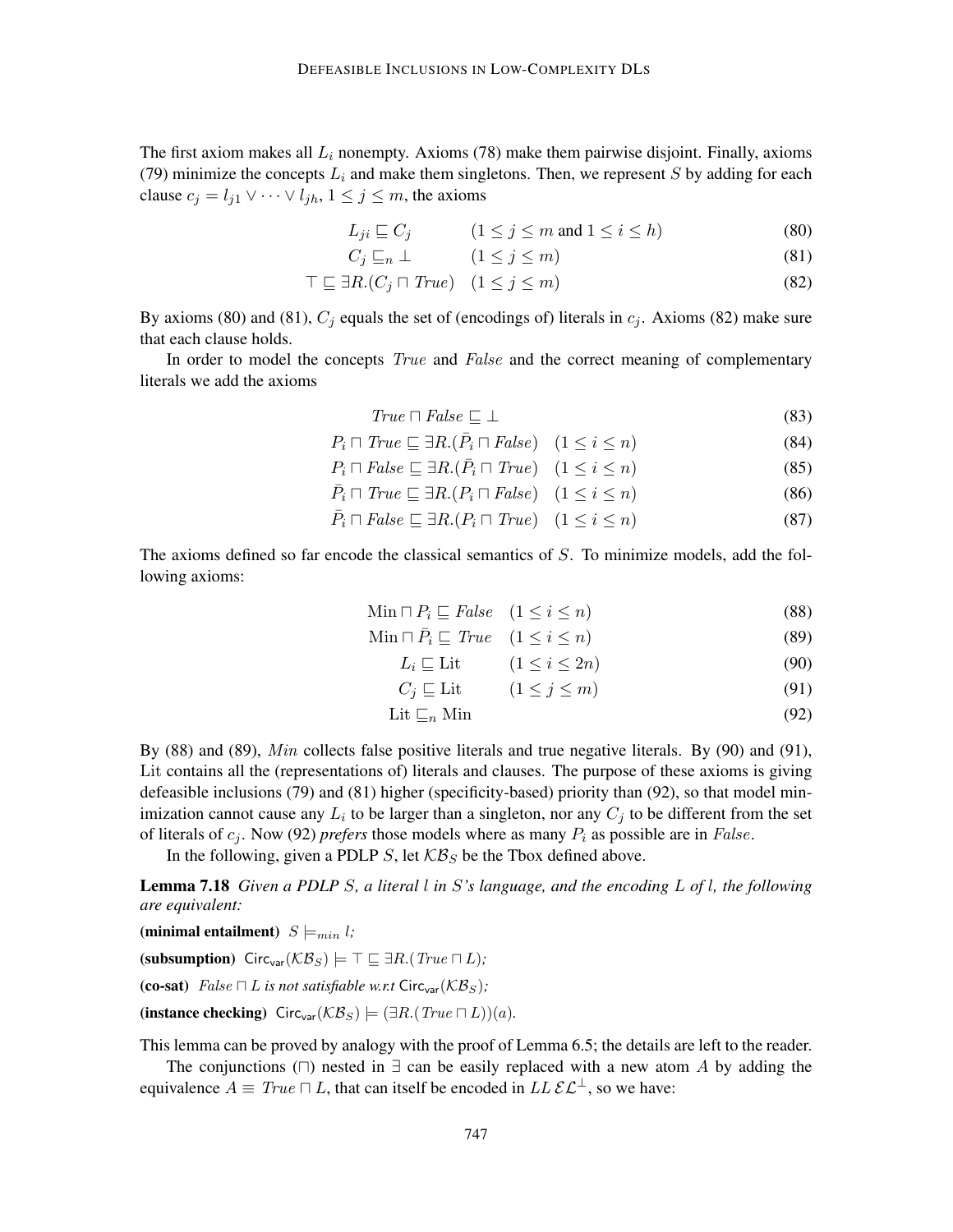**Theorem 7.19** *Subsumption and instance checking over* Circ<sub>var</sub> ( $LL$   $\mathcal{EL}^{\perp}$ ) *are*  $\Pi_2^p$ 2 *-hard; concept satisfiability is* Σ p  $\frac{p}{2}$ -hard. These results hold even if the three reasoning tasks are restricted to  $LL$  $\mathcal{EL}^{\perp}$  *concepts, and priorities are specificity-based.* 

## **7.2** Left Local  $\mathcal{EL}^{\perp}$  and Circ<sub>fix</sub>

By a reduction of the validity problem for quantified Boolean formula, we can show that Circ<sub>fix</sub>(aLL  $\mathcal{EL}^{\perp}$ ) is more complex than Circ<sub>var</sub>(aLL  $\mathcal{EL}^{\perp}$ ), unless the polynomial hierarchy collapses. Computing the truth of a quantified Boolean formula

$$
\psi = Q_1 p_1 \dots Q_n p_n.\varphi
$$

(where the  $Q_i$ 's are quantifiers) can be reduced in polynomial time to subsumption checking in Circ<sub>fix</sub>(aLL  $\mathcal{EL}^{\perp}$ ) as follows. Introduce concept names  $A_0, \ldots, A_n$ ,  $T_i$  and  $F_i$  for  $i = 1 \ldots n$ , and concept names  $E_i^{j}$  $i$  for  $1 \leq i < j \leq n$ . Introduce role names R, bad, good, and  $U_i$  for  $i = 1 \ldots n$ .

We define a  $aLL\mathcal{E}\mathcal{L}^{\perp}$  knowledge base  $\langle K, \prec_K \rangle$ , where  $\mathcal{K} = \mathcal{K}_{LL} \cup \mathcal{K}_a$ . The left-local part  $\mathcal{K}_{LL}$ consists of the following groups of axioms. Notice that, in the following description,  $i$  is always an arbitrary index in  $\{1,\ldots,n\}$ . First, we encode the negation normal form  $\bar{\varphi}$  of  $\neg\varphi$ . Let  $B_{p_i} = T_i$ and  $B_{\neg p_i} = F_i$ . For all subformulas  $F \wedge G$  of  $\bar{\varphi}$  introduce a new concept name  $B_{F \wedge G}$  and add the inclusion  $B_F \sqcap B_G \sqsubseteq B_{F \wedge G}$ . For all subformulas  $F \vee G$  of  $\overline{\varphi}$  introduce a new concept name  $B_{F \vee G}$ and add the inclusions  $B_F \sqsubseteq B_{F \vee G}$  and  $B_G \sqsubseteq B_{F \vee G}$ .

The second group of axioms of  $\mathcal{K}_{LL}$  constrains  $T_i$  and  $F_i$  to avoid inconsistencies. Intuitively  $\exists U_i$  means " $p_i$  is undefined":

$$
T_i \sqcap F_i \sqsubseteq \perp \quad (93) \qquad F_i \sqcap \exists U_i \sqsubseteq \perp \quad (95)
$$
  

$$
T_i \sqcap \exists U_i \sqsubseteq \perp \quad (94)
$$

The third group of axioms of  $\mathcal{K}_{LL}$  defines a tree that encodes the truth assignments needed to evaluate the QBF:

$$
\text{for all } i \neq j \qquad A_i \sqcap A_j \sqsubseteq \bot \tag{96}
$$

$$
\text{for all } i \text{ s.t. } Q_i = \forall \qquad A_{i-1} \sqsubseteq \exists R.(T_i \sqcap A_i) \sqcap \exists R.(F_i \sqcap A_i) \tag{97}
$$

$$
\text{for all } i \text{ s.t. } Q_i = \exists \qquad A_{i-1} \sqsubseteq \exists R.A_i \tag{98}
$$

The fourth group of axioms of  $\mathcal{K}_{LL}$  detects misrepresentations by forcing role bad to point to the nodes of the evaluation tree where something is going wrong (i.e. the truth assignment is incomplete, or some predicate changes value along a branch, or  $\varphi$  is false in a leaf).

$$
\top \quad \sqsubseteq_n \quad \exists \text{bad.} \exists U_i \tag{99}
$$

$$
\top \quad \sqsubseteq_n \quad \exists \, bad. E_i^j \tag{100}
$$

$$
\top \quad \sqsubseteq_n \quad \exists \mathit{bad}.\hat{E}_i^j \tag{101}
$$

$$
\top \quad \sqsubseteq_n \quad \exists \text{bad.} (B_{\bar{\varphi}} \sqcap A_n) \tag{102}
$$

 $(E_i^j$  $\hat{E}_i^j$  and  $\hat{E}_i^j$  are defined in  $\mathcal{K}_a$  below). Finally, good captures the absence of bad: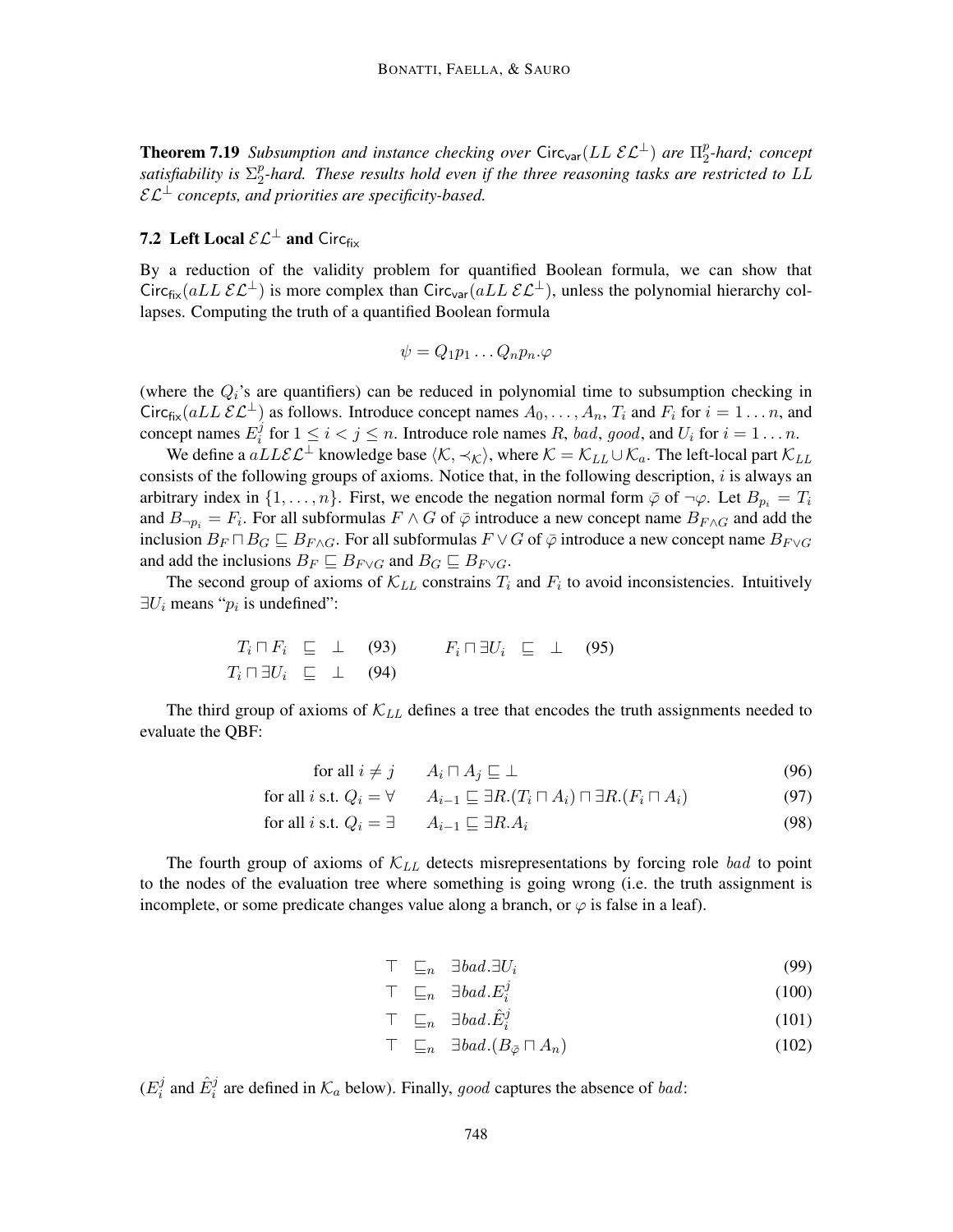$$
\exists bad \sqcap \exists good \sqsubseteq \bot. \tag{103}
$$

The acyclic terminology  $K_a$  has the only purpose of detecting whether some propositional symbol changes its value along a path:

$$
E_i^j \equiv A_{j-1} \sqcap T_i \sqcap \exists R.(A_j \sqcap F_i) \tag{104}
$$

$$
\hat{E}_i^j \equiv A_{j-1} \sqcap F_i \sqcap \exists R.(A_j \sqcap T_i). \tag{105}
$$

**Lemma 7.20** Let *I* be a model of Circ<sub>fix</sub>( $\mathcal{KB}$ ) that satisfies  $A_0 \sqcap \exists good$ . For all  $i = 1 \dots n$ , all the *individuals in*  $\Delta^{\mathcal{I}}$  are contained in either  $T_i^{\mathcal{I}}$  or  $F_i^{\mathcal{I}}$ .

**Proof.** First, by contradiction, assume that for some  $i = 1 \dots n$  and  $x \in \Delta_i^{\mathcal{I}}$ , x is neither in  $F_i^{\mathcal{I}}$  nor in  $T_i^{\mathcal{I}}$ . Since axioms (93)-(95) do not prevent x from satisfying  $\exists U_i$  and  $\mathcal{I}$  must be minimal w.r.t. axiom (99), then the entire domain  $\Delta^{\mathcal{I}}$  satisfies  $\exists bad.\exists U_i$ . However, by axiom (103), this means that  $A_0 \sqcap \exists good$  is unsatisfiable against the hypothesis.  $\Box$ 

**Lemma 7.21** Let *I* be a model of Circ $_{fix}(\mathcal{KB})$  that satisfies  $A_0 \sqcap \exists good$ . If for some  $i = 1 \ldots n$ ,  $x_i\in (A_i\sqcap T_i)^{\mathcal{I}}$  (respectively,  $x\in (A_i\sqcap F_i)^{\mathcal{I}}$ ), then all paths  $\{x_i,x_{i+1},\ldots,x_n\}$  such that  $x_j\in A_j$ *and*  $(x_{j-1}, x_j)$  ∈  $R^{\mathcal{I}}$ , where  $i < j \leq n$ , are contained in  $T_i^{\mathcal{I}}$  (resp.,  $y \in F_i^{\mathcal{I}}$ ).

**Proof.** Assume that  $x_i \in (A_i \sqcap T_i)^{\mathcal{I}}$  and  $\{x_i, x_{i+1}, \ldots, x_n\} \nsubseteq T_i^{\mathcal{I}}$ . This means that  $x_i \neq x_n$  and for some  $i < j \le n$ ,  $x_{j-1} \in (A_{j-1} \sqcap T_i)^{\mathcal{I}}$  and  $x_j \in (A_{j-1} \sqcap F_i)^{\mathcal{I}}$ . Then, by axiom (104),  $x_{j-1} \in E_i^j$ i and since  $\mathcal I$  must be minimal w.r.t. axiom (100) the entire domain  $\Delta^{\mathcal I}$  satisfies  $\exists bad.E_i^j$ . However, by axiom (103), this means that  $A_0 \sqcap \exists good$  is unsatisfiable against the hypothesis.  $\Box$ 

Theorem 7.22 *Concept satisfiability, subsumption checking, and instance checking are PSPACEhard in* Circ<sub>fix</sub>(aLL  $\mathcal{EL}^{\perp}$ ). The result still holds if the nesting level of existential restrictions is *bounded by a constant, and the priority relation is empty.*

**Proof.** In order to prove the theorem it suffices to show that the QBF  $\psi$  is true iff  $A_0 \sqcap \exists good$  is satisfiable w.r.t. the above  $KB$ .

[*if*] Let *I* be a model of Circ<sub>fix</sub>( $KB$ ) that satisfies  $A_0 \sqcap \exists good$ . Due to axioms (96)-(98), *I* must contain a DAG that starts with x (which is in  $(A_0 \sqcap \exists good)^{\mathcal{I}}$ ) and, following the R-edges, proceeds through the concepts  $A_i$  of increasing index, up to  $A_n$ . In this DAG, for all  $i = 1 \dots n$  such that  $Q_i = \forall$ , individuals belonging to a  $A_i^{\mathcal{I}}$  have two successors: one in  $A_{i+1}^{\mathcal{I}} \cap T_{i+1}^{\mathcal{I}}$  and the other in  $A_{i+1}^{\mathcal{I}} \cap F_{i+1}^{\mathcal{I}}$ . Individuals in  $A_i^{\mathcal{I}}$ , where  $Q_i = \exists$ , have only one successor, in  $A_{i+1}^{\mathcal{I}}$ . Due to Lemma 7.20, such a successor is either in  $T_{i+1}^{\mathcal{I}}$  or  $F_{i+1}^{\mathcal{I}}$ .

Now, consider any truth assignment v to the universally quantified variables of  $\psi$ . In the DAG, follow the unique path from x to a leaf  $z \in A_n^{\mathcal{I}}$ , that for each level i corresponding to a  $Q_i = \forall$ proceeds with  $A_{i+1}^{\mathcal{I}} \cap T_{i+1}^{\mathcal{I}}$  or  $A_{i+1}^{\mathcal{I}} \cap F_{i+1}^{\mathcal{I}}$  in accordance with v. By Lemma 7.20, for all  $i = 1 \dots n$ z is in either  $T_i$  or  $F_i$ , moreover, by Lemma 7.21, membership of z in  $T_i$  or  $F_i$  is consistent with v. Therefore, z represents a full truth assignment of the variables in  $\psi$  which extends v.

Now, since  $I$  minimizes the set of abnormal individuals w.r.t. the defeasible inclusion (99) and in all models  $\exists good$  and  $\exists bad$  are disjoint,  $x \in \exists good^{\mathcal{I}}$  implies that  $z \notin B_{\bar{\varphi}}^{\mathcal{I}}$ . But then, it is straightforward to conclude that this truth assignment satisfies  $\varphi$ .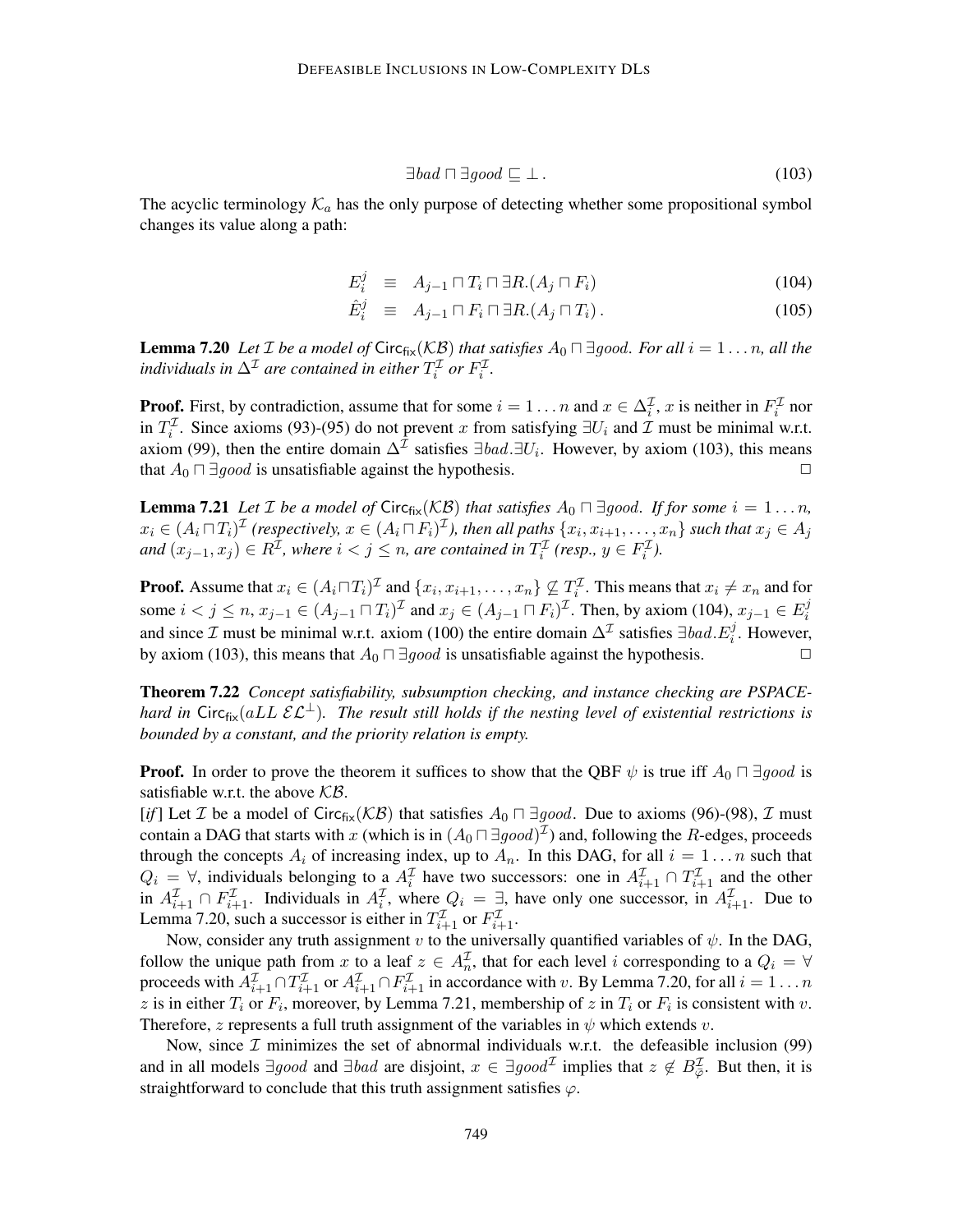[*only if*]. Assume that  $\psi$  is true. Assume w.l.o.g. that odd quantifiers  $Q_1, Q_3, \ldots, Q_{n-1}$  are universal and even quantifiers are existential. For each existential quantifier  $Q_i$ , let  $f_i: \{T, F\}^{i/2} \to$  $\{T, F\}$  be the function such that for all values  $v_1, v_3, \ldots, v_{n-1}$  of the universally quantified variables,  $\varphi(v_1, f_2(v_1), v_3, f_4(v_1, v_3), \ldots, f_n(v_1, v_3, \ldots, v_{n-1}))$  is true.

We define a tree-like model  $\mathcal I$  of  $\mathcal{KB}$  that satisfies  $A_0 \sqcap \exists good$ . We start with a root individual x, such that  $x \models^{\mathcal{I}} A_0 \sqcap \exists good$ . We proceed inductively as follows. For even i (including 0), each individual  $y \in A_i^{\mathcal{I}}$  has two R-successors  $y', y'' \in A_{i+1}^{\mathcal{I}}$ , such that  $y' \in T_i^{\mathcal{I}}$  and  $y'' \in F_i^{\mathcal{I}}$  (see axioms (97)). For odd *i*, each individual  $y \in A_i^{\mathcal{I}}$  has one *R*-successor  $y' \in A_{i+1}^{\mathcal{I}}$  (see axioms (98)), such that y' satisfies either  $T_i$  or  $F_i$ , according to the value of  $f_i$  when applied to the truth values that can be read along the path from the root to y. Along each  $R - path x_0 \dots x_i \dots x_n$  the same concept  $T_i$  or  $F_i$  assigned to  $x_i$  is assigned to all  $x_j$ , with  $i < j \leq n$ , and indifferently either  $T_i$  or  $F_i$ is assigned to the  $x_h$  with  $1 \le h \le i$ . The model is completed by assigning to  $x_n$  *(i)*  $B_{F \wedge G}$ , for all subformulas  $F \wedge G$  of  $\overline{\varphi}$ , such that F and G are assigned to  $x_n$ , and *(ii)*  $B_{F\vee G}$ , for all subformulas  $F \vee G$  of  $\overline{\varphi}$ , such that F or G are assigned to  $x_n$ .

We leave to the reader the proof that the structure just defined satisfies the classical part of  $KB.$  Regarding minimality w.r.t. the defeasible inclusions in  $KB$ , we remark the following. All the individuals violate inclusions (99). However, due to rules (94) and (95), the situation cannot be improved by simply modifying the roles. Similarly, all the individuals violate inclusions (100)- (101). However, since the  $E_i^j$  $i_i^j$  are all empty these defeasible inclusions cannot be improved.

Finally, since each leaf  $z \in A_n$  represents a truth assignment that satisfies  $\phi$ , then  $B_{\bar{\varphi}}$  is empty and hence our model is also minimal w.r.t. the inclusion  $(102)$ .

The LL fragment of  $\mathcal{EL}^{\perp}$ , unlike  $LL_f$ , does not fully support unqualified existential. Consequently, Theorem 4.4 cannot by used to transfer the hardness results of Theorem 7.19 from var to fix.<sup>9</sup> The above hardness results hold only for the more general framework Circ<sub>var</sub>( $LL_f$  $\mathcal{EL}^{\perp}$ ) and hence, by Theorem 4.4, for Circ $f_{ik}(LL_f \mathcal{E} \mathcal{L}^{\perp})$ :

**Proposition 7.23** Subsumption and instance checking over  $\text{Circ}_{\text{fix}}(LL_f \, \mathcal{EL}^{\perp})$  are  $\Pi_2^p$ 2 *-hard; concept satisfiability is*  $\Sigma_2^p$ 2 *-hard. These results hold even if queries contain only* LL EL<sup>⊥</sup> *concepts, and priorities are specificity-based.*

The following result, whose proof can be found in the Appendix, shows a context in which the above lower bounds are tight: namely, the case in which the priority relation is empty (i.e., DIs are mutually incomparable) and, for subsumption queries  $C \subseteq D$  or instance checking queries  $D(a)$ , the quantifier depth of  $D$  is bounded by a constant.

**Lemma 7.24** *Let*  $KB = \langle K_S \cup K_D, \emptyset \rangle$  *be an*  $LL_f \mathcal{EL}^{\perp}$  *knowledge base, and* C, D *be*  $\mathcal{EL}^{\perp}$  *concepts.* For all models  $\mathcal{I} \in \mathsf{Circ}_{\mathsf{fix}}(\mathcal{KB})$  and for all  $x \in C^\mathcal{I} \setminus D^\mathcal{I}$  there exists a model  $\mathcal{J} \in \mathsf{Circ}_{\mathsf{fix}}(\mathcal{KB})$  such *that (i)*  $\Delta^{\mathcal{J}} \subseteq \Delta^{\mathcal{I}}$ , *(ii)*  $x \in C^{\mathcal{J}} \setminus D^{\mathcal{J}}$  *(iii)*  $|\Delta^{\mathcal{J}}|$  *is*  $O((|\mathcal{KB}| + |C|)^d)$  *where*  $d = depth(D)$ .

Going back to the LL fragment, in the following we prove that  $Circ_{fix}$  is less complex than  $Circ_{var}$ (unless the polynomial hierarchy collapses). In particular, we show that  $Circ_{fix}(LLEL^{\perp})$  is tractable. Algorithm 1 takes as input a knowledge base  $KB$  and two concepts  $C$  and  $D$  (we may assume without loss of generality that  $C = A_C \sqcap \prod_{i=1}^n \exists P_i.B_i$  and checks whether Circ $_{fix}(\mathcal{KB}) \models C \sqsubseteq D$ .

<sup>9.</sup> We will prove below that in  $LL \mathcal{EL}^{\perp}$ , Circ<sub>fix</sub> is actually less complex than Circ<sub>var</sub>.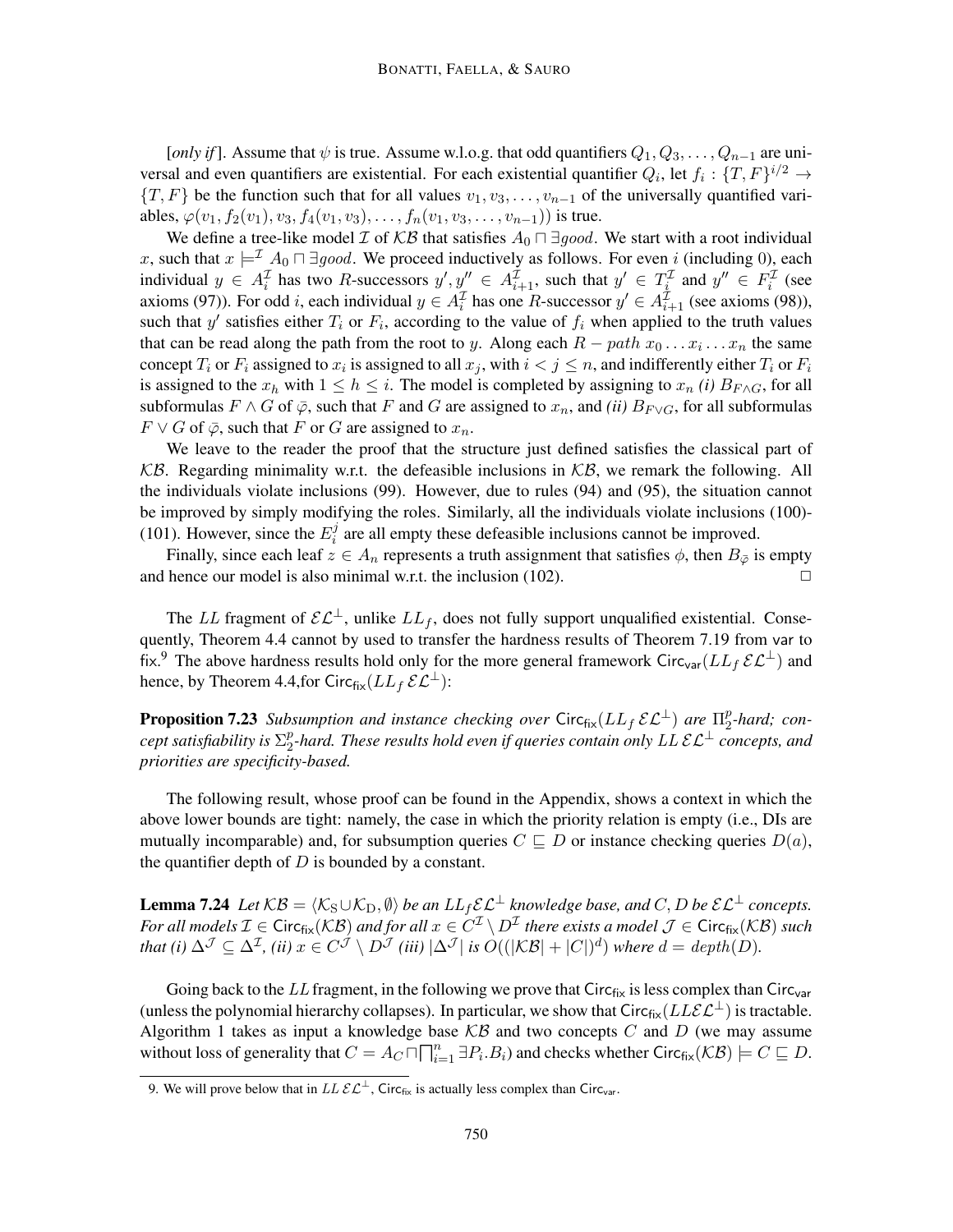| <b>Algorithm 1:</b> |  |
|---------------------|--|
|---------------------|--|

**Data:**  $C = A_C \sqcap \prod_{i=1}^{n} \exists P_i.B_i, D, KB = \langle K, \prec \rangle$ .  $A := \{A \sqsubseteq_n \exists P.B \mid C \models A\};\$  $X := C$ ; while  $A \neq \emptyset$  do remove from A a defeasible inclusion  $A \sqsubseteq_n \exists P.B;$ if  $SupCls(∃P.B) ⊆ SupCls(C)$  and  $NonEmpty(∃P.B, K<sub>S</sub>) ⊆ NonEmpty(C, K<sub>S</sub>)$  then  $\perp$  X := X  $\sqcap \exists P.B;$ return  $X \sqsubseteq_{\mathcal{K}_{\mathrm{S}}} D;$ 

With SupCls(H) we mean the set of *superclasses* of a concept H, i.e., the set of  $B \in N_C \cup \{\perp\}$ such that  $H \sqsubseteq_{\mathcal{K}_S} B$ .

Given a concept H, the operator  $NonEmpty(H, K_S)$  represents the set of concepts that are forced to be *non empty* whenever H is. Note that this set includes some concepts that are forced to be non empty by the ABox in  $KB$ , independently from H. We write  $H \sim A$  iff  $H \sqsubseteq_{\mathcal{K}_{S}} \exists R.A$  for some R, and we denote by  $\stackrel{+}{\leadsto}$  the transitive closure of  $\leadsto$ . Then,  $NonEmpty(H, \mathcal{K}_{S})$  is formally defined as follows:

$$
NE\_Kernel = \{H\} \cup \bigcup_{a \in \mathbb{N}_1} \{A \mid \mathcal{K}_S \models A(a)\} \cup \bigcup_{a \in \mathbb{N}_1, R \in \mathbb{N}_R} \{A \mid \mathcal{K}_S \models (\exists R.A)(a)\}
$$
  
NonEmpty $(H, \mathcal{K}_S) = \bigcup_{A \in NE\_Kernel} \{A' \mid A \stackrel{+}{\leadsto} A'\}.$ 

Roughly speaking, the algorithm accumulates the RHS of defeasible inclusions actively satisfied by a witness of C. Then, it tries to derive D. In particular, a defeasible inclusion  $A \sqsubseteq_n \exists R.B$  is actively satisfied just in the case (i) does not entail locally  $\perp$  or a concept name not subsumed by C, and (ii) does not entail globally the non-emptiness of a concept name that should be empty. The rationale is that concept names are fixed and circumscription cannot change their extension as the application of  $A \sqsubseteq_n \exists R.B$  could instead require.

**Lemma 7.25** Circ $_{fix}(\mathcal{KB}) \models C \sqsubseteq D$  *holds iff Algorithm 1 returns* true.

**Proof.** [*if*] It suffices to show that for all models of Circ<sub>fix</sub>( $KB$ ), X subsumes C, where X is the formula obtained after the while statement. Assume per absurdum that for some model  $\mathcal I$  and an individual  $x \in \Delta^{\mathcal{I}}$ ,  $x \in C^{\mathcal{I}} \setminus \mathsf{X}^{\mathcal{I}}$ . This means that for some defeasible inclusion  $A \subseteq_n \exists P.B$  *(i)*  $x \notin$ sat<sub> $\mathcal{I}(A \subseteq_n \exists P.B)$  and *(ii)* from line 1, SupCls( $\exists P.B$ )  $\subseteq$  SupCls(C) and  $NonEmpty(\exists P.B, \mathcal{K}_S)$   $\subseteq$ </sub>  $NonEmpty(C, \mathcal{K}_S).$ 

Note that, since  $NonEmpty(\exists P.B, \mathcal{K}_S) \subseteq NonEmpty(C, \mathcal{K}_S)$ , whenever  $\exists R.B \subseteq_{\mathcal{K}_S} \exists S.B$ there exists an individual  $y_{\bar{B}} \in \bar{B}^{\mathcal{I}}$ . Let  $\mathcal{I}'$  be the interpretation obtained from  $\mathcal{I}$  by adding all such  $(x, y_{\overline{B}})$ . Clearly, by adding new arcs the set of individuals that satisfied a defeasible inclusion  $\delta$ cannot decrease, therefore for all  $\delta \in \mathcal{K}_D$ , sat $\tau(\delta) \subseteq \text{sat}_{\mathcal{I}}(\delta)$ . Moreover, since  $x \in (\exists R.B)^{\mathcal{I}}'$ ,  $\mathsf{sat}_\mathcal{I}(A \subseteq_n \exists P.B) \subset \mathsf{sat}_{\mathcal{I}'}(A \subseteq_n \exists P.B)$  and hence  $\mathcal{I}' <_\mathsf{fix} \mathcal{I}.$ 

From condition *(ii)* and the fact that defeasible inclusions do not conflict with each other, it is easy to verify that  $\mathcal{I}'$  is also a classical model of  $\mathcal{KB}$ , but this would mean that  $\mathcal I$  is not a model of Circ $f_{\text{fix}}(\mathcal{KB})$  against the hypothesis.

[*only if*] Assume that Algorithm 1 returns false. Let  $\mathcal I$  be the following interpretation:

•  $\Delta^{\mathcal{I}} = \{x_C\} \cup \{x_A \mid A \in \text{NonEmpty}(C, \mathcal{K}_{\mathcal{S}})\} \cup \{x_a \mid a \in \mathbb{N}_1\};$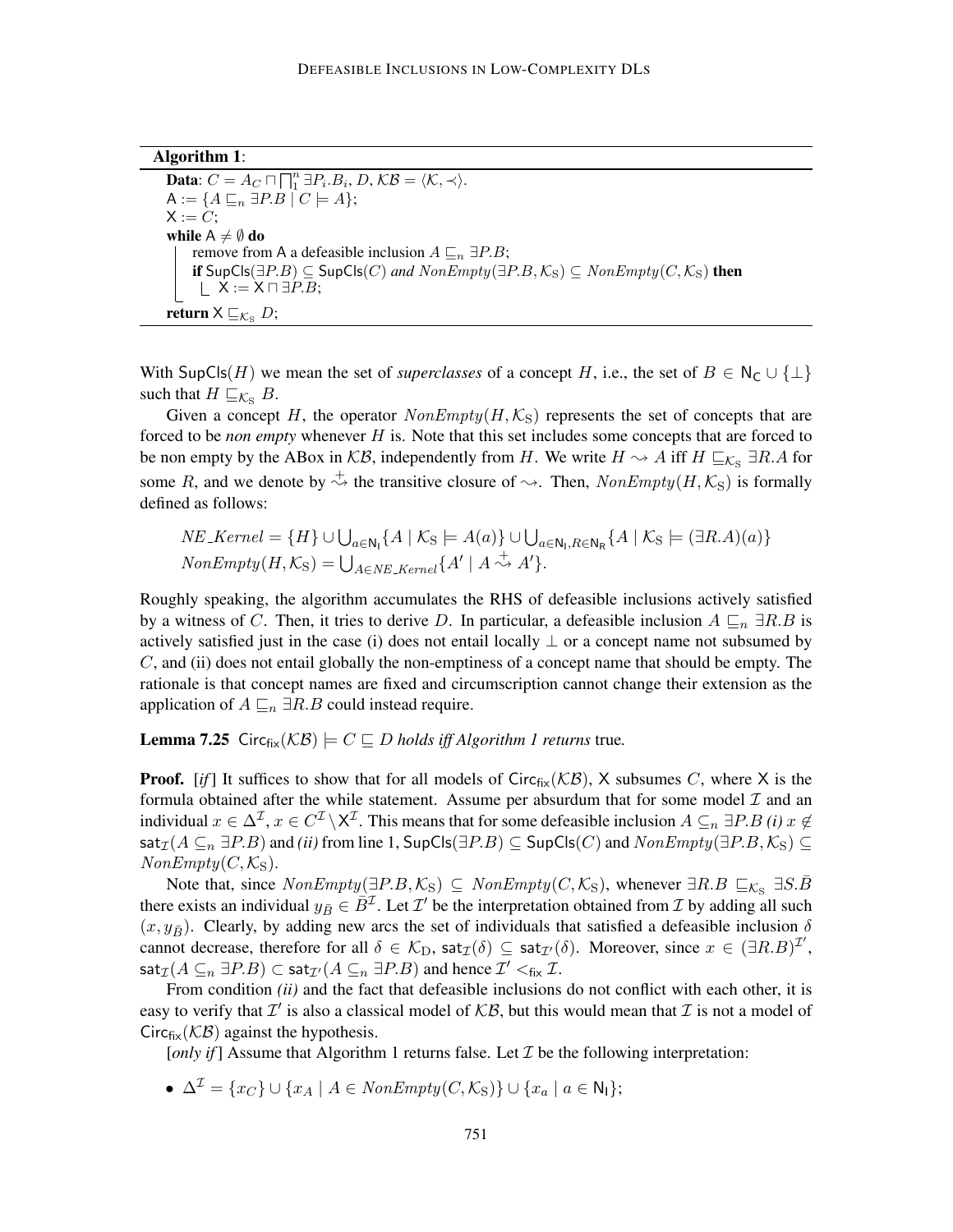- for all  $B \in N_C$ ,  $B^{\mathcal{I}}$  is the union of: *(i)* { $x_C$ } if  $B \in S_1$ , *(ii)* the set of  $x_A$ , with  $A \in S_2$ , such that  $A \models_{\mathcal{K}_S} B$ , and *(iii)* the set of  $x_a$ , with  $a \in \mathsf{N}_1$ , such that  $K_S \models B(a)$ ;
- for all  $R \in N_R$ ,  $R^{\mathcal{I}}$  is the union of the pairs *(i)*  $(x_A, x_B)$  where  $A, B \in S_2$  and  $A \sqsubseteq_{\mathcal{K}_{\mathcal{S}}} \exists R.B$ , *(ii)*  $(x_a, x_b)$  where  $a, b \in \mathbb{N}_1$  and  $K_S \models R(a, b)$ , *(iii)*  $(x_a, x_B)$  where  $a \in \mathbb{N}_1$ ,  $B \in S_2$  and  $\mathcal{K}_\text{S} \models \exists R.B(a), (iv) (x_C, x_B)$  where  $B \in S_2$  and  $\mathsf{X} \sqsubseteq_{\mathcal{K}_\text{S}} \exists R.B$ ; other arcs are not relevant.

By construction  $\mathcal I$  is a (classical) model of  $\mathcal K_S$  and  $x_C \in C^{\mathcal I} \setminus D^{\mathcal I}$ , hence in order to prove  $\mathcal I \in$ Circ<sub>fix</sub>( $KB$ ) it remains to show that *I* is minimal. Note that, since defeasible inclusions do not contain nested roles on the right side, the set of defeasible inclusions satisfied by an individual does not affect the set of defeasible inclusions satisfied by another individual. Therefore, an interpretation can be *improved* point-wise and we can assume w.l.o.g. that all the individuals in  $I$ , except  $x_C$ , cannot be further improved. Assume now that there exists an interpretation  $\mathcal J$  that improves  $\mathcal I$  in  $x_C$ , this means in particular that for some  $\delta = A \sqsubseteq_n \exists P.B, x_C \in \text{sat}_{\mathcal{I}}(\delta) \setminus \text{sat}_{\mathcal{I}}(\delta)$ .

The assumption  $x_C \notin \text{sat}_{\mathcal{I}}(\delta)$  means that  $\exists P.B$  does not satisfy the condition in line 1 and, since concept names are fixed,  $\delta$  cannot be satisfied in  $\mathcal{J}$ .

**Theorem 7.26** *In* Circ<sub>fix</sub>( $LL \, \mathcal{EL}^{\perp}$ ) *DKBs, LL*  $\mathcal{EL}^{\perp}$  *subsumption, instance checking, and concept consistency are in P.*

**Proof.** Since SupCls(H) and  $NonEmpty(H, K_S)$  are based on classical reasoning, they can be performed in polynomial time. Moreover, the number of iterations in Algorithm 1 is bounded by the number of defeasible inclusions. Therefore, due to Lemma 7.25, the subsumption problem is tractable. By Theorem 3.9, instance checking and concept inconsistency can be reduced to subsumption.  $\Box$ 

Complexity is low under Circ $f_{ik}$  because in this context LL axioms are not general enough to simulate quantifier nesting nor conjunctions of existential restrictions. In Circ<sub>var</sub> these features can be simulated by abbreviating compound concepts C with concept names A using equivalences  $A \equiv C$ such that  $C$  does not depend on qualified existentials (hence the  $LL$  restriction is preserved). With Circ<sub>fix</sub>, such equivalences change the semantics of C whenever C is (or contains) an existential restriction, because  $A$  is fixed and prevents  $C$  from varying freely. As we reintroduce the missing features, complexity increases again.

Let  $LL_2\mathcal{EL}^{\perp}$  support the schemata:

$$
A \sqsubseteq_{[n]} \exists P.B \quad \exists P_1 \sqcap \exists P_2 \sqsubseteq \exists P_3.B \quad \exists P \sqsubseteq B
$$

One may easily verify that  $LL_2 \mathcal{EL}^{\perp}$  is equivalent to  $LL \mathcal{EL}^{\perp}$  plus schema  $\exists P_1 \sqcap \exists P_2 \sqsubseteq \exists P_3.B.$ The missing axioms can be reformulated using fresh roles R and suitable equivalences  $\exists R \equiv C$ (that preserve C's semantics because R is a varying predicate)<sup>10</sup>.

With these additional schemata, one can create conflicts between variable concepts, as in  $\exists P_1 \sqcap$  $\exists P_2 \sqsubseteq \bot$ . Then different defeasible inclusions may block each other, thereby creating a potentially exponential search space.

**Theorem 7.27** *Subsumption and instance checking over* Circ $_{fix}(LL_2\mathcal{EL}^{\perp})$  *are coNP-hard; concept satisfiability is NP-hard. These results hold even if the three reasoning tasks are restricted to*  $LL_2\mathcal{EL}^{\perp}$  *concepts, and priorities are specificity-based.* 

<sup>10.</sup> In particular, schema  $A_1 \Box A_2 \sqsubseteq B$  can be emulated by the inclusions  $A_1 \sqsubseteq \exists R_1, A_2 \sqsubseteq \exists R_2, B \sqsubseteq \exists R_3, \exists R_1 \sqsubseteq A_1$ ,  $\exists R_2 \sqsubset A_2$ ,  $\exists R_3 \sqsubset B$ , and  $\exists R_1 \sqcap \exists R_2 \sqsubset \exists R_3$ .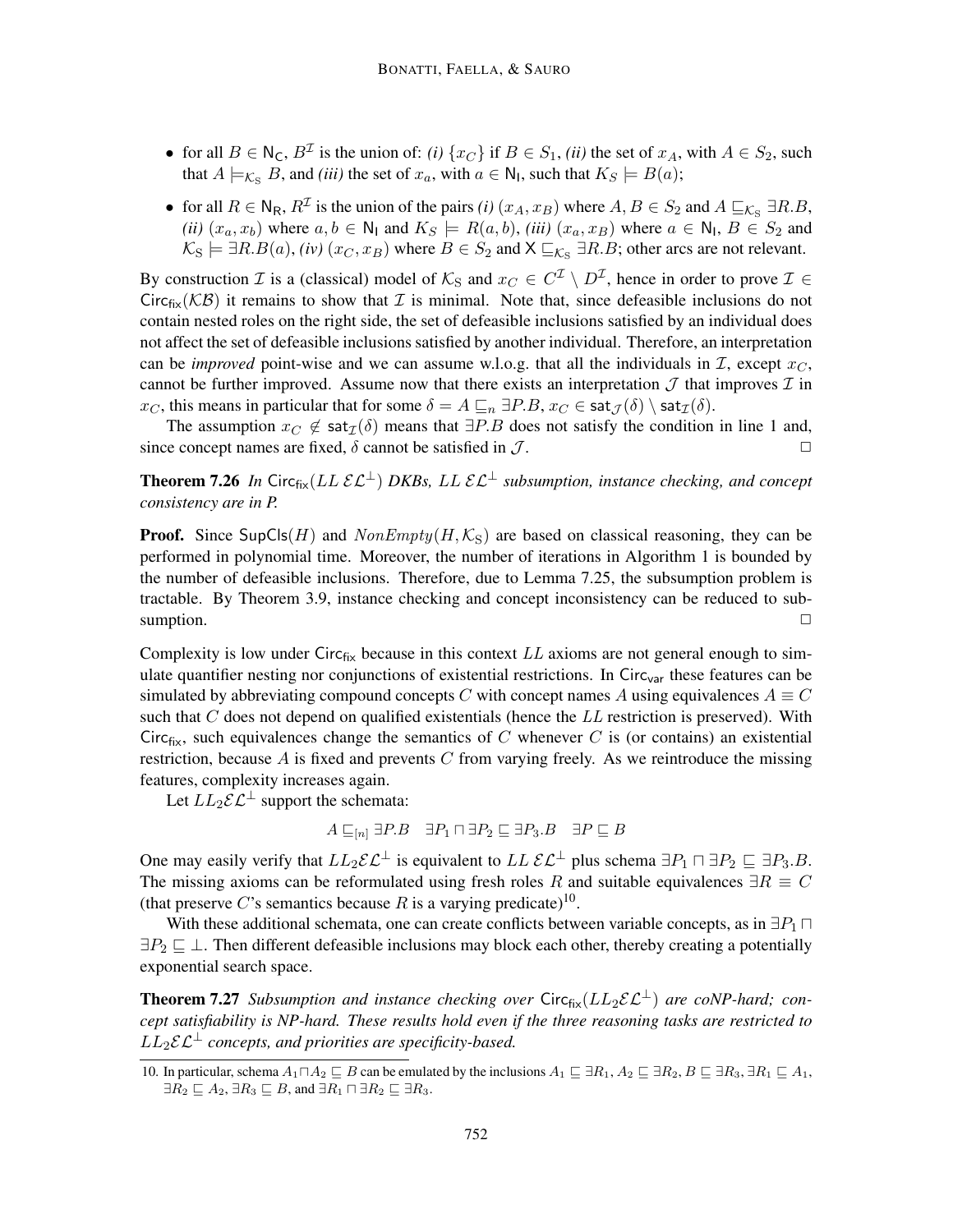**Proof.** By reduction of SAT. For each propositional variable  $p_i$  introduce the concept names  $A_i$ ,  $\overline{A}_i$ , and role  $U_i$ , representing  $p_i$ 's truth value (resp. true, false, and undefined). These alternatives are made mutually inconsistent with:

$$
A_i \sqcap \bar{A}_i \sqsubseteq \bot \qquad A_i \sqcap \exists U_i \sqsubseteq \bot \qquad \bar{A}_i \sqcap \exists U_i \sqsubseteq \bot
$$

For each given clause  $c_j = l_{j,1} \vee \cdots \vee l_{j,n}$ , introduce a concept name  $\bar{C}_j$  representing  $c_j$ 's falsity, and for each  $\bar{L}_{j,k}$  representing the complement of  $l_{j,k}$  add  $\bar{L}_{j,1} \cap \cdots \cap \bar{L}_{j,n} \subseteq \bar{C}_j$ .

Define a concept name  $F$  representing the falsity of the given set of clauses, and a disjoint concept  $F$  with:

 $\overline{C}_j \sqsubseteq \overline{F}$  (for all input clauses  $c_j$ )  $\overline{F} \sqcap F \sqsubseteq \bot$ .

Now, with a defeasible inclusion,  $\exists U_i$  is forced to be true for all individuals that satisfy neither  $A_i$ nor  $A_i$ ; moreover, a role U detects undefined literals:

$$
\top \sqsubseteq_n \exists U_i \qquad \exists U_i \sqsubseteq \exists U.
$$

Let K be the above set of inclusions and  $KB = \langle K, \prec_K \rangle$ . It can be proved that the given set of clauses S is unsatisfiable iff Circ $f_{ik}(\mathcal{KB}) \models F \sqsubseteq \exists U$ , therefore subsumption checking is coNPhard.

Similarly, it can be proved that S is unsatisfiable iff Circ<sub>fix</sub>( $KB'$ )  $\models (\exists U)(a)$ , where  $KB'$  $\langle K', \prec_{K'} \rangle$  and  $K' = K \cup \{F(a)\}$ ; therefore instance checking is coNP-hard.

Finally, it can be proved that S is satisfiable iff  $F \sqcap \exists OK$  is satisfiable w.r.t. Circ $_{fix}(\mathcal{KB}'')$ , where  $KB'' = \langle K'', \prec_{K''} \rangle$  and  $K'' = K \cup \{ \exists U \sqcap \exists OK \sqsubseteq \bot \}$ ; therefore satisfiability checking is NP-hard. We are only left to remark that K can be easily encoded in  $LL_2\mathcal{EL}^{\perp}$ .

We prove that this bound is tight using Algorithm 2. The algorithm non-deterministically looks for an individual x (in some model) that satisfies C and not D.  $S_1$  guesses any additional fixed concept names satisfied by  $x$ ;  $S_2$  guesses the concept names that are satisfied somewhere in the model (not necessarily by x) and finally  $\prec'$  guesses a total extension of  $\prec$  that determines the application order of GDIs.

Similarly to Algorithm 1, Algorithm 2 selects the defeasible inclusions that are *active* in x and accumulates in the formula X the RHS of those that are not blocked, i.e. do not require to change the interpretation of the concept names neither locally nor globally. The major differences are that *(i)* defeasible inclusions are extracted according to  $\prec'$  and *(ii)* in line 2 the entire accumulated formula  $X \sqcap \exists P.B$  is used to check that a defeasible inclusion is not blocked.

Finally, note that the variable part of C (i.e.  $\prod_{i=1}^n \exists P_i.B_i$ ) is introduced in X only in line 8, after all defeasible inclusions have been applied, because defeasible inclusions can influence the variable part (e.g. by forcing it to be empty).

### **Lemma 7.28** Circ $f_{\text{fix}}(\mathcal{KB}) \models C \sqsubseteq D$  *holds iff all the runs of Algorithm 2 return* true.

**Proof.** [*if*] Assume per absurdum that there exists an interpretation  $\mathcal{I} \in \text{Circ}_{fix}(\mathcal{KB})$  and an individual  $x \in \Delta^{\mathcal{I}}$  such that  $x \in C^{\mathcal{I}} \setminus D^{\mathcal{I}}$ . Let  $S_1$  and  $S_2$  be the set of concept names in N<sub>C</sub> that  $\mathcal{I}$ satisfies respectively locally in x and globally – i.e., for some individual. Let  $\prec'$  be a linearization of  $\prec$  *compatible* with *I*, i.e. for all  $\delta, \delta' \in \mathcal{K}_{\text{D}}$  *(i)* either  $\delta \prec' \delta'$  or  $\delta' \prec' \delta$ , *(ii)*  $\delta \prec \delta'$  implies  $\delta \prec' \delta'$ , (*iii*) if  $\delta$  and  $\delta'$  are not comparable according to  $\prec$  ( $\delta \not\prec \delta'$  and  $\delta' \not\prec \delta$ ) and  $x \in \text{sat}_{\mathcal{I}}(\delta) \setminus \text{sat}_{\mathcal{I}}(\delta'),$ then  $\delta \prec' \delta'$ .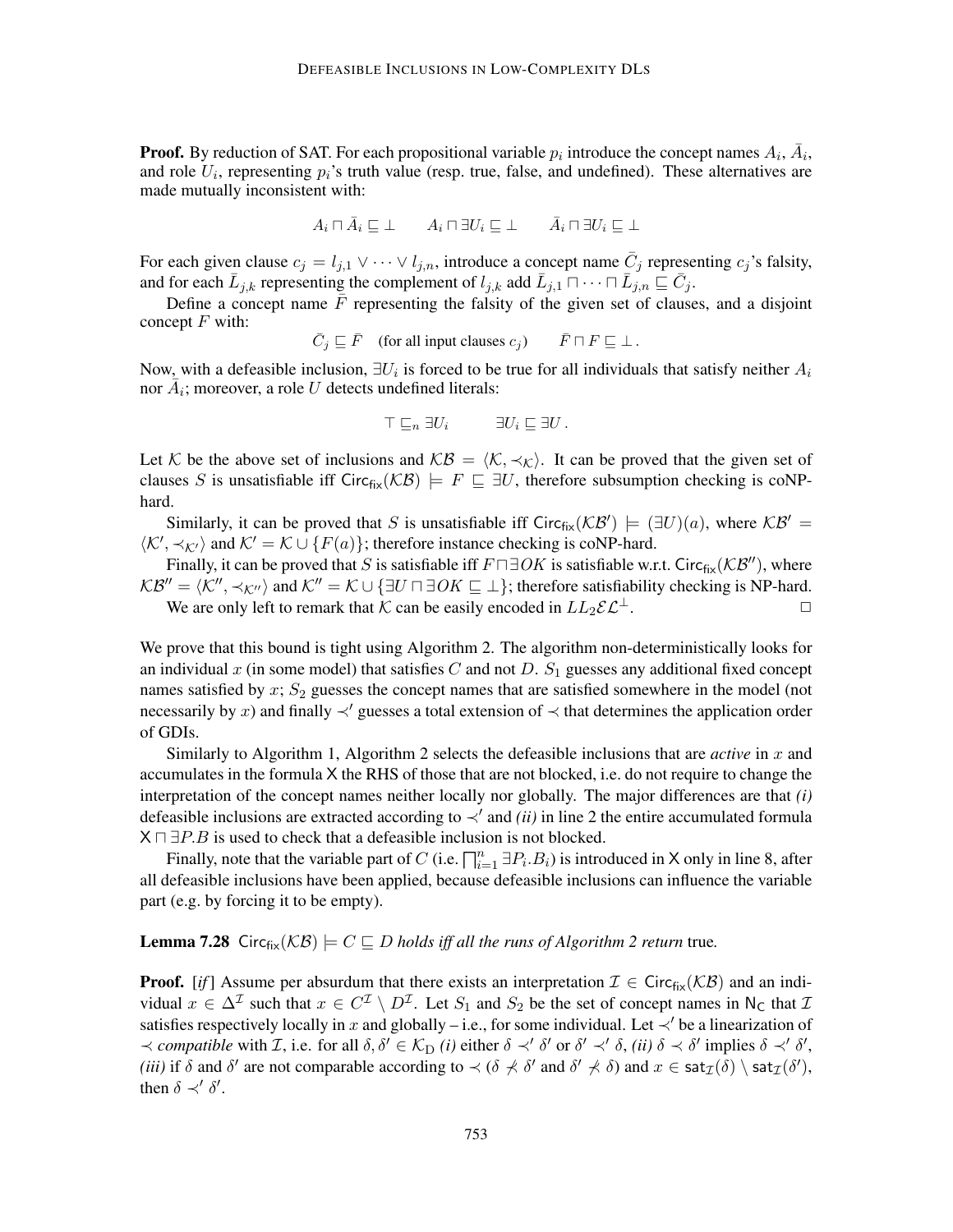| <b>Algorithm 2:</b> |  |
|---------------------|--|
|---------------------|--|

**Data:**  $C = A_C \sqcap \prod_{i=1}^{n} \exists P_i.B_i, D, KB = \langle K, \prec \rangle$ . Guess  $S_1, S_2 \subseteq N_C$ , where  $\Box S_1 \models A_C$  and  $S_1 \subseteq S_2$ , and a linearization  $\prec'$  of  $\prec$ ;  $A := \{A \sqsubseteq_n \exists P.B \mid \Box S_1 \models A\};\$  $\mathsf{X}:=\bigcap S_1;$ while  $A \neq \emptyset$  do remove from A the  $\prec'$ -minimal inclusion  $A \sqsubseteq_n \exists P.B;$ if  $SupCls(X ∩ ∃P.B) ⊆ S<sub>1</sub>$  *and*  $NonEmpty(X ∩ ∃P.B, K<sub>S</sub>) ⊆ S<sub>2</sub>$  then  $\perp$  X := X  $\sqcap \exists P.B;$  $X := X \sqcap \bigcap_{1}^{n} \exists P_{i}.B_{i};$ **return** SupCls(X)  $\nsubseteq S_1$  or  $NonEmpty(X, \mathcal{K}_S) \nsubseteq S_2$  or  $X \sqsubseteq_{\mathcal{K}_S} D$ ;

Let X be the result of running Algorithm 2 on guesses  $S_1$ ,  $S_2$ , and  $\prec'$ . It is straightforward to see that for all  $\delta = A \sqsubseteq_n \exists P.B \in \mathcal{K}_D$  such that  $\exists P.B$  occurs in  $X, x \in \text{sat}_{\mathcal{I}}(\delta)$ . This, together with the fact that  $x \in C^{\mathcal{I}}$ , implies that 1)  $\mathsf{SupCIs(X)} \subseteq S_1$ ; 2)  $\mathit{NonEmpty}(X, \mathcal{K}_S) \subseteq S_2$  and, since  $x \notin D^{\mathcal{I}}$ , 3)  $X \not\sqsubseteq_{K_S} D$ . But this means that on this run Algorithm 2 should return false.

[*only if*] Assume that for some guess of  $S_1$ ,  $S_2$  and  $\prec'$  Algorithm 2 returns false. Let *T* be defined as in Lemma 7.25. In a similar way it can be proved that  $\mathcal I$  is a classical model of  $\mathcal K_S$  and  $x_C \in C^{\mathcal{I}} \setminus D^{\mathcal{I}}$ . Assume now that  $\mathcal I$  is improved by an interpretation  $\mathcal J$ , w.l.o.g. we can also assume that *(i)* for some  $\delta = A \sqsubseteq_n \exists P.B, x_C \in \text{sat}_{\mathcal{J}}(\delta) \setminus \text{sat}_{\mathcal{I}}(\delta)$  and *(ii)* for all  $\delta'$  with higher priority than  $\delta$  or not comparable with it, we have  $x_C \in \text{sat}_{\mathcal{J}}(\delta')$  iff  $x_C \in \text{sat}_{\mathcal{I}}(\delta').$ 

If X' is the value of X when  $\delta$  is extracted on line 2 of Algorithm 2, since  $\delta' \prec \delta$  implies  $\delta' \prec' \delta$ , all the  $\delta'$  already extracted have higher priority or are not comparable with  $\delta$ . Since *(ii)* holds and by construction  $x_C \in X^{t\mathcal{I}}$ ,  $x_C \in X^{t\mathcal{J}}$ . However, the assumption  $x_C \notin \text{sat}_{\mathcal{I}}(\delta)$  means that  $X' \sqcap \exists P.B$ does not satisfy the condition in line 2 and since concept names are fixed  $\delta$  cannot be satisfied in  $\mathcal{J}$ .  $\Box$ 

**Theorem 7.29**  $LL_2\mathcal{EL}^{\perp}$  *subsumption and instance checking over* Circ $_{fix}(LL_2\mathcal{EL}^{\perp})$  *are in coNP*;  $LL_2\mathcal{EL}^{\perp}$  *concept satisfiability is in NP.* 

**Proof.** It is analogous to Theorem 7.26 and left to the reader.  $\Box$ 

It can be verified that the  $LL_2$  fragment does not support quantifier nesting. With quantifier nesting, one would obtain  $LL_f \mathcal{EL}^{\perp}$  (i.e. full  $LL$ ).

### 8. Related Work

DLs have been extended with nonmonotonic constructs such as default rules (Straccia, 1993; Baader & Hollunder, 1995a, 1995b), autoepistemic operators (Donini et al., 1997, 2002), and circumscription (Cadoli, Donini, & Schaerf, 1990; Bonatti et al., 2009, 2009; Bonatti, Faella, & Sauro, 2010). An articulated comparison of these approaches can be found in the work of Bonatti, Lutz, and Wolter (2009).

Most of these approaches concern logics whose reasoning tasks' complexity lies beyond PH (unless the hierarchy collapses). For example, the logics considered by Donini et al. (1997, 2002) range from PSPACE to 3-ExpTime. The circumscribed DLs studied by Cadoli et al. (1990) as well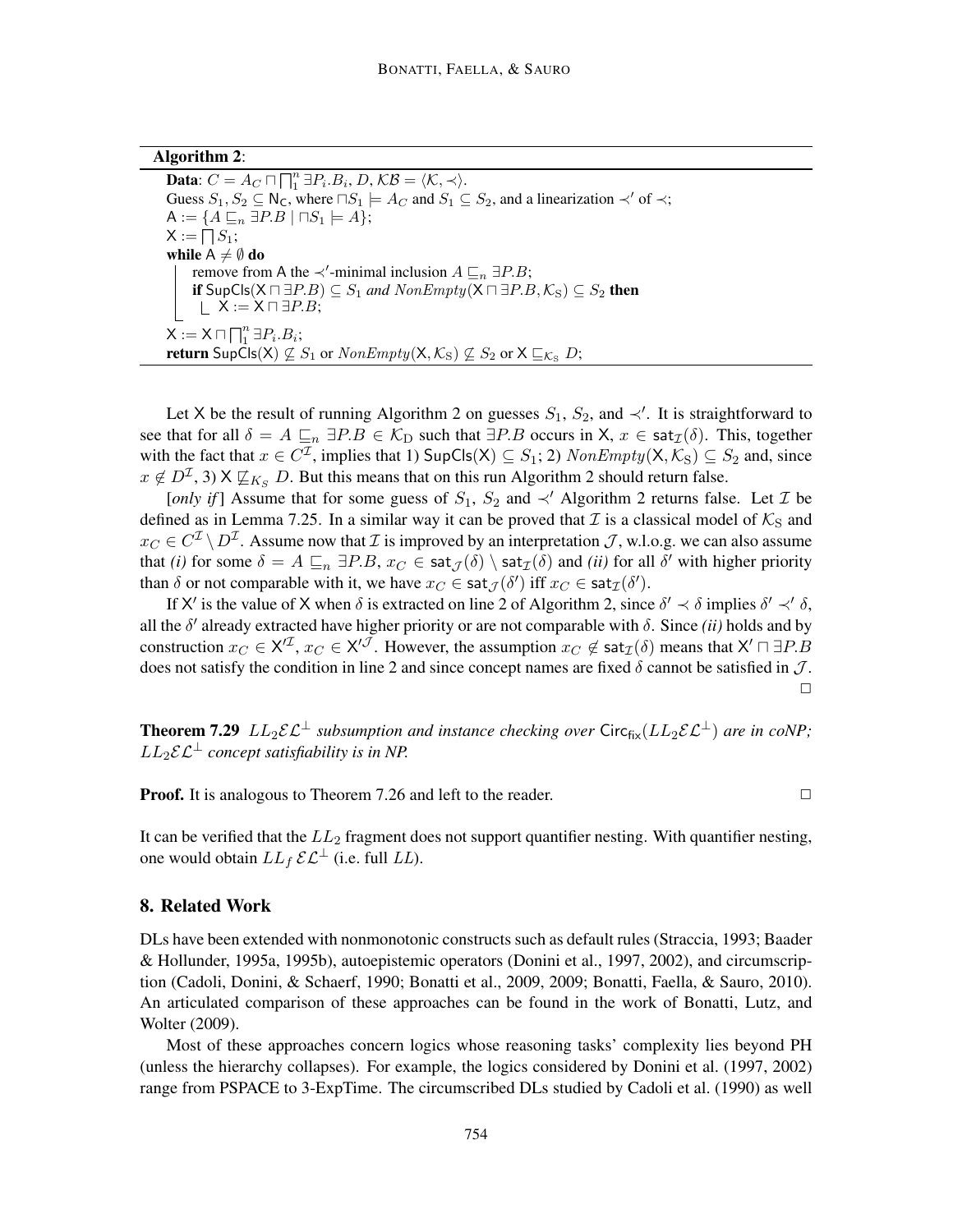|                                         | $DL$ -lite <sub>R</sub> |                   | ${\cal EL}$ |                | $\mathcal{EL}^{\perp}$    |          |         |                                     |               |  |
|-----------------------------------------|-------------------------|-------------------|-------------|----------------|---------------------------|----------|---------|-------------------------------------|---------------|--|
|                                         | var                     | $fix^{(h)}$       | var         | fix            | var                       |          | fix     |                                     |               |  |
|                                         |                         |                   |             |                | $LL - aLL$ <sup>(†)</sup> | LL       | $LL_2$  | $LL_f$                              | aLL           |  |
| concept<br>satisfiability               | $\Sigma^p_2$            | $\leq \Sigma_2^p$ |             | trivial        | $\Sigma_2^p$              | $\leq P$ | NP      | $\geq \Sigma_2^{p}$ <sup>(#)</sup>  | $>$ PSPACE    |  |
| subsumption<br>$&$ instance<br>checking | $\Pi^p_{\alpha}$        | $\leq \Pi_2^p$    | $\leq$ P    | $\geq$ ExpTime | $\Pi_2^{p ( \ddag)}$      | $\leq P$ | $co-NP$ | $\geq \prod_{2}^{p}$ <sup>(#)</sup> | $\geq$ PSPACE |  |

Table 1: Main complexity results. The corresponding decision problems for the classical versions of the considered logics are solvable in polynomial time.

(†) with specificity-based priorities; general priorities make var at least as complex as fix

 $(\uparrow)$  if quantifier nesting is bounded in the r.h.s. of subsumptions and in instance checking problems

 $(\natural)$  if DIs are left-fixed or the priority relation is empty

(#) membership holds if the priority relation is empty and condition (‡) holds

as Bonatti et al. (2009) range from  $NP<sup>NExp</sup>$  to  $NExp<sup>NP</sup>$ . Some logics are undecidable (Baader & Hollunder, 1995a; Bonatti et al., 2009).

A pioneering approach to low-complexity, circumscribed description logics was presented by Cadoli et al. (1990). That approach applies non-prioritized circumscription to a fragment of the description logic  $\mathcal{ALE}$ . Decidability of reasoning is shown by a reduction to propositional reasoning under the Extended Closed World Assumption (ECWA), which is in  $\Pi_2^p$  $_{2}^{p}$ . To the best of our knowledge, that was the first effective reasoning method for a nonmonotonic description logic.

A hybrid of Circ<sub>fix</sub>( $\mathcal{EL}^{\perp}$ ) and closed world assumption has been proved to be in PTIME (Bonatti et al., 2010). On the one hand, that approach imposes less restrictions on the structure of inclusions; on the other hand, it cannot be fully extended to variable predicates without affecting tractability.

A recent approach that is similar in spirit to circumscription has been taken by Giordano et al. (2008). They extend  $\mathcal{ALC}$  with a modal operator T representing typicality, and maximize T's extension to achieve nonmonotonic inferences. Decidability is proved via a tableau algorithm that also establishes a co-NExp $Time<sup>NP</sup>$  upper bound for subsumption. No matching lower bounds are given; it is proved that reasoning in the underlying monotonic logic is NP-hard.

Finally, an approach based on *rational closures* and ALC can be found in the work of Casini and Straccia (2010). An appealing feature of this approach is that reasoning can be reduced to classical inference. Complexity is not increased by nonmonotonic reasoning: it ranges from PSPACE to ExpTime.

## 9. Discussion and Future Work

The main complexity results of this paper are summarized in Table 1. By restricting circumscribed KBs to Circ<sub>var</sub>(DL-lite<sub>R</sub>), complexity decreases significantly (from (co)-NExpTime<sup>NP</sup> to the second level of PH). The same complexity upper bounds hold in Circ $f_{fix}(DL\text{-}lit_{R})$  whenever the priority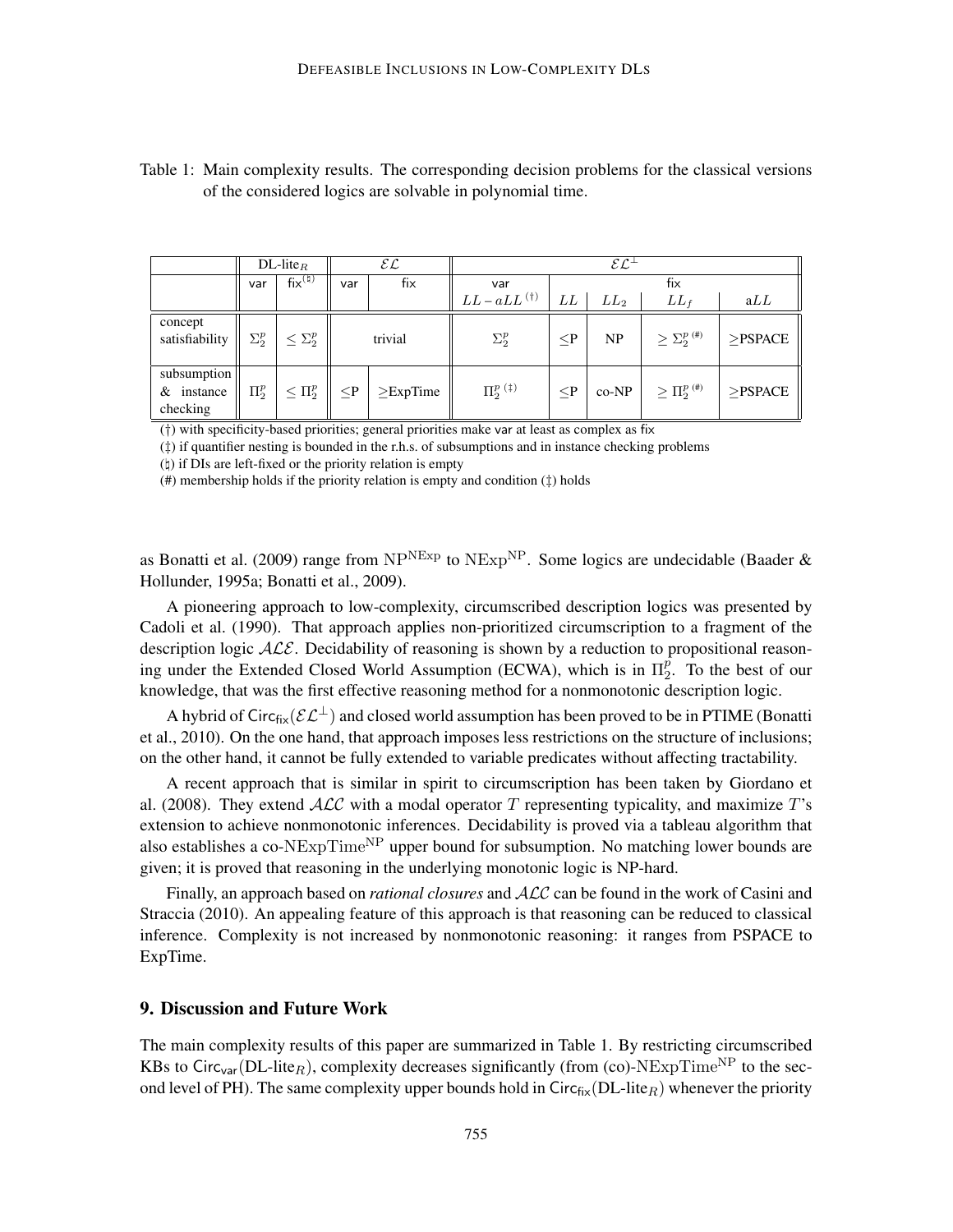relation is empty or the defeasible inclusions admit only concept names on the LHS. However, the general case is still an open question.

On the contrary, restricting the language to  $\mathcal{EL}$  or  $\mathcal{EL}^{\perp}$  does not in general suffice to bring complexity within PH. In particular, it can be proved that reasoning tasks are undecidable in Circ $^*_{F}(\mathcal{EL})$ (i.e., when roles can be fixed) and that reasoning in Circ $_{fix}(\mathcal{EL})$  and Circ<sub>var</sub>( $\mathcal{EL}^{\perp}$ ) is in general ExpTime-hard.

The main source of the higher complexity of the  $\mathcal{EL}$  family (w.r.t. DL-lite<sub>R</sub>) has been identified by introducing a further restriction called *full left locality*  $(LL_f)$  that suffices to confine complexity within the second level of PH under Circ<sub>var</sub> with specificity-based priorities, provided that the quantifier nesting level in subsumption queries and instance checking queries is suitably bounded (no restrictions are needed on concept satisfiability).

Since the left locality restriction rules out acyclic terminologies (which are commonly used in ontologies), it has been relaxed to *almost left local* (aLL) knowledge bases, that support acyclic terminologies with the restriction that unfolding (i.e., the process of replacing the atoms defined in the acyclic terminology with their definition) should yield a  $LL_f$  knowledge base. Reasoning becomes PSPACE-hard, in general; however in the  $aLL$  fragment of Circ<sub>var</sub> (and under the same assumptions needed for  $LL_f$ , reasoning remains complete for the second level of PH. In particular, the assumption that the priorities are determined by specificity is essential: By Theorem 4.5, general priorities make Circ<sub>var</sub> at least as complex as Circ $_{fix}$ , that is, PSPACE-hard.

We have also analyzed the complexity of several fragments lying between  $LL$  and  $aLL$  under Circfix. These results provide some further information about the complexity sources in circumscribed DLs. For example, quantifier nesting in the KB is partially responsible for complexity (presumably because it enables conflicts between the default properties of different individuals): in particular, by removing quantifier nesting (i.e., by restricting KBs to the  $LL_2$  fragment) complexity drops to the first level of PH. The other source of complexity, of course, is due to the conflicts between defeasible inclusions concerning each individual in isolation; in Circ $f_{fix}(LLEL^{\perp})$  a defeasible inclusion can never block another inclusion (because fixed predicates prevent this) and—as a consequence—complexity drops within PTIME.

We have also proved that in all fragments that fully support unqualified existential restrictions, variable concept names can be eliminated. Moreover, in  $\mathcal{EL}^{\perp}$  and its various left local fragments, compound concepts can be replaced with concept names in the left-hand side of defeasible inclusions, without affecting expressiveness. In the same fragments, general priorities can be simulated using only specificity-based priorities.

We have to leave several interesting questions open: First, it is not clear whether general priorities are necessary to the hardness results for  $DL$ -lite<sub>R</sub>; in particular, it would be interesting to establish the exact complexity of DL-lite<sub>R</sub> with specificity-based priorities. Other gaps in the complexity of circumscribed DL-lite<sub>R</sub> concern the complexity of Circ $f_{fix}$  with unrestricted GDIs or nonempty priority relations, and the complexity of reasoning with fixed roles. The next interesting question is whether the bound on quantifier nesting in the queries is actually needed to confine complexity of circumscribed  $\mathcal{EL}^{\perp}$  within the second level of PH. Finally, there is no exact charcterization of the complexity of Circ $f_{\text{fix}}(LL_f \mathcal{E} \mathcal{L}^{\perp})$  and of the fragments whose complexity lies beyond PH.

For the fragments that do belong to the second level of PH, we see an interesting opportunity of encoding reasoning in ASP and use some well-engineered engine such as DLV (Eiter, Leone, Mateis, Pfeifer, & Scarcello, 1997) to test scalability. In order to evaluate implementations experimentally, it is necessary to set up suitable benchmarks that, in a first stage, must necessarily be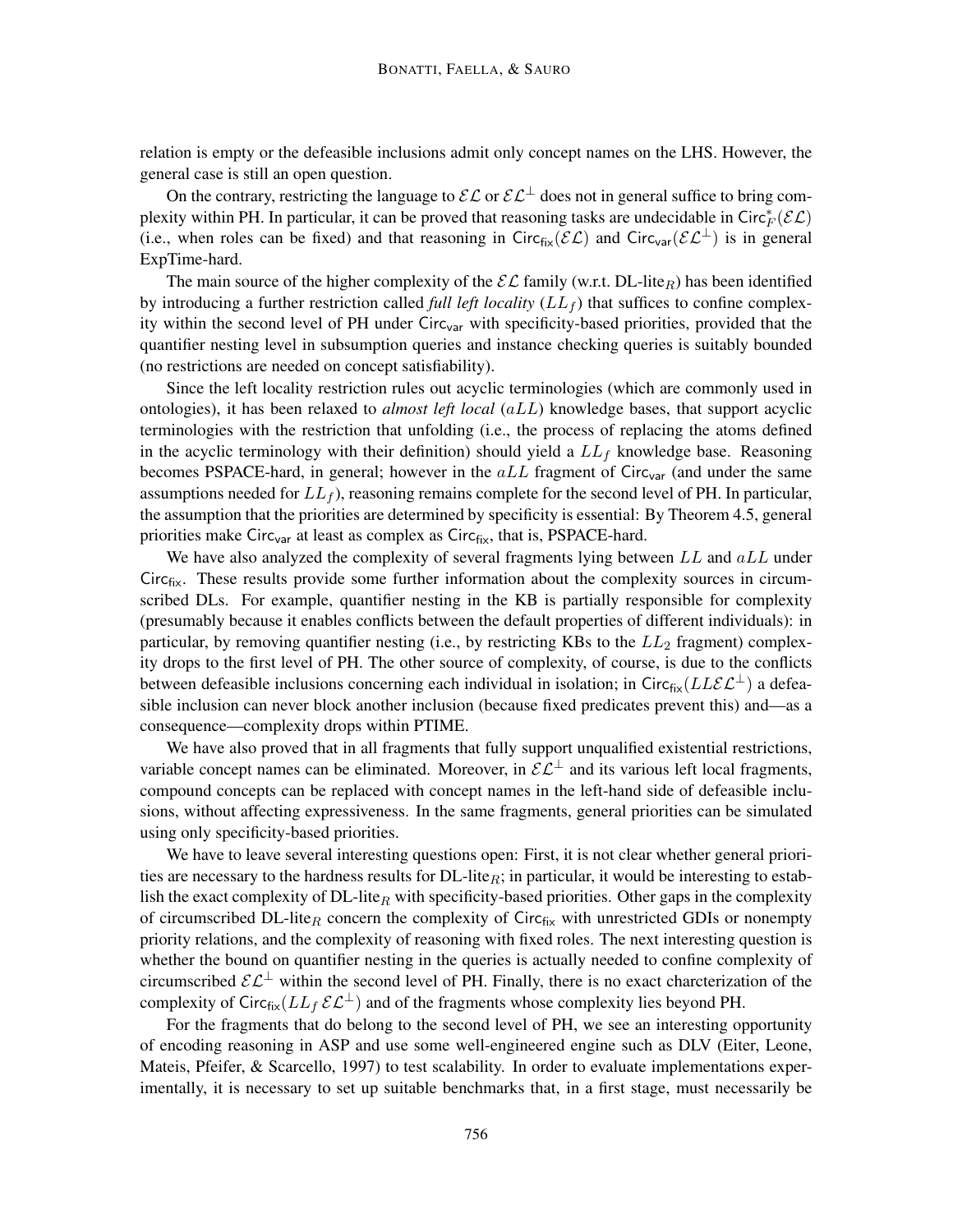synthetic problems, since nonmonotonic KBs have not been supported so far. Of course, identifying meaningful criteria for problem generation is a nontrivial issue. Therefore, systematic experimental evaluations still require a significant body of work.

### Acknowledgments

The authors wish to thank Frank Wolter for granting the permission to publish his undecidability proof. Moreover, they are grateful to Frank Wolter and Carsten Lutz for many stimulating discussions and feedback. This work has been carried out in the framework of project LoDeN, that has been (very) partially supported by the Italian Ministry for Research.

### Appendix A. Additional Lemmas and Proofs

#### A.1 Proofs for Section 6

**Lemma 6.3.** *Given a PDLP S over*  $PV = \{p_1, \ldots, p_n\}$  *and a truth assignment*  $I \subseteq PV$ , I *is a minimal model of* S *iff the interpretation model*(S, I,  $\Delta$ ) *is a model of* Circ<sub>var</sub>( $\mathcal{KB}_S$ ), for all *domains*  $\Delta$  *with*  $|\Delta| = 2n + 1$ *.* 

**Proof.** [*only if*] Let  $\mathcal{I} = model(S, I, \Delta)$ , we first show that  $\mathcal{I}$  is a model of the classical part of  $KB<sub>S</sub>$ . Since I-V, the Abox (18) and all axioms (20-24) are satisfied. Whereas, axioms (33-36) follow directly from VII.

Since I is an interpretation, VI assures that if  $True P<sup>\mathcal{I}</sup> \neq \emptyset$ , then  $False \bar{P}<sup>\mathcal{I}</sup> \neq \emptyset$ . Together with VIII, axioms (31-32) are satisfied, whereas together with VII, True and False reflect in  $\mathcal I$  the truth values of I; therefore  $True^{\mathcal{I}} \cap False^{\mathcal{I}} = \emptyset$  and hence axiom (30) is satisfied. Moreover, as I is a model of S, for each  $c \in S$  there exists at least one literal  $l_i$  occurring in c such that  $I \models l_i$ . Due to V-VII,  $C_j^{\mathcal{I}} \cap \text{True}^{\mathcal{I}} \neq \emptyset$  and, due to VII and VIII (where  $X = \text{True}$  and  $Y = C_j$ ),  $\mathcal{I}$  satisfies axioms (26-29).

It remains to prove that there exists no interpretation  $\mathcal J$  such that  $\mathcal J \lt_{var} \mathcal I$ . As  $\Delta^{\mathcal I}$  is finite, we can assume w.l.o.g. that  $\mathcal J$  is a model of  $\mathcal{KB}_S$ . Assume that for some  $1 \leq i \leq 2n$ , sat $\mathcal I(L_i \sqsubseteq_n)$  $\neg L_i$ )  $\subset$  sat $\mathcal{J}(L_i \sqsubseteq_n \neg L_i)$ , this is equivalent to saying that  $L_i^{\mathcal{J}} \subset L_i^{\mathcal{I}}$ , but since  $L_i^{\mathcal{I}}$  is a singleton,  $L_i^{\mathcal{J}}$  would be empty contradicting axioms (18-23). Similarly, sat $\tau(C_j \sqsubseteq_n \neg C_j) \subset \text{sat}_{\mathcal{J}}(C_j \sqsubseteq_n$  $\neg C_j$ ) iff  $C_j^{\mathcal{J}} \subset C_j^{\mathcal{I}}$ . Thus, due to V some axiom  $L_{ji} \sqsubseteq C_j$  would not be satisfied in  $\mathcal{J}$ . Therefore the defeasible inclusions with highest priority cannot be improved.

Now assume that for each literal and clause concept it holds  $L_i^{\mathcal{J}} = L_i^{\mathcal{I}} = \{d_i\}$  and  $C_j^{\mathcal{J}} = C_j^{\mathcal{I}}$ . Since  $\mathcal I$  reflects the truth values of I, all the  $d_i$ 's that are not included in  $False L_i^{\mathcal I}$  are included in True  $L_i^{\mathcal{I}}$ . Thus, if for all  $1 \leq i \leq 2n$ , sat $\mathcal{I}(P_i \sqsubseteq_n \mathit{FalseP}_i)$  were equal to sat $\mathcal{I}(P_i \sqsubseteq_n \mathit{FalseP}_i)$ then there would be no way for  $\mathcal J$  to improve a defeasible inclusion  $P_i \sqsubseteq_n \text{True} P_i$ . Therefore, the only possibility so far is that  $\mathcal J$  improves some instance of (40).

Note that  $True^{\mathcal{J}}$  and  $False^{\mathcal{J}}$  are a partition of  $\bigcup_i P_i^{\mathcal{J}}$ . Otherwise, we could set a  $P_i^{\mathcal{J}}$  without truth value (i.e.,  $d_i \notin TrueP_i^{\mathcal{J}} \cup FalseP_i^{\mathcal{J}}$ ) to  $FalseP_i$  — since no classical inclusion is jeopardized we would obtain an improvement of  $\mathcal J$  according to (40), against the hypothesis that  $\mathcal J$  is a model. Due to (31-36),  $True^{\mathcal{J}}$  and  $False^{\mathcal{J}}$  are a partition of all  $\{d_1, \ldots, d_{2n}\}.$ 

Thus, we can consider the propositional assignment J such that  $p_i \in J$  iff  $P_i^{\mathcal{J}} \subseteq True^{\mathcal{J}}$ .

First, for all clauses  $c_j$ , since  $\mathcal J$  satisfies axioms (26-29), for some  $1 \leq i \leq 2n$  we have  $L_i^{\mathcal{J}} \subseteq C_j^{\mathcal{J}} \cap \text{True}^{\mathcal{J}}$ . As  $L_i^{\mathcal{J}} = L_i^{\mathcal{I}}$  and  $C_j^{\mathcal{J}} = C_j^{\mathcal{I}}$ ,  $l_{jl}$  occurs in  $c_j$ . But this means that  $J \models l_i$ , and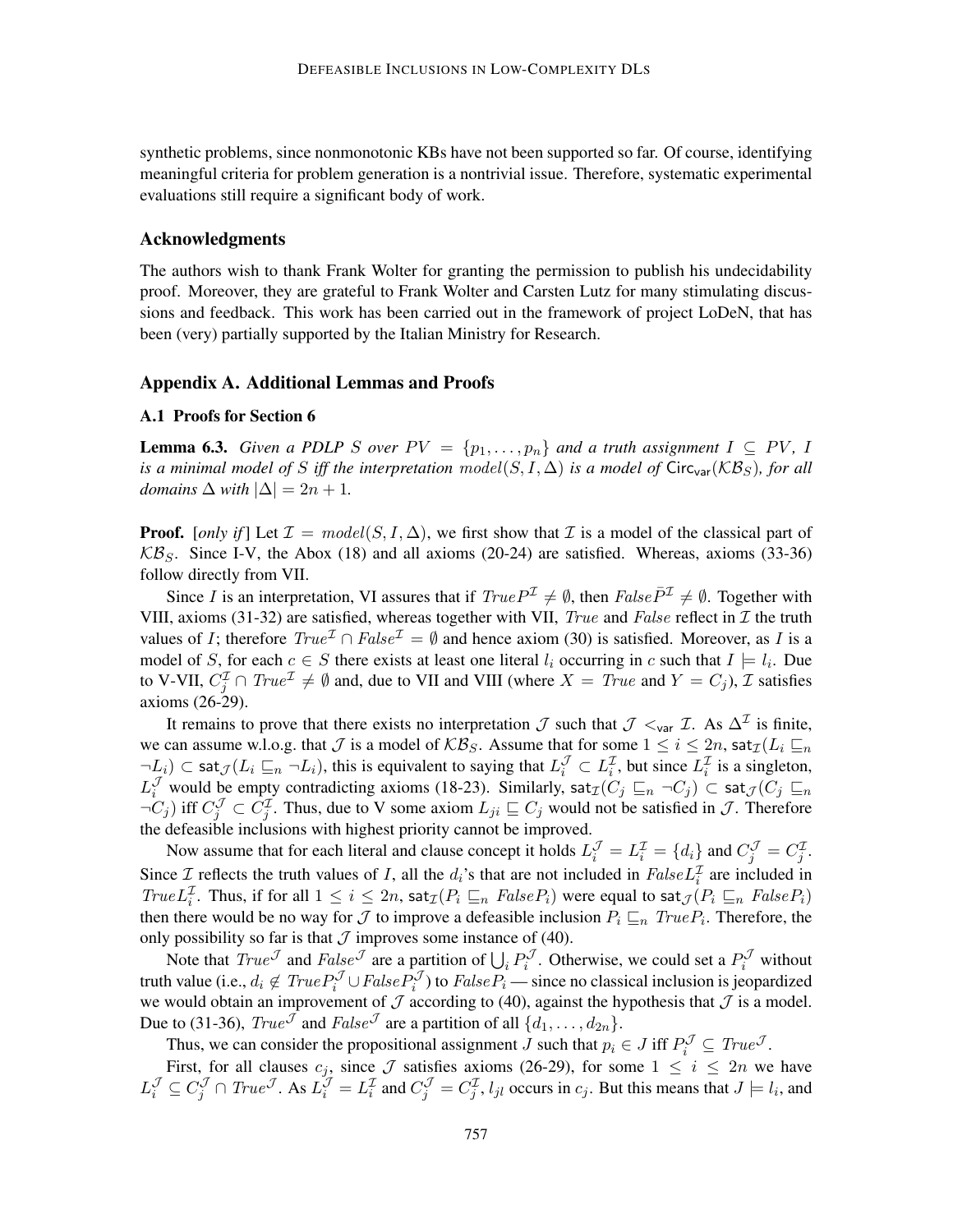hence  $J \models c_j$ . Thus, J is a model of S. Finally, as said before, if  $J \lt_{var} I$ , then the intersection of  $\bigcup_i P_i^{\mathcal{I}}$  and  $False^{\mathcal{I}}$  is strictly contained in the intersection of  $\bigcup_i P_i^{\mathcal{I}}$  and  $False^{\mathcal{I}}$ . This implies that  $J \subset I$ , against the hypothesis that I is a minimal model.

[*if*] Assume that  $\mathcal{I} = model(S, I, \Delta)$  is a model of Circ<sub>var</sub>( $\mathcal{KB}_S$ ). First we show that I is a model of S, i.e., for all  $c_j \in S$ ,  $I \models c_j$ . As  $\mathcal I$  satisfies axioms (26-29), for some  $1 \le i \le 2n$  it holds  $d_i \in C_j^{\mathcal{I}} \cap \text{True}^{\mathcal{I}}$ . Due to IV and V,  $d_i$  belongs to some  $L_i^{\mathcal{I}}$  such that the corresponding literal  $l_i$ occurs in  $c_j$ . According to VI, this implies that  $I \models l_i$ , and hence  $I \models c_j$ .

It remains to show that I is a minimal model. Assume that there exists a model  $J$  of  $S$  such that  $J \subset I$ , without loss of generality we can assume that J is minimal model. Let  $\mathcal{J} = model(S, J, \Delta)$ , from the above arguments  $\mathcal J$  is a model of  $\mathcal{KB}_S$ . Furthermore, sat $\mathcal J(\delta) = \mathsf{sat}_{\mathcal I}(\delta)$  for each  $\delta$  of type  $L_i \subseteq_n \neg L_i$  or  $C_j \subseteq_n \neg C_j$ . Finally, as  $True^{\mathcal{J}}$  and  $False^{\mathcal{J}}$  reflect the truth values of J,  $\bigcup_i P_i^{\mathcal{I}} \cap False^{\mathcal{I}} \subset \bigcup_i P_i^{\mathcal{J}} \cap False^{\mathcal{J}}$  and hence  $\mathcal{J} \leq_{var} \mathcal{I}$  due to the improvement of DIs (40).  $\Box$ 

**Lemma 6.4.** *If*  $I$  *is a model of* Circ<sub>var</sub>( $KB<sub>S</sub>$ ), then there exist a minimal model I of S such that  $p_i \in I$  iff  $P_i^{\mathcal{I}} \subseteq True^{\mathcal{I}}$  iff  $\overline{P}_i^{\mathcal{I}} \subseteq False^{\mathcal{I}}$ , for all  $i = 1, ..., n$ .

**Proof.** Let *I* be a model of Circ<sub>var</sub>( $KB_S$ ). First, we show that  $L_i^{\mathcal{I}}$  is a singleton, for all  $1 \leq i \leq 2n$ . Assume the contrary. Clearly, to satisfy (18–21), each  $L_i^{\mathcal{I}}$  has to be nonempty. Therefore, for some  $1 \leq k \leq n$ ,  $L_k^{\mathcal{I}}$  contains at least two individuals. We will show that there exists an interpretation  $\mathcal{I}'$ that improves  $\mathcal{I}$ .

For all  $1 \le i \le 2n$ , let  $d_i$  be an arbitrary element of  $L_i^{\mathcal{I}}$ , and let  $\Delta = \{d_1, \ldots, d_{2n}\} \cup \{a^{\mathcal{I}}\}$ . As the  $L_i^{\mathcal{I}}$  are disjoint with each other (see axioms (22)) and  $NonEmpty^{\mathcal{I}}$  is disjoint with any  $L_i^{\mathcal{I}}$ , we have  $|\Delta| = 2n + 1$ .

All PDLP are satisfiable, thus there exists a model  $\hat{I}$  of S. Let  $\hat{I} = model(S, \hat{I}, \Delta)$ . Let  $I'$  be an interpretation such that: *(i)*  $\Delta^{\mathcal{I}}' = \Delta^{\mathcal{I}}$ , *(ii)* for all roles R,  $R^{\mathcal{I}'} = \Delta^{\mathcal{I}} \times \Delta^{\mathcal{I}}$ , *(iii)*  $\mathcal{I}'$  coincides with I on  $\Delta$  with respect to all concept names, and *(iv)* all the other individuals  $d \in \Delta^{\mathcal{I}} \setminus \Delta$  do not belong to any concept name. It is straightforward to see that  $\mathcal{I}'$  satisfies the classical part of  $\mathcal{KB}_S$ . Furthermore, by construction, *(a)* for all  $1 \le i \le 2n$ ,  $L_i^{\mathcal{I}} \subseteq L_i^{\mathcal{I}}$ ; *(b)* for all  $1 \le j \le m$ ,  $C_j^{\mathcal{I}} \subseteq C_j^{\mathcal{I}}$ ; (*c*) for some  $1 \leq l \leq 2n$ ,  $L_l^{\mathcal{I}'} \subset L_l^{\mathcal{I}}$ . Thus,  $\mathcal{I}' <_{var} \mathcal{I}$ , due to the improvement of DI (23).

By the above argument, we have  $L_i^{\mathcal{I}} = \{d_i\}$ . Define the truth valuation  $I = \{p_i \mid d_i \in True^{\mathcal{I}}\}$ . It remains to prove that  $I$  is a minimal model of  $S$ . The fact that  $I$  is a model of  $S$  is ensured by axioms (24–29). Then, assume by contradiction that there exists a model  $J$  of  $S$  that is smaller than I (i.e.,  $J \subset I$ ), and let  $\mathcal{J} = model(S, J, \Delta)$ . From  $\mathcal{J}$  we can build an interpretation  $\mathcal{J}'$  with  $\Delta^{J'} = \Delta^{\mathcal{I}}$  and such that  $J'$  is a classical model of  $KB_S$  and  $J' <_{var} \mathcal{I}$ , thus contradicting the hypothesis that  $\mathcal I$  is a model of Circ<sub>var</sub> ( $\mathcal{KB}_S$ ). We define  $\mathcal J'$  by copying from  $\mathcal J$  all the properties (concepts and roles) of the individuals in  $\Delta^{\mathcal{J}} = \Delta$ , and by leaving all the individuals in  $\Delta^{\mathcal{I}} \setminus \Delta$  out of concept and role extensions. <del>□</del>

### A.2 Proofs for Section 7

Given a KB K, an interpretation *T*, and an individual *z*, recall the definition of  $KB^{[z]}$  from Section 6.2. Redefine the notion of "support" as follows: supp  $\mathcal{I}(C)$  is the set of individuals  $z \in \Delta^{\mathcal{I}}$ such that  $\top \sqsubseteq_{\mathcal{KB}^{[z]}} C$  holds.

**Lemma 7.12.** Let  $KB = \langle K, \prec_K \rangle$  be an  $LL_f \mathcal{E} \mathcal{L}^{\perp}$  knowledge base, and C, D be  $\mathcal{E} \mathcal{L}^{\perp}$  concepts. For all models  $\mathcal{I} \in \text{Circ}_{\text{var}}(\mathcal{KB})$  and for all  $x \in C^{\mathcal{I}} \setminus D^{\mathcal{I}}$  there exists a model  $\mathcal{J} \in \text{Circ}_{\text{var}}(\mathcal{KB})$  such *that* (i)  $\Delta^{\mathcal{J}} \subseteq \Delta^{\mathcal{I}}$ , (ii)  $x \in C^{\mathcal{J}} \backslash D^{\mathcal{J}}$ , and (iii)  $|\Delta^{\mathcal{J}}|$  *is*  $O((|\mathcal{KB}|^2 + |C|)^d)$ , where  $d = depth(D) + 1$ .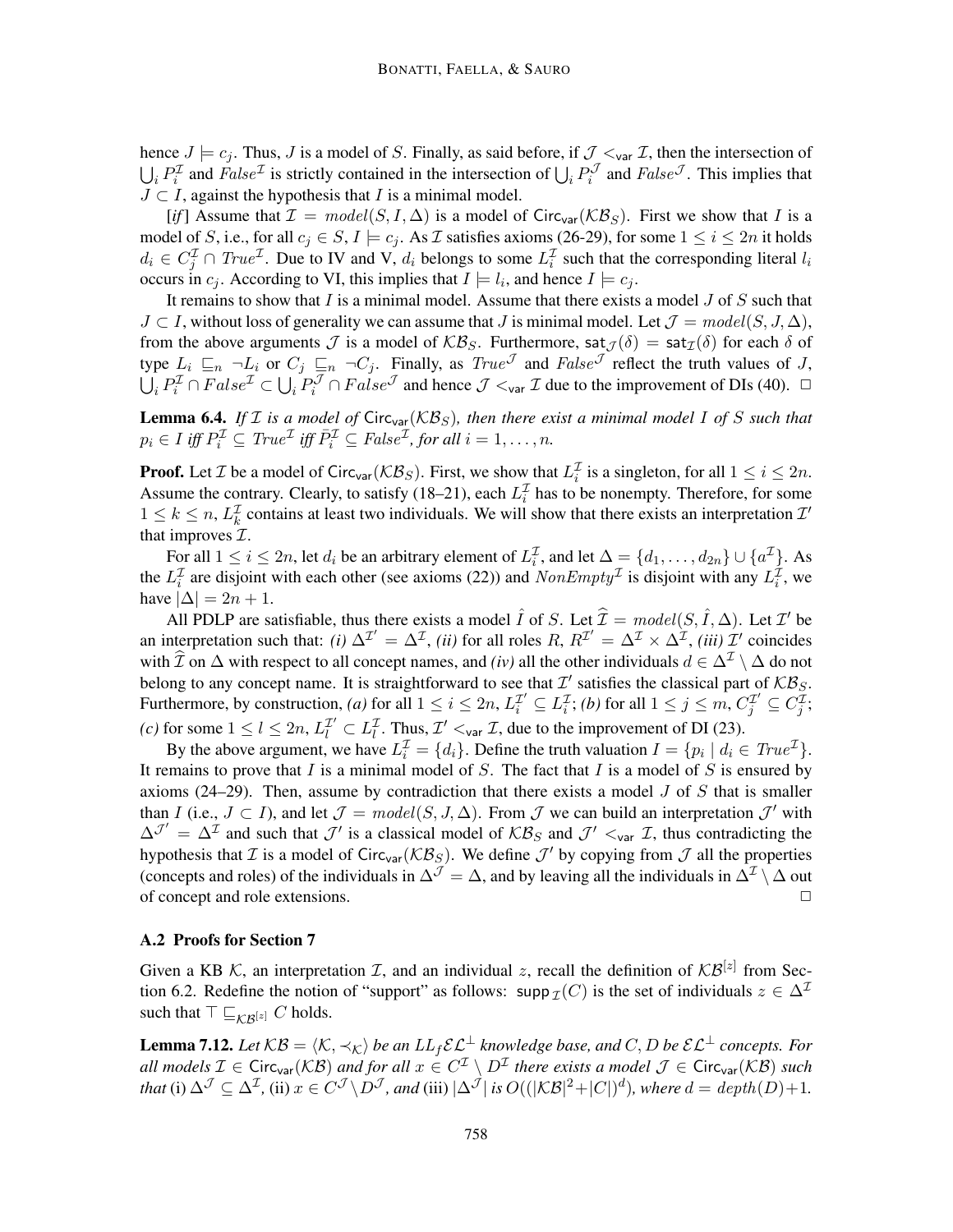**Proof.** Given two individuals x and y in  $\Delta^{\mathcal{I}}$ , the *distance*  $d(x, y)$  is the minimal length of role-paths from x to y. Let  $KB^*$  be the knowledge base obtained from  $KB$  by applying the transformation presented in Section 7. Notice that  $|KB^*| \leq |\mathcal{KB}|^2$ .

By Lemma 7.10,  $\mathcal I$  can be extended into a model of Circ<sub>var</sub> ( $\mathcal{KB}^*$ ), which we continue to call  $\mathcal I$ for convenience. We define a *small* model  $\mathcal J$  of Circ<sub>var</sub>( $\mathcal{KB}^*$ ) such that  $x \in C^{\mathcal J} \setminus D^{\mathcal J}$ . Then, we obtain the thesis by Lemma 7.11.

We start from an initial domain  $\Delta^{\mathcal{J}}$  that contains *(i)* x; *(ii)* all  $a^{\mathcal{I}}$ , where  $a \in N_1$  occurs in  $\mathcal{KB}^*$ ; *(iii)* for all concepts  $H \in cl(\mathcal{KB}^*) \cup cl(C)$  such that  $H^{\mathcal{I}} \neq \emptyset$ , a witness  $y_H \in H^{\mathcal{I}}$ ; *(iv)* for all concepts  $H \in \mathsf{cl}(\mathcal{KB}^*) \cup \mathsf{cl}(C)$  such that  $\mathsf{supp}_\mathcal{I}(H) \neq \emptyset$ , a witness  $w_H \in \mathsf{supp}_\mathcal{I}(H)$ .

We expand  $\mathcal J$  by exhaustively applying the following rule (where  $\exists P$  is a special case of  $\exists P.H$ with  $H = \top$ ):

 $Let \ y \in \Delta^{\mathcal{J}}$  and  $\exists P.H \in \mathsf{cl}(\mathcal{KB}^*) \cup \mathsf{cl}(C)$  *be such that*  $y \in (\exists P.H)^{\mathcal{I}}$  and  $y \notin (\exists P.H)^{\mathcal{J}}$ . If  $d(x, y) < d$ , then add z to  $\Delta^{\mathcal{J}}$  and  $(y, z)$  to  $P^{\mathcal{J}}$ , where z is such that  $(y, z) \in P^{\mathcal{I}}$  and  $z \in H^{\mathcal{I}}$ . *Otherwise, add*  $(y, y_H)$  *to*  $P^{\mathcal{J}}$ *.* 

Finally, for each concept name A, set  $A^{\mathcal{J}} = \Delta^{\mathcal{J}} \cap A^{\mathcal{I}}$ .

With respect to the cardinality of  $\Delta^{\mathcal{J}}$ , note that initially the number of individuals in  $\Delta^{\mathcal{J}}$  is  $O(|\mathcal{KB}^*| + |C|)$ . During the expansion, for each individual whose distance from x is less than d, at most  $O(|\mathcal{KB}^*|+|C|)$  new individuals are added. This means that  $|\Delta^{\mathcal{J}}| = O((|\mathcal{KB}^*|+|C|)^d)$  $O((|\mathcal{KB}|^2 + |C|)^d).$ 

By construction for each individual  $y \in \Delta^{\mathcal{J}}$  and  $H \in \text{cl}(\mathcal{KB}^*) \cup \text{cl}(C)$  if  $y \in H^{\mathcal{I}}$ , then  $y \in H^{\mathcal{J}}$ . In particular, in case  $H = \exists P$ , also the inverse holds, if  $y \in \exists P^{\mathcal{J}}$ , then  $y \in \exists P^{\mathcal{I}}$ . From the previous two facts it immediately follows that  $\mathcal J$  is a classical model of  $\mathcal{KB}^*$  and  $x \in C^{\mathcal J}$ . Moreover, since up to a distance d from x,  $P^J$  is contained in  $P^{\mathcal{I}}$ , for all  $P \in N_R$ , it is easy to see that  $x \notin D^{\mathcal{J}}$ .

It remains to show that  $J$  is minimal. Assume by contradiction that for some classical model  $\mathcal{J}'$  of  $KB^*$ , it holds  $\mathcal{J}' <_{var} \mathcal{J}$ , we show that there exists a classical model  $\mathcal{I}'$  of  $KB^*$  such that  $\mathcal{I}' \leq_{\text{var}} \mathcal{I}$  — against the hypothesis that  $\mathcal{I} \in \text{Circ}_{\text{var}}(\mathcal{KB}^*)$ .

We distinguish two cases: in the first cas, all individuals  $w_H$  introduced in clause (iv) still satisfy the corresponding concept H in  $\mathcal{J}'$ ; in the second case, at least one  $w_H$  does not satisfy its concept H. We define  $\mathcal{I}'$  as follows. In both cases, individual names are interpreted as in  $\mathcal{I}$  and concept names for individuals in  $\Delta^{\mathcal{J}}$  are interpreted as in  $\mathcal{J}'$ .

In the first case, an individual  $z \in \Delta^{\mathcal{I}} \setminus \Delta^{\mathcal{J}}$  satisfies a concept name A, that is  $z \in A^{\mathcal{I}'}$ , if and only if  $z \in \text{supp } \mathcal{I}(A)$ . Moreover, for each  $P \in N_R$ ,  $P^{\mathcal{I}'}$  is the minimal set such that:

- 1.  $P^{\mathcal{J}'} \subseteq P^{\mathcal{I}'};$
- 2. if  $z \in \Delta^{\mathcal{I}} \setminus \Delta^{\mathcal{J}}$  and  $z \in \text{supp } \mathcal{I}(\exists P.H)$ , and  $y \in H^{\mathcal{J}'}$  then  $(z, y) \in P^{\mathcal{I}'}$ .

We prove that  $\mathcal{I}'$  is a classical model of  $\mathcal{KB}^*$ . Since  $\mathcal{I}'$  is a *copy* of  $\mathcal{J}'$  over  $\Delta^{\mathcal{J}}$  and  $\mathcal{J}'$  is a classical model, we only need to show that the individuals  $z \in \Delta^{\mathcal{I}} \setminus \Delta^{\mathcal{J}}$  satisfy all the strong inclusions in  $K_S$ . Note that if z satisfies in  $\mathcal{I}'$  the LHS H of a strong inclusion, then z supports H in *T*. By definition, z supports also the RHS in *T*. If the RHS is a concept name B, then  $z \in B^{T'}$ by construction. Otherwise, i.e., if the RHS is  $\exists P.H$ , by step 2 above, it suffices to show that  $H^{\mathcal{J}}$ is not empty. However, by assumption, the witness of  $\exists P.H$  introduced in clause (iv) still satisfies  $\exists P.H$  in  $\mathcal{J}'$ . Therefore, there exists an individual y satisfying H in  $\mathcal{J}'$ .

Next, we prove that  $\mathcal{I}' \leq_{var} \mathcal{I}$ . Since  $\mathcal{J}' \leq_{var} \mathcal{I}$ , it suffices to show that an individual  $z \in$  $\Delta^{\mathcal{I}}\setminus\Delta^{\mathcal{J}}$  satisfies in  $\mathcal{I}'$  all the defeasible inclusions it satisfies in  $\mathcal{I}$ . Assume that a DI  $\delta=(A\sqsubseteq_{n}B)$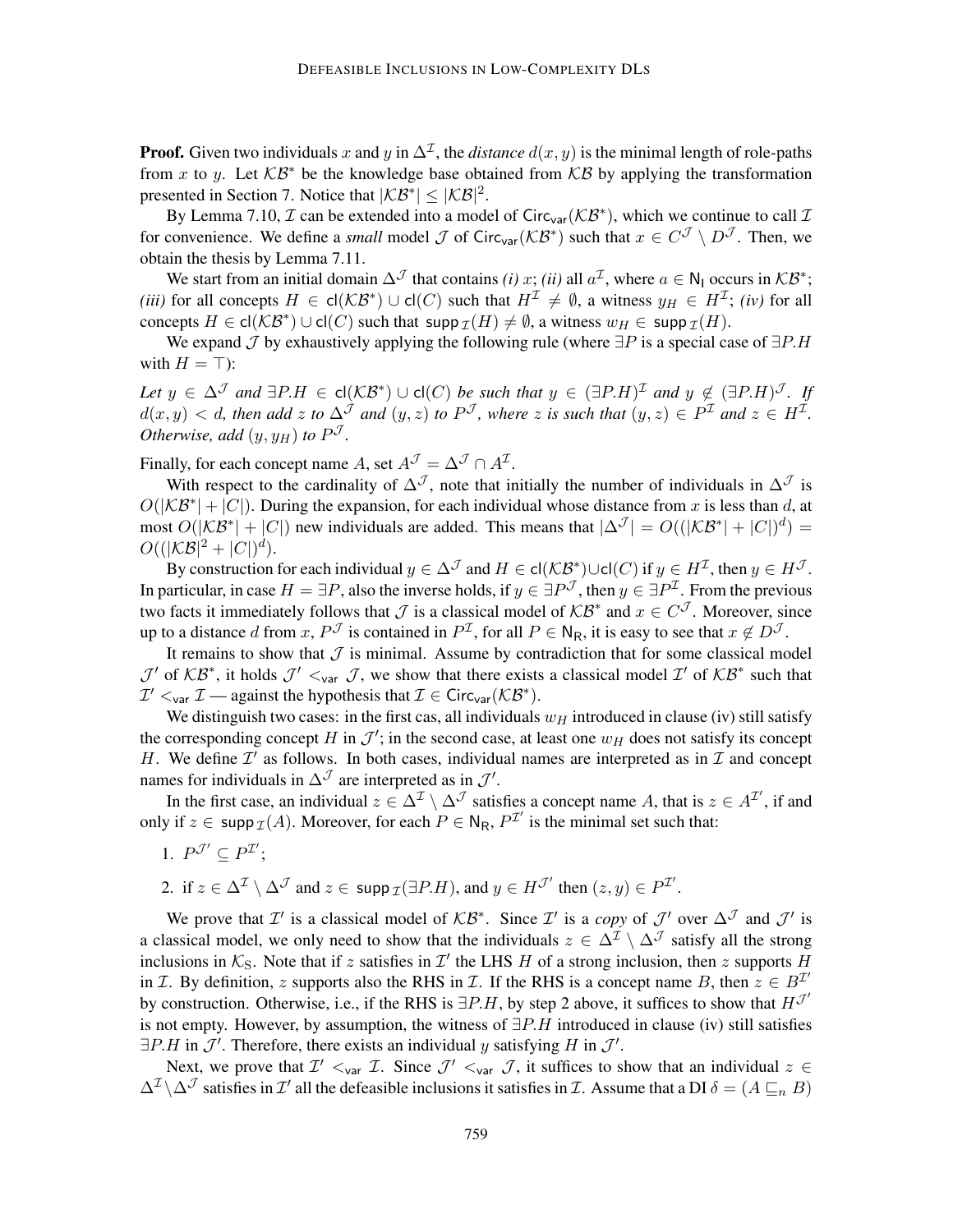is satisfied by z in Z. If  $z \in A^{\mathcal{I}}$ , then by construction  $z \in \text{supp } \mathcal{I}(A)$ . Clearly, if  $z \in \text{supp } \mathcal{I}(A)$ and  $z \in \textsf{sat}_{\mathcal{I}}(A \sqsubseteq_n B)$ , then  $z \in \textsf{supp}_{\mathcal{I}}(B)$ . Therefore,  $z \in B^{\mathcal{I}'}$ .

We are left to prove the theorem for the second case, i.e.: at least one  $w_H$  does not satisfy its concept H. Clearly,  $w_H$  does not support H in  $\mathcal{J}'$  anymore. In particular, there must be a DI  $\delta$  such that  $w_H \in \text{sat}_{\mathcal{J}}(\delta) \setminus \text{sat}_{\mathcal{J}'}(\delta)$ . From  $\mathcal{J}' \lt_{var} \mathcal{J}$ , it follows that there must be a DI  $\delta'$  such that  $\delta' \prec_{\mathcal{K}} \delta$  and sat $\mathcal{J}(\delta') \subset \mathsf{sat}_{\mathcal{J}'}(\delta')$ . Now, in  $\mathcal{I}'$  we can safely violate all DIs whose priority is lower than  $\delta'$ , and in particular all DIs whose LHS classically subsumes  $\top$ . Then, complete the definition of  $\mathcal{I}'$  as follows. Each basic concept A holds in an individual  $z \in \Delta^{\mathcal{I}} \setminus \Delta^{\mathcal{J}}$  if and only if  $\top \sqsubseteq_{\mathcal{K}_{S}} A$ . For each  $P \in N_R$ ,  $P^{\mathcal{I}'}$  is the minimal set such that

- 1.  $P^{\mathcal{J}'} \subseteq P^{\mathcal{I}'};$
- 2. if  $z \in \Delta^{\mathcal{I}} \setminus \Delta^{\mathcal{J}}$ ,  $\top \sqsubseteq_{\mathcal{K}_{\mathrm{S}}} \exists P.H$ , and  $y \in H^{\mathcal{J}'}$  then  $(z, y) \in P^{\mathcal{I}'}$ .

It is easy to verify that  $\mathcal{I}'$  is a classical model of  $\mathcal{KB}^*$ . In order to prove that  $\mathcal{I}' <_{var} \mathcal{I}$ , note that the following two facts hold.

First, an individual  $z \in \Delta^{\mathcal{I}} \backslash \Delta^{\mathcal{J}}$  satisfies all the DIs whose priority is not minimal. Assume that  $\delta_1 \prec_{\mathcal{K}} \delta_2$ , for some DIs  $\delta_1$  and  $\delta_2$ , this means that the LHS of  $\delta_2$  subsumes the LHS of  $\delta_1$  but not the vice versa. Then, the LHS of  $\delta_1$  does not subsume  $\top$  and hence, by construction, z vacuously satisfies  $\delta_1$ .

Second, if z violates a DI  $\delta'' = (A \sqsubseteq_n B)$ , then  $\delta' \prec_{\mathcal{K}} \delta''$ . As before, since  $\delta' \prec_{\mathcal{K}} \delta$ , its LHS does not subsume  $\top$ . However, since z violates  $\delta'', z \in A^{\mathcal{I}'}$  and hence A subsumes  $\top$ . Therefore,  $\delta' \prec$ κ δ".

From the first fact it immediately follows that  $\text{sat}_{\mathcal{I}}(\delta') \subset \text{sat}_{\mathcal{I}'}(\delta')$ . Assume now, that for some  $\delta'',$  sat $_{\mathcal{I}}(\delta'')\nsubseteq$  sat $_{\mathcal{I}'}(\delta'')$ . If there exists an individual  $z\in \Delta^{\mathcal{I}}\setminus \Delta^{\mathcal{J}}$  such that  $z\in \mathsf{sat}_{\mathcal{I}}(\delta'')\setminus \Delta^{\mathcal{J}}$ sat<sub>I'</sub>( $\delta'$ ), then by the second fact  $\delta' \prec_{\mathcal{K}} \delta''$ . Otherwise, there must exist an individual  $w \in \Delta^{\mathcal{J}}$ such that  $w \in \text{sat}_{\mathcal{I}}(\delta'') \setminus \text{sat}_{\mathcal{I}'}(\delta'')$ . However, in  $\Delta^{\mathcal{J}}$  the set of DIs that an individual satisfies in  $\mathcal{I}$ (resp.  $\mathcal{I}'$ ) is the same set of DIs it satisfies in  $\mathcal{J}$  (resp.  $\mathcal{J}'$ ). This means that there exists a defeasible inclusion  $\delta^{\prime\prime\prime}$  such that  $\delta^{\prime\prime\prime} \prec_{\mathcal{K}} \delta^{\prime\prime}$  and sat $_{\mathcal{J}}(\delta^{\prime\prime\prime}) \subset \textsf{sat}_{\mathcal{J}'}(\delta^{\prime\prime\prime})$ . Due to the first fact,  $\delta^{\prime\prime\prime}$  is satisfied in all  $\Delta^\mathcal{I}\setminus \Delta^\mathcal{J}$ , and hence sat $_\mathcal{I}(\delta''')\subset$  sat $_{\mathcal{I}'}(\delta$  $\Box$ ).

**Proposition 7.13.** Let  $KB = \langle K_{LL} \cup K_a, \prec \rangle$  be an aLL  $\mathcal{EL}^{\perp}$  knowledge base. Every model of  $Circ_F(\text{unf}(\mathcal{KB}))$  *can be extended to a model of*  $Circ_F(\mathcal{KB})$ *.* 

**Proof.** Let  $\mathcal{K}_{unf} = unf(\mathcal{KB}) = \langle \mathcal{K}', \prec' \rangle$ . Let  $\mathcal I$  be any model of Circ $_F(\mathcal{K}_{unf})$ . Extend it to a classical model J of  $\mathcal{K}' \cup \mathcal{K}_a$  by setting  $A^{\mathcal{J}} = D^{\mathcal{J}}$  for all definitions  $A \equiv D$  in  $\mathcal{K}_a$ . Note that  $\mathcal{K}' \cup \mathcal{K}_a$  is classically equivalent to  $\mathcal{K}_{LL} \cup \mathcal{K}_a$ . Now suppose that  $\mathcal J$  is not a model of Circ $_F(\mathcal{KB})$ . Since by construction  $\mathcal J$  is a classical model of  $\mathcal K_a$  and the strong axioms of  $\mathcal K_{LL}$ , there must be a classical model  $\mathcal{J}'$  of the same axioms such that  $\mathcal{J}' <_F \mathcal{J}$ . By restricting  $\mathcal{J}'$  to primitive predicates (i.e., predicates that are not defined in  $\mathcal{K}_a$ ), we obtain a classical model  $\mathcal{I}'$  of  $\mathcal{K}'$ . Note that for all defeasible inclusions  $\delta \in \mathcal{K}_{LL}$ , it holds  $\text{sat}_{\mathcal{J}}(\delta) = \text{sat}_{\mathcal{J}}(\text{unf}(\delta, \mathcal{K}_a)) = \text{sat}_{\mathcal{I}}(\text{unf}(\delta, \mathcal{K}_a))$  and  $\mathsf{sat}_{\mathcal{J}}(\delta) = \mathsf{sat}_{\mathcal{J}}(\mathsf{unf}(\delta,\mathcal{K}_a)) = \mathsf{sat}_{\mathcal{I}}(\mathsf{unf}(\delta,\mathcal{K}_a)).$  It follows that  $\mathcal{I}' <_F \mathcal{I}$ , a contradiction.

**Proposition 7.14.** Let  $KB = \langle K_{LL} \cup K_a, \prec \rangle$  be an aLL  $\mathcal{EL}^{\perp}$  knowledge base and suppose that all *the concept names defined in*  $K_a$  *are variable. Then, for all models*  $\mathcal I$  *of*  $\text{Circ}_F(\mathcal{KB})$ *, the restriction of I to primitive predicates is a model of*  $\textsf{Circ}_F(\textsf{unf}(\mathcal{KB}))$ *.*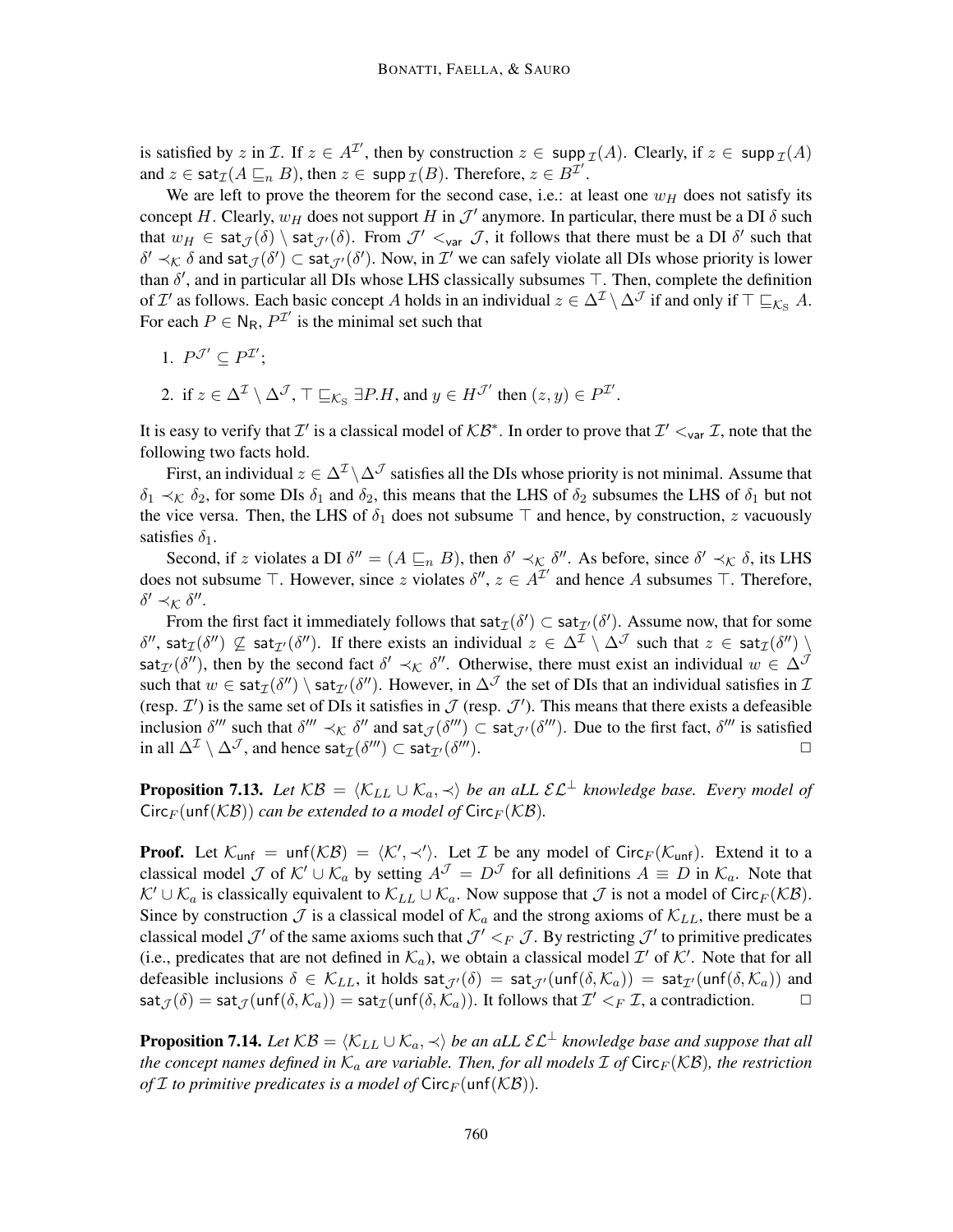**Proof.** Let  $K_{\text{unf}} = \text{unf}(\mathcal{KB}) = \langle \mathcal{K}', \prec' \rangle$ . Let  $\mathcal J$  be the restriction of  $\mathcal I$  to primitive predicates. In other words,  $J$  is obtained from  $I$  by dropping the interpretation of all concept names defined in  $\mathcal{K}_a$ , which are all variable. It can be easily verified that  $\mathcal J$  is a classical model of  $\mathcal K'$ . Suppose by contradiction that  $\mathcal J$  is not a model of Circ $_F(\mathcal K_{unf})$ ; then there exists a classical model  $\mathcal J'$  of K' such that  $\mathcal{J}' <_F \mathcal{J}$ . Now extend  $\mathcal{J}'$  to a model  $\mathcal{I}'$  of  $\mathcal{K}_{LL} \cup \mathcal{K}_a$  by setting  $A^{\mathcal{I}'} = D^{\mathcal{I}'}$  for all definitions  $A \equiv D$  in  $\mathcal{K}_a$ . Since the predicates defined in  $\mathcal{K}_a$  are variable, all fixed predicates preserve their extensions across  $\mathcal{I}, \mathcal{J}, \mathcal{J}'$ , and  $\mathcal{I}'$ . Moreover, for all defeasible inclusions  $\delta \in \mathcal{K}_{LL}$ , we have sat $\tau(\delta) = \text{sat}_{\mathcal{I}}(\text{unf}(\delta, \mathcal{K}_a)) = \text{sat}_{\mathcal{I}}(\text{unf}(\delta, \mathcal{K}_a))$  and  $\text{sat}_{\mathcal{I}}(\delta) = \text{sat}_{\mathcal{I}}(\text{unf}(\delta, \mathcal{K}_a)) =$ sat<sub> $\mathcal{J}$ </sub> (unf $(\delta, \mathcal{K}_a)$ ). It follows that  $\mathcal{I}' <_F \mathcal{I}$ , a contradiction.

Given a knowledge base  $\mathcal{KB}$ , an interpretation  $\mathcal I$  and a concept  $D$ , again we have to override the notion of support; supp  $\mathcal{I}(D)$  is the set of  $z \in \Delta^{\mathcal{I}}$  such that

$$
\left(\bigcap_{z\in A^{\mathcal{I}}} A\right)\sqsubseteq_{\mathcal{KB}^{[z]}} D.
$$

Clearly, if *I* is a classical model of  $KB$  and  $z \in \text{supp } \mathcal{I}(D)$ , then  $z \in D^{\mathcal{I}}$ .

**Lemma 7.24.** Let  $KB = \langle K_S \cup K_D, \emptyset \rangle$  be an  $LL_f \mathcal{E} \mathcal{L}^{\perp}$  knowledge base, and C, D be  $\mathcal{E} \mathcal{L}^{\perp}$  concepts. For all models  $\mathcal{I} \in \mathsf{Circ}_{\mathsf{fix}}(\mathcal{KB})$  and for all  $x \in C^\mathcal{I} \setminus D^\mathcal{I}$  there exists a model  $\mathcal{J} \in \mathsf{Circ}_{\mathsf{fix}}(\mathcal{KB})$  such *that (i)*  $\Delta^{\mathcal{J}} \subseteq \Delta^{\mathcal{I}}$ , *(ii)*  $x \in C^{\mathcal{J}} \setminus D^{\mathcal{J}}$  *(iii)*  $|\Delta^{\mathcal{J}}|$  *is*  $O((|\mathcal{KB}| + |C|)^d)$  *where*  $d = depth(D)$ .

**Proof.** Define the "small" model  $\mathcal{J}$  as in the proof of Lemma 7.12, using the new definition of support. Regarding the size of  $\mathcal J$  and the fact that it is a classical model of  $\mathcal{KB}$ , the same arguments as in the proof of Lemma 7.12 apply. In particular, it holds  $|\Delta^{\mathcal{J}}| = O(|\mathcal{KB}| + |C|)^d$ ).

It remains to show that  $\mathcal J$  is  $\lt_{fix}$ -minimal. Assume by contradiction that for some interpretation  $\mathcal{J}'$ , it holds  $\mathcal{J}' <_{fix} \mathcal{J}$ ; as usual, we show that there exists  $\mathcal{I}'$ , such that  $\mathcal{I}' <_{fix} \mathcal{I}$ . Let  $\mathcal{I}'$  be defined as follows:  $\Delta^{\mathcal{I}'} = \Delta^{\mathcal{I}}$ ;  $a^{\mathcal{I}'} = a^{\mathcal{I}}$ , for all  $a \in \mathsf{N}_1$ ;  $A^{\mathcal{I}'} = A^{\mathcal{I}}$ , for all  $A \in \mathsf{N}_C$ ;  $P^{\mathcal{I}'}$  is the minimal set such that:

- $P^{\mathcal{J}'} \subseteq P^{\mathcal{I}'},$  and
- for all  $z \in \Delta^{\mathcal{I}'} \setminus \Delta^{\mathcal{J}'}$ , for all  $y \in \Delta^{\mathcal{J}'}$  and for all  $\exists P.H \in \mathsf{cl}(\mathcal{KB})$  such that  $z \in \mathcal{A}$ supp  $\mathcal{I}(\exists P.H)$ , if  $y \in H^{\mathcal{I}}$ , then  $(z, y) \in P^{\mathcal{I}'}$  ( $\exists P$  can be seen as a special case where  $H = \top$ ).

First, we prove that  $\mathcal{I}'$  is a classical model of  $\mathcal{KB}$ . In particular, it suffices to show that classical inclusions are satisfied in  $\Delta^{\mathcal{I}'}\setminus \Delta^{\mathcal{J}'}$ . Given a classical inclusion  $C_1 \sqsubseteq D_1$  of  $\mathcal{KB}$ , assume that  $z \in C_1^{\mathcal{I}'}$  $\frac{1}{1}$ , and recall that  $C_1$  is of the type

$$
A_1 \sqcap \ldots \sqcap A_n \sqcap \exists R_1 \sqcap \ldots \sqcap \exists R_m.
$$

It suffices to show that there exists an individual  $w \in \Delta^{\mathcal{J}'}$  that satisfies  $C_1$  as well. By construction, for all  $\exists R$  occurring in  $C_1$ ,  $z \in \text{supp } \mathcal{I}(\exists R)$ , therefore  $z \in \text{supp } \mathcal{I}(C_1)$ . This means that there exists a witness  $w \in \text{supp}_{\mathcal{I}}(C_1)$  in  $\Delta^{\mathcal{J}}$ . Since for each concept  $E, w \in E^{\mathcal{I}}$  implies  $w \in E^{\mathcal{J}}$ , it follows that  $w \in \text{supp } \mathcal{J}(C_1)$ . Since the priority relation is empty, for each DI  $\delta$  in  $\mathcal{K}_D$  it holds  $\mathsf{sat}_{\mathcal{J}}(\delta) \subseteq \mathsf{sat}_{\mathcal{J}'}(\delta)$ . As a consequence, for each concept E it holds  $\mathsf{supp}_{\mathcal{J}}(E) \subseteq \mathsf{supp}_{\mathcal{J}'}(E)$ . In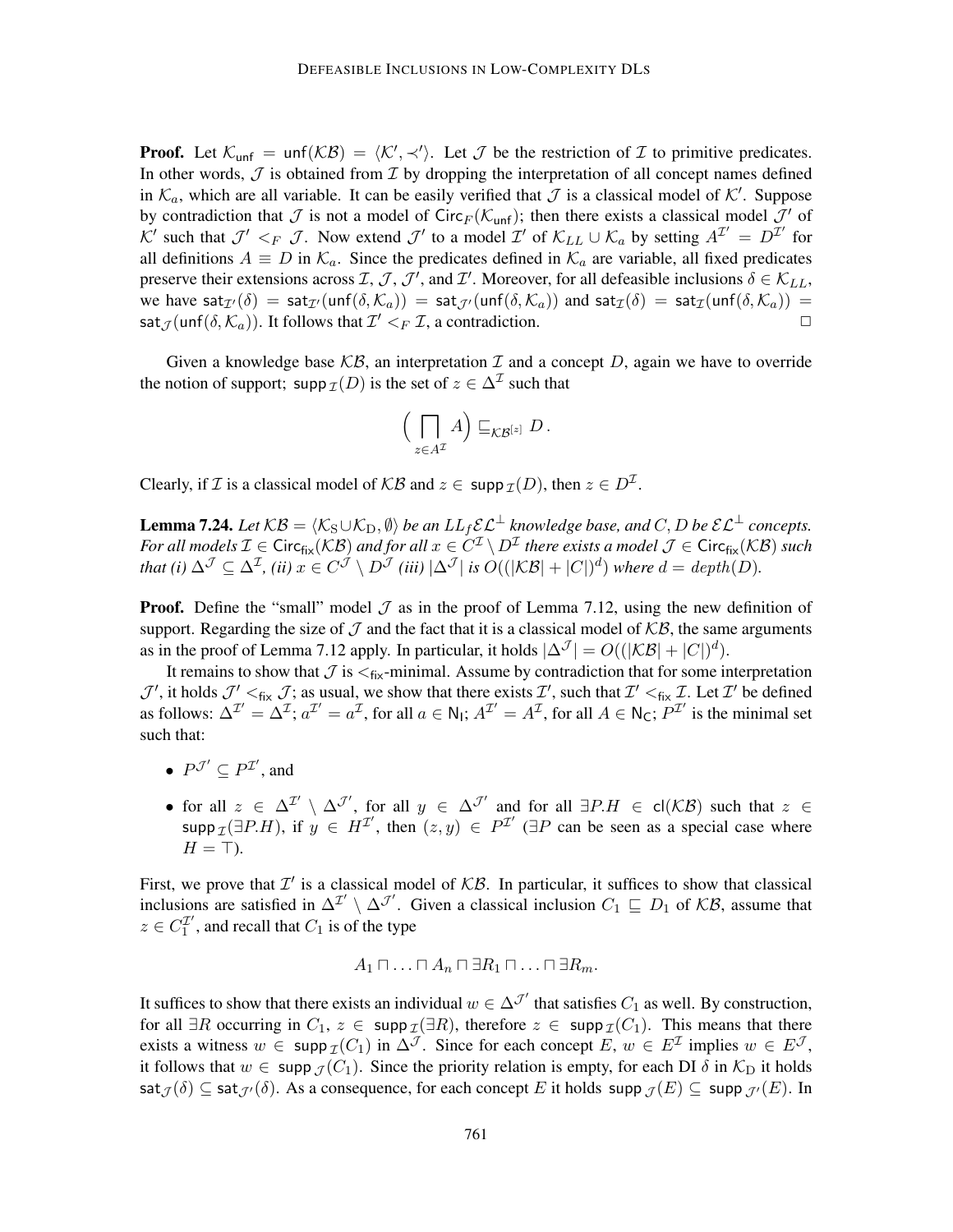particular,  $w \in \text{supp } \mathcal{J}'(C_1)$  and hence  $w \in C_1^{\mathcal{J}'}$  and  $w \in D_1^{\mathcal{J}'}$ . By construction, we obtain that  $z \in D_1^{\mathcal{I}'}$  $\frac{1}{1}$ .

It remains to prove that  $\mathcal{I}'$  improves  $\mathcal I$  according to  $\lt_{fix}$ . Let  $\delta = (C_1 \sqsubseteq_n D_1)$  be a defeasible inclusion in KB. Since  $\mathcal{J}' \leq_{fix} \mathcal{J}$ , it suffices to prove that for all  $z \in \Delta^{\mathcal{I}} \setminus \Delta^{\mathcal{J}'}$ , if  $z \in \text{sat}_{\mathcal{I}}(\delta)$ then  $z \in \text{sat}_{\mathcal{I}'}(\delta)$ .

Suppose first that z vacuously satisfies  $\delta$  in  $\mathcal I$  (i.e., it violates  $C_1$ ). Atomic concepts have the same extension in  $\mathcal I$  and  $\mathcal I'$ , and  $z$  satisfies an unqualified existential in  $\mathcal I'$  only if it satisfies the same existential in  $\mathcal I$ . Hence, z vacuously satisfies  $\delta$  in  $\mathcal I'$  as well.

Suppose instead that z actively satisfies  $\delta$  in  $\mathcal{I}$ . If  $z \notin \text{supp}_{\mathcal{I}}(C_1)$ , then  $z \notin C_1^{\mathcal{I}'}$  $i_1^{\prime\prime}$ , and so z vacuously satisfies  $\delta$  in  $\mathcal{I}'$ . Otherwise,  $z \in \text{supp } \mathcal{I}(C_1)$  and  $z \in \text{supp } \mathcal{I}(D_1)$ . By construction, there is a witness  $w \in \Delta^{\mathcal{J}}$  such that  $w \in \text{supp }_{\mathcal{J}}(D_1) \subseteq \text{supp }_{\mathcal{J}'}(D_1)$ . This implies that  $w \in D_1^{\mathcal{J}'}$  and, considering the construction of  $P^{\mathcal{I}'}, z \in D_1^{\mathcal{J}'}$ . Therefore,  $z \in \text{sat}_{\mathcal{J}'}(\delta)$  and we obtain the thesis.  $\Box$ 

### References

- Baader, F. (2003). The instance problem and the most specific concept in the description logic EL w.r.t. terminological cycles with descriptive semantics. In *Proc. of the 26th Annual German Conf. on AI, KI 2003*, Vol. 2821 of *LNCS*, pp. 64–78. Springer.
- Baader, F., Brandt, S., & Lutz, C. (2005). Pushing the EL envelope. In *Proc. of the 19*th *Int. Joint Conf. on Artificial Intelligence, IJCAI-05*, pp. 364–369. Professional Book Center.
- Baader, F., & Hollunder, B. (1995a). Embedding defaults into terminological knowledge representation formalisms.. *J. Autom. Reasoning*, *14*(1), 149–180.
- Baader, F., & Hollunder, B. (1995b). Priorities on defaults with prerequisites, and their application in treating specificity in terminological default logic.. *J. Autom. Reasoning*, *15*(1), 41–68.
- Bonatti, P. A., Faella, M., & Sauro, L. (2009). Defeasible inclusions in low-complexity DLs: Preliminary notes. In Boutilier, C. (Ed.), *IJCAI*, pp. 696–701.
- Bonatti, P. A., Faella, M., & Sauro, L. (2010). EL with default attributes and overriding. In *Int. Semantic Web Conf. (ISWC 2010)*, Vol. 6496 of *LNCS*, pp. 64–79. Springer.
- Bonatti, P. A., Lutz, C., & Wolter, F. (2006). Description logics with circumscription. In Doherty, P., Mylopoulos, J., & Welty, C. A. (Eds.), *KR*, pp. 400–410. AAAI Press.
- Bonatti, P. A., Lutz, C., & Wolter, F. (2009). The complexity of circumscription in DLs. *J. Artif. Intell. Res. (JAIR)*, *35*, 717–773.
- Bonatti, P. A., & Samarati, P. (2003). Logics for authorization and security. In *Logics for Emerging Applications of Databases*, pp. 277–323. Springer.
- Cadoli, M., Donini, F., & Schaerf, M. (1990). Closed world reasoning in hybrid systems. In *Proc. of ISMIS'90*, pp. 474–481. Elsevier.
- Cadoli, M., Eiter, T., & Gottlob, G. (1992). An efficient method for eliminating varying predicates from a circumscription. *Artif. Intell.*, *54*(2), 397–410.
- Calvanese, D., De Giacomo, G., Lembo, D., Lenzerini, M., & Rosati, R. (2005). DL-Lite: Tractable description logics for ontologies. In *Proc. of AAAI 2005*, pp. 602–607.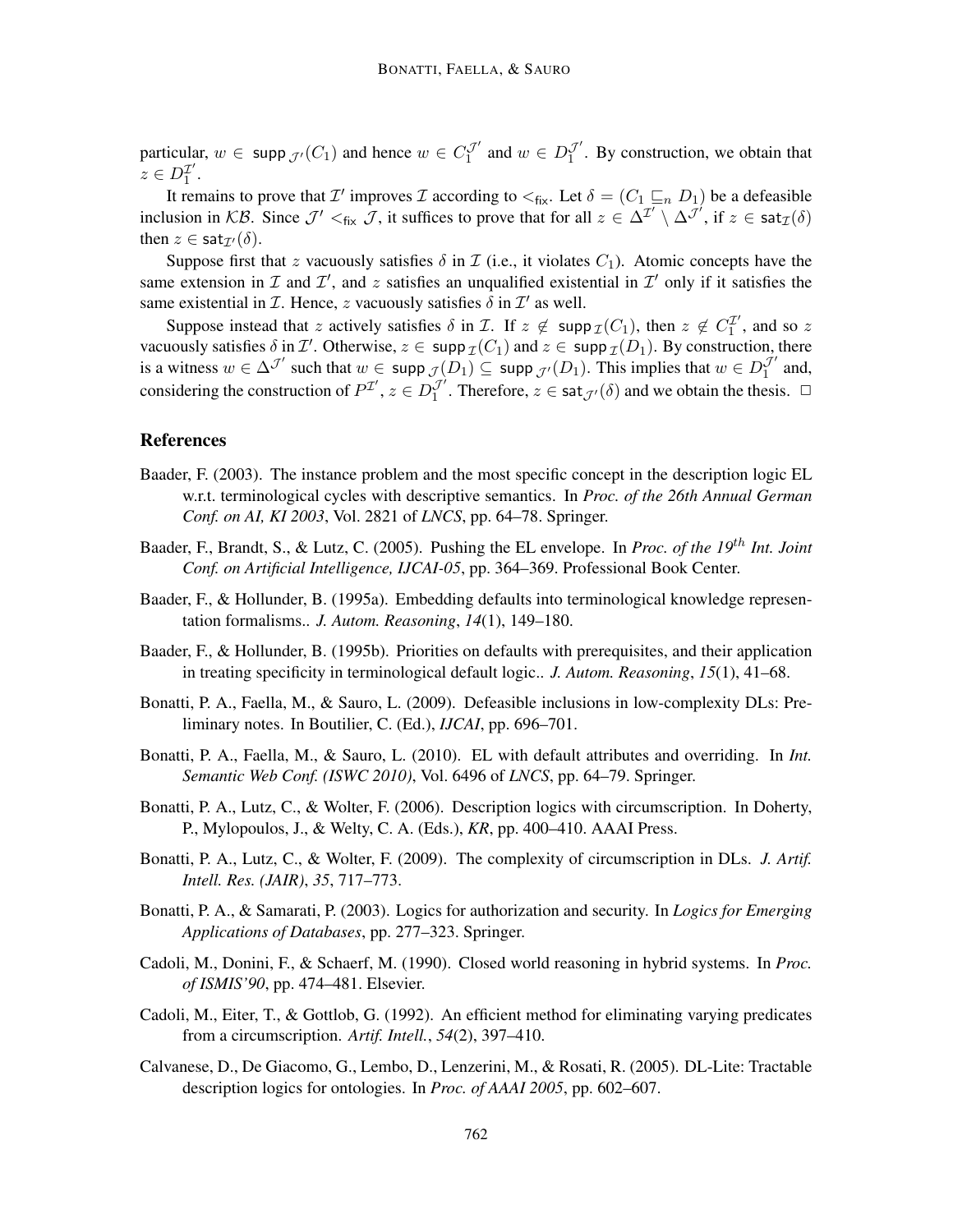- Casini, G., & Straccia, U. (2010). Rational closure for defeasible description logics. In Janhunen, T., & Niemelä, I. (Eds.), *JELIA*, Vol. 6341 of *Lecture Notes in Computer Science*, pp. 77–90. Springer.
- Donini, F. M., Nardi, D., & Rosati, R. (1997). Autoepistemic description logics. In *IJCAI*, pp. 136–141.
- Donini, F. M., Nardi, D., & Rosati, R. (2002). Description logics of minimal knowledge and negation as failure. *ACM Trans. Comput. Log.*, *3*(2), 177–225.
- Eiter, T., Leone, N., Mateis, C., Pfeifer, G., & Scarcello, F. (1997). A deductive system for nonmonotonic reasoning. In *Logic Programming and Nonmonotonic Reasoning, 4th International Conference, LPNMR'97, Proceedings*, Vol. 1265 of *LNCS*, pp. 364–375. Springer.
- Eiter, T., & Gottlob, G. (1995). On the computational cost of disjunctive logic programming: Propositional case. *Ann. Math. Artif. Intell.*, *15*(3-4), 289–323.
- Finin, T. W., Joshi, A., Kagal, L., Niu, J., Sandhu, R. S., Winsborough, W. H., & Thuraisingham, B. M. (2008). ROWLBAC: representing role based access control in OWL. In Ray, I., & Li, N. (Eds.), *SACMAT*, pp. 73–82. ACM.
- Giordano, L., Gliozzi, V., Olivetti, N., & Pozzato, G. (2008). Reasoning about typicality in preferential description logics. In *Proc. of Logics in Artificial Intelligence, 11th European Conference, JELIA 2008*, Vol. 5293 of *Lecture Notes in Computer Science*. Springer.
- Kolovski, V., Hendler, J. A., & Parsia, B. (2007). Analyzing web access control policies. In Williamson, C. L., Zurko, M. E., Patel-Schneider, P. F., & Shenoy, P. J. (Eds.), *WWW*, pp. 677–686. ACM.
- Lutz, C., & Wolter, F. (2010). Deciding inseparability and conservative extensions in the description logic el. *J. Symb. Comput.*, *45*(2), 194–228.
- McCarthy, J. (1980). Circumscription a form of non-monotonic reasoning. *Artif. Intell.*, *13*(1-2), 27–39.
- McCarthy, J. (1986). Applications of circumscription to formalizing common-sense knowledge. *Artif. Intell.*, *28*(1), 89–116.
- Rector, A. L. (2004). Defaults, context, and knowledge: Alternatives for OWL-indexed knowledge bases. In *Pacific Symposium on Biocomputing*, pp. 226–237. World Scientific.
- Stevens, R., Aranguren, M. E., Wolstencroft, K., Sattler, U., Drummond, N., Horridge, M., & Rector, A. L. (2007). Using OWL to model biological knowledge. *International Journal of Man-Machine Studies*, *65*(7), 583–594.
- Straccia, U. (1993). Default inheritance reasoning in hybrid KL-ONE-style logics.. In *IJCAI*, pp. 676–681.
- Uszok, A., Bradshaw, J. M., Jeffers, R., Suri, N., Hayes, P. J., Breedy, M. R., Bunch, L., Johnson, M., Kulkarni, S., & Lott, J. (2003). KAoS policy and domain services: Towards a descriptionlogic approach to policy representation, deconfliction, and enforcement.. In *4th IEEE Int. Workshop on Policies for Distributed Systems and Networks (POLICY)*, pp. 93–96. IEEE Computer Soc.